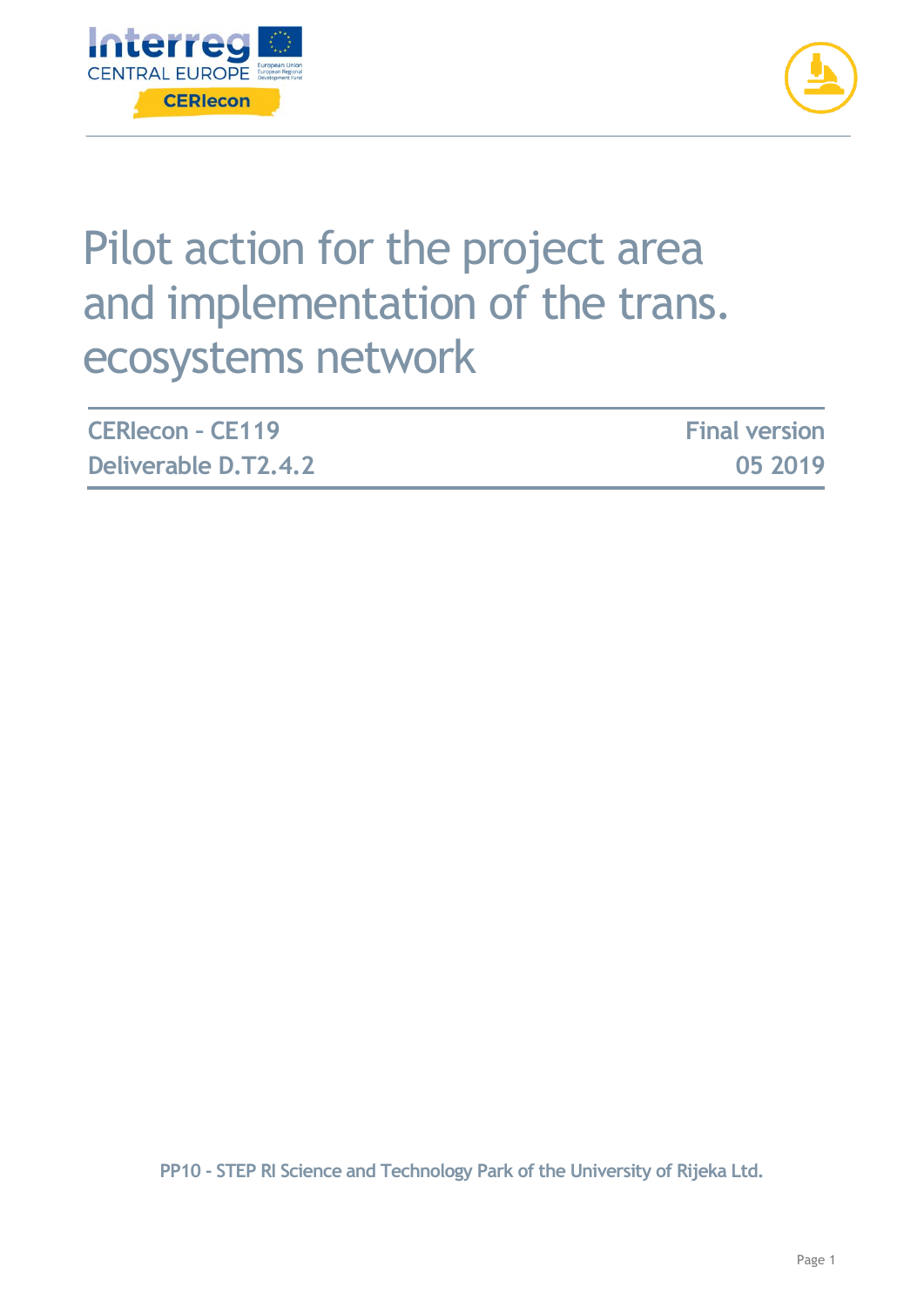



## **Table of Contents**

| 1. Project summary and document introduction                          | 3              |
|-----------------------------------------------------------------------|----------------|
| 2. The CERIecon Network: setting the scene                            | $\overline{4}$ |
| 3. Target groups and beneficiaries of the transnational network       | 5              |
| 4. Rules of procedure and services offered                            | 33             |
| 4.1. Services and additional resources offered by each network member | 34             |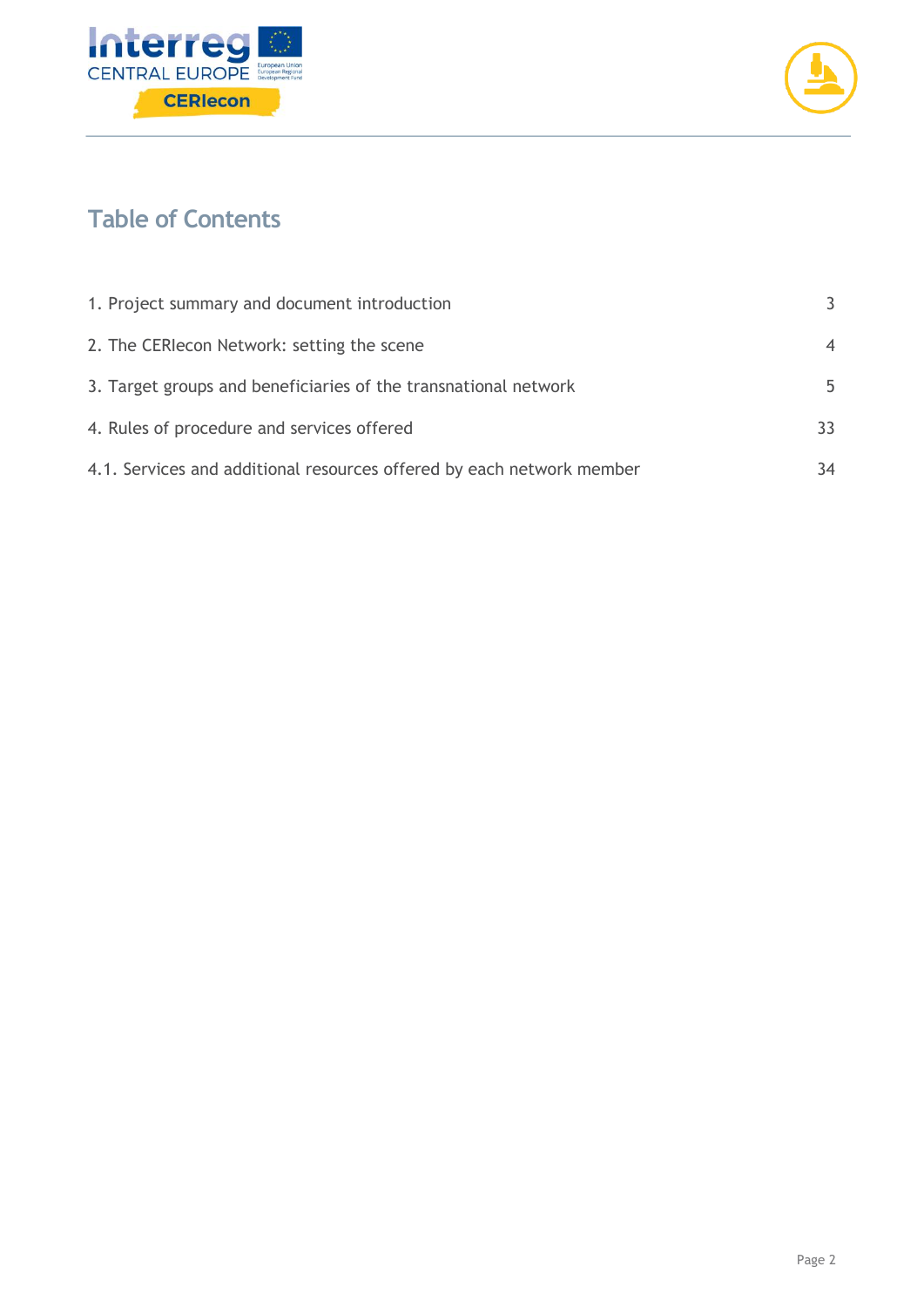



## <span id="page-2-0"></span>**1. Project summary and document introduction**

Change is still needed to make the cities and regions in Central Europe better places to work and live. Daring young entrepreneurs with brilliant ideas could contribute considerably to this change. But they can't. Factors such as a lack of an entrepreneurial culture and mind-set leading to a limited interest in entrepreneurship are hampering their efforts. There is also inadequate training to improve their skills and entrepreneurial competences and innovation in general is being hampered by the lingering effects of the historical east-west divide and the recent economic crisis through an underinvestment in R&D.

And yet, entrepreneurs must be empowered to create change; they "form the majority of business entities and are the biggest employers" in Central Europe. "It is important to provide, at regional level, the right mix of financial and non-financial support to assist entrepreneurs to create new firms." "And this is our goal. By mid-2019, we will contribute to a change in the way entrepreneurs are inspired, trained and supported through a balanced package of strategies, actions plans, pilot actions, training, and tools to create new-type comprehensive regional innovation ecosystems in seven Central Europe regions. With our three-step logical project approach (Development – Implementation – Improvement), we want entrepreneurs and SMEs to benefit the most from what we do. But also their regions will benefit because from now on regional smart specialization strategies will be further used to develop novel technologies, and brilliant products and services for economic and social innovation." The joint development of all outputs and a transnational network interlinking the regional ecosystems to improve international skills emphasize the project's transnational character. At present, there is presumably no such state-of-the art innovative support scheme in Central Europe. "That is why everything that we do will be transferable for the benefit of others."

--- ---

WORK PACKAGE T2 will implement the new-type comprehensive six-domain regional innovation ecosystems in PP regions to train and create new firms, above all through synergies with funding initiatives.

It will also implement the trans. network that interlinks the ecosystems to accelerate international SME growth. T2 pilot actions will implement, test and evaluate the T1 eConcepts, leading to strategy finalisation. T2 will produce four outputs to achieve Project SO2/Results.

Output O.T2.1: Reg. Playparks: 7x reg. pilot actions for innovation ecosystems implementation in PP regions through two activities: (1) Development: Pilot action template for six-domain reg. ecosystems, leading to (2) Implementation: Reg. Playparks in PP Regions based on reg. pilot actions.

Output O.T2.2: Playparks network: 1x trans. pilot action for innovation ecosystems network implementation through two activities: (1) Development: Pilot action template for trans. network incl. links between reg. Playparks and the network, leading to (2) Trans. Pilot Action tailored to and implemented in the project area.

Output O.T2.3: Playparks network: Joint Playpark staff training through two activities: (1) Initial joint trans. training of Playpark staff and after the 1st cohort training experience at the reg. Playparks (2) Augmented joint trans. training of Playpark staff.

Output O.T2.4: Playparks network: Training methodology and materials ePortfolio through one activity: (1) Training methodology and materials for Playpark staff training. Process-related communication aims to increase the commitment of the target group (policy/support/SME/funding initiatives) and to create a positive attitude towards the Playparks and network.

Led by an experienced start-up/SME support provider (PP10), all project partners will be involved in all WP activities. T2 is the logical result of T1 and prepares the way for T3.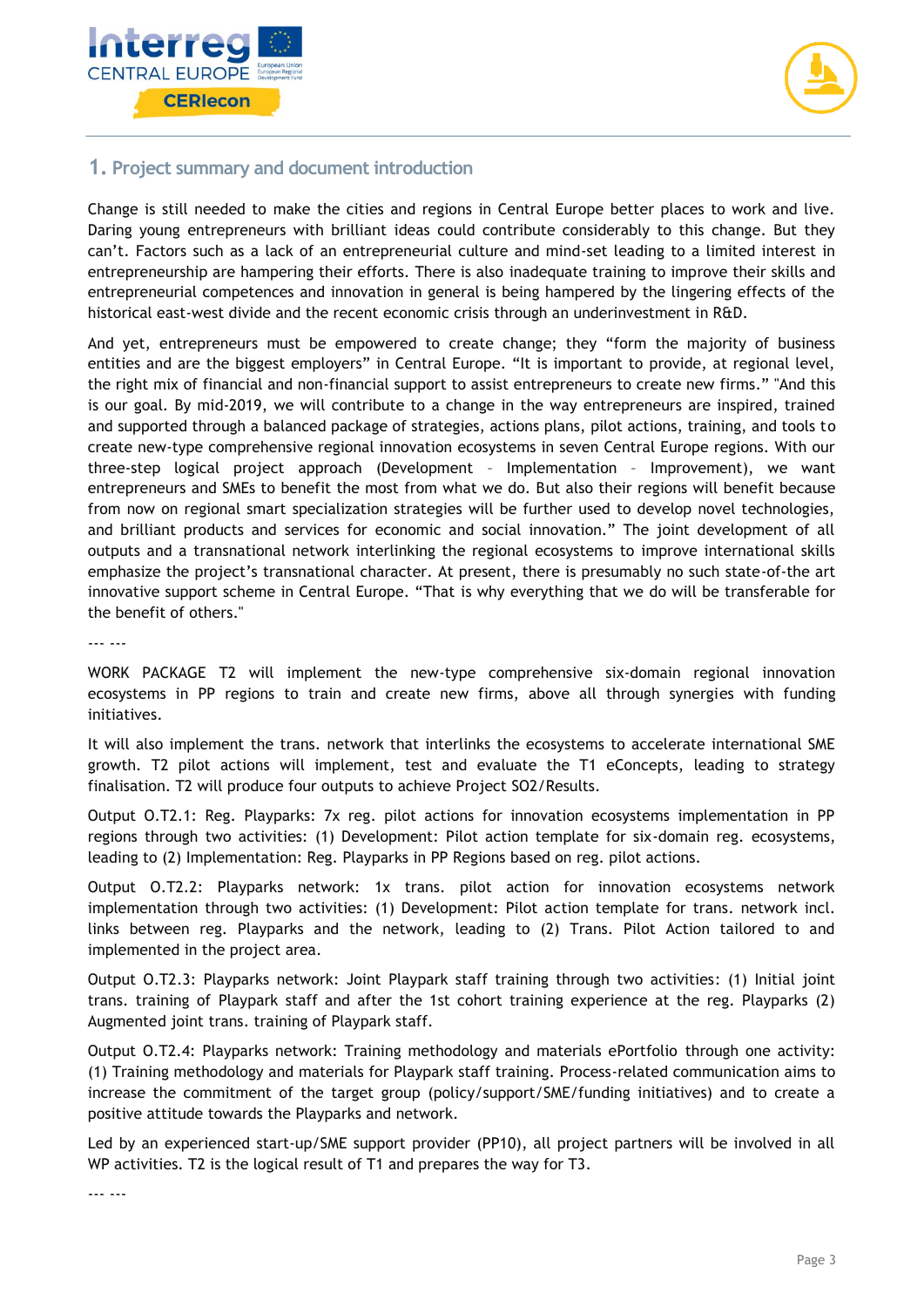



#### **Deliverable D.T2.4.2 Pilot action for the project area and implementation of the transnational ecosystems network**

PP10 develop a pilot action template for innovation ecosystems network implementation with linkages: reg. Playparks and Playparks network as a Deliverable D.T2.3.1 - Pilot action template including links between regional Playparks and the transnational network. The adapted template was later used as the basis for developing regional pilot action leading to this Deliverable D.T2.4.2 - Pilot action for the project area and implementation of the trans. ecosystems network.

This document is intended to provide the framework for the precise creation and implementation of the CERIecon Network envisaged as an **active transnational network of innovation ecosystems in project regions**, as well as to show how Playparks work with the network to accelerate SME international growth.

## <span id="page-3-0"></span>**2. The CERIecon Network: setting the scene**

The key logic of this concept for CERIecon's transnational network was:

- $\blacksquare$  to leverage resources and capacities created by the CERIecon project;
- to create transnational network services and activities based on learnings and insights gathered during the CERIecon project implementation;
- $\blacksquare$  to involve local/regional network of business support organizations other than project stakeholders in CERIecon network for better dissemination of its effects and gaining synergy effect.

The proposed framework enabled partners to identify key beneficiaries, areas, interests and elements that will enable learning and decision-making process during the CERIecon project duration, which led to a coherent and self-sustainable network vision documented now in D.T2.4.2 - Pilot action for the project area and implementation of the trans. ecosystems network.

The Pilot action for the project area and implementation of the trans. ecosystems network aims to enable summary of following key elements for each project partner, which defines the transnational Network as a whole, its functionalities and sustainability:

- target groups / beneficiaries of networks value proposition;
- target regional/local businesses and sectors with internationalization potential;
- list of proposed network activities (delivered through joint activities of two or more PPs) that will create value for the target groups/beneficiaries - the Network's activities will be assessed from the aspect of complementing existing entrepreneurial ecosystems from 6 domains perspective;
- **basic rules of procedure and standards of doing business/basic services and additional services offered** by each network member;
- network infrastructure, related costs and responsibilities;
- membership structure, sustainability and enlargement rules and procedures.

In order to assure applicability and high implementation level, this pilot action main goal is to enable learning from the insights captured during the project lifetime.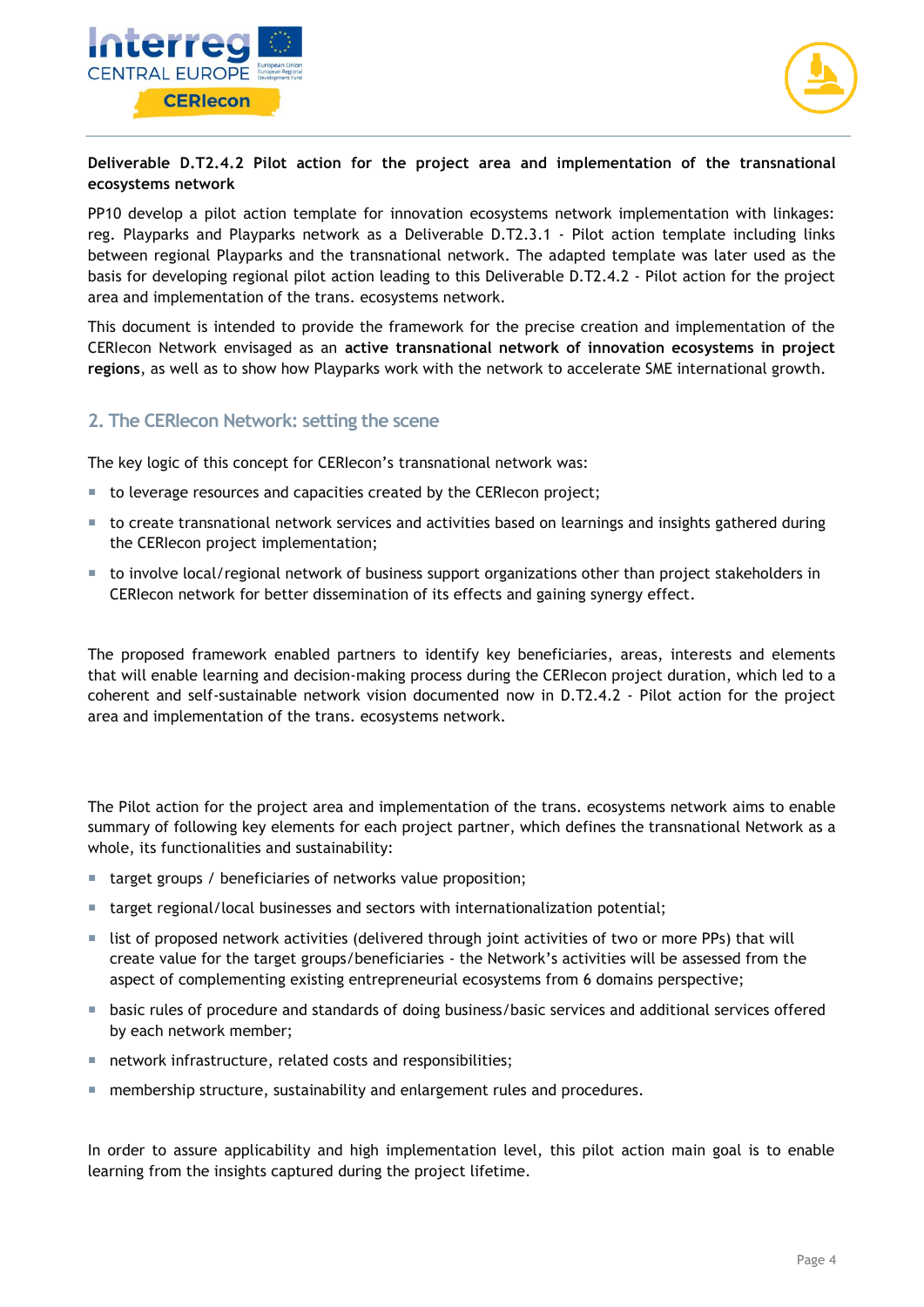



## <span id="page-4-0"></span>**3. Target groups and beneficiaries of the transnational network**

The CERIecon transnational Network targeted two distinctive user groups with respective possible activities – entrepreneurs/startups and entrepreneurial support organization in a very broad sense – it is expected that the transnational network will address each PP's needs and capabilities.

During project implementation PPs identified benefits that the transnational network had while creating plans for its deployment and sustainability.

The **key target beneficiaries** of the transnational network are **early stage entrepreneurs**, start-ups, existing young and innovative start-ups, scientists/students with entrepreneurial idea, innovative companies with need for testing the markets etc.

Each partner scanned the needs of the three cohorts' participants to identify their potential benefits that the transnational network provided to entrepreneurs and startups.

The transnational network is not a substitute for the "local ecosystems" – it should complement and address the entrepreneurial ecosystems challenges that are not addressed well on the local or national level (or impossible to address on the local level).

Possible areas for the transnational network and its activities are:

- internationalization support;
- soft landing services;
- foreign market research support;
- partner search for start-up and scale-up support;
- cooperation and staff exchange;
- networking etc.

During project implementation, each project partner gathered deeper insights and information about specific user groups as potential network beneficiaries, problems and needs of each user group, as well as possible solutions.

Each partner conducted the assessment **during and immediately after first cohort activities**, and if new insights have emerged during project implementation, the assessment was optionally repeated after each cohort, in case those insights represented an added value to the network. The assessments served as input for this Deliverable D.T2.4.2 - Pilot action for the project area and implementation of the trans. ecosystems network.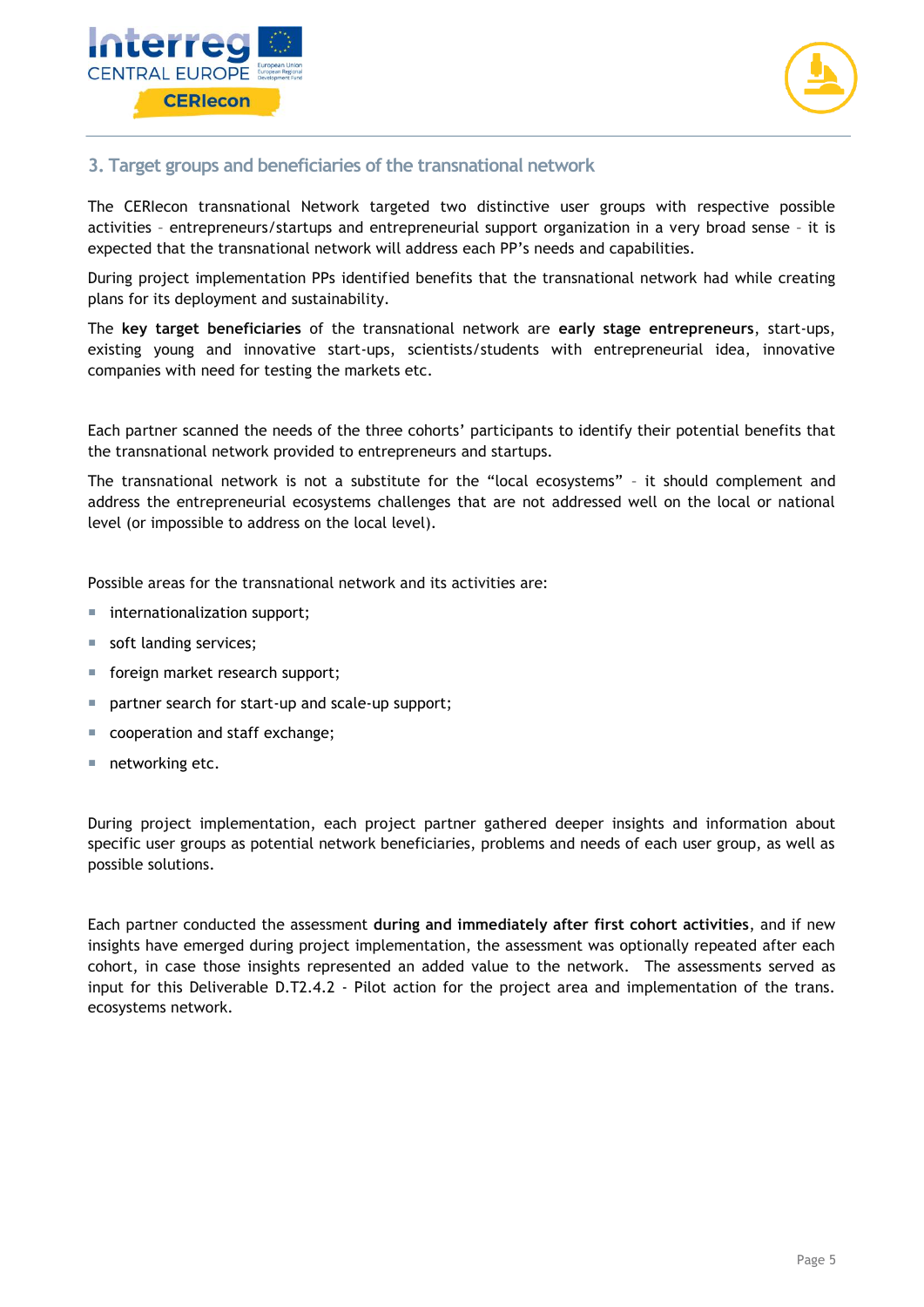



## User group identification and analysis by 14 PPs:

## **LP – Vienna Board of Education, European Office**

| Startup user group or sector           | Problem/opportunity to pursue for<br>specific startup categories                                                                                                                                                                                                                             | Solution                                                                                                                                                                                                                                                               |
|----------------------------------------|----------------------------------------------------------------------------------------------------------------------------------------------------------------------------------------------------------------------------------------------------------------------------------------------|------------------------------------------------------------------------------------------------------------------------------------------------------------------------------------------------------------------------------------------------------------------------|
| Sustainability-driven<br>Entrepreneurs | How to do business with a<br>product/service that is sustainable<br>or adds social value?                                                                                                                                                                                                    | Adapted business models to<br>enhance their added value and<br>impact to be able use that<br>advantage: Social Impact Canvas,<br>Logic Model, Impact Measurement<br>- Playpark Workshops                                                                               |
| Early-Stage Start-ups                  | Idea is not concrete enough, not<br>tested out. Team is very new and<br>inexperienced.                                                                                                                                                                                                       | 1 on 1 coaching and workshops on<br>design thinking, business model,<br>team work - Playpark Coaching<br>and Workshops                                                                                                                                                 |
| Advanced-Stage Start-ups               | Need an office, meeting room and<br>the infrastructure, right network for<br>good connections.                                                                                                                                                                                               | Playpark Infrastructure, Mentor,<br>Networking events                                                                                                                                                                                                                  |
| Start-ups                              | How can I learn from the success and<br>failures other start-ups made and<br>exchange knowledge and<br>experience?                                                                                                                                                                           | Playpark: Weekly Peer-to-Peer<br><b>Learning Sessions</b>                                                                                                                                                                                                              |
| Young people, age 14-18                | <b>Entrepreneurial Civic Education</b>                                                                                                                                                                                                                                                       | Supporting and facilitating a<br>culture of maturity and autonomy<br>for young citizens who take<br>responsibility for themselves,<br>others and the environment                                                                                                       |
| School pupils, age 10-14               | <b>Entrepreneurial Culture</b>                                                                                                                                                                                                                                                               | Supporting and facilitating of<br>entrepreneurial thinking and<br>actin: open-mindedness,<br>creativity, readiness to assume a<br>risk, risk awareness, goal<br>orientation, to be proactive, and<br>sustainability awareness                                          |
| School pupils, age 6-10                | Core Entrepreneurial Education                                                                                                                                                                                                                                                               | Supporting and facilitating von<br>entrepreneurial characteristics:<br>flexibility, and ability for<br>implementation of own innovative<br>ideas                                                                                                                       |
| Teachers/educators                     | Teachers and/or educators often do<br>not know how to support/foster the<br>development of their pupils'<br>entrepreneurial mind-set. They lack<br>teaching skills and/or competences<br>as well as appropriate materials to<br>implement 'entrepreneurship<br>education' in their teaching. | Support teachers/educators and<br>offer 'entrepreneurship<br>education' workshops. Provide<br>adequate information, teaching<br>material and lesson plans.<br>Implement a 'service point'<br>teachers/educators can come<br>back to when having specific<br>questions. |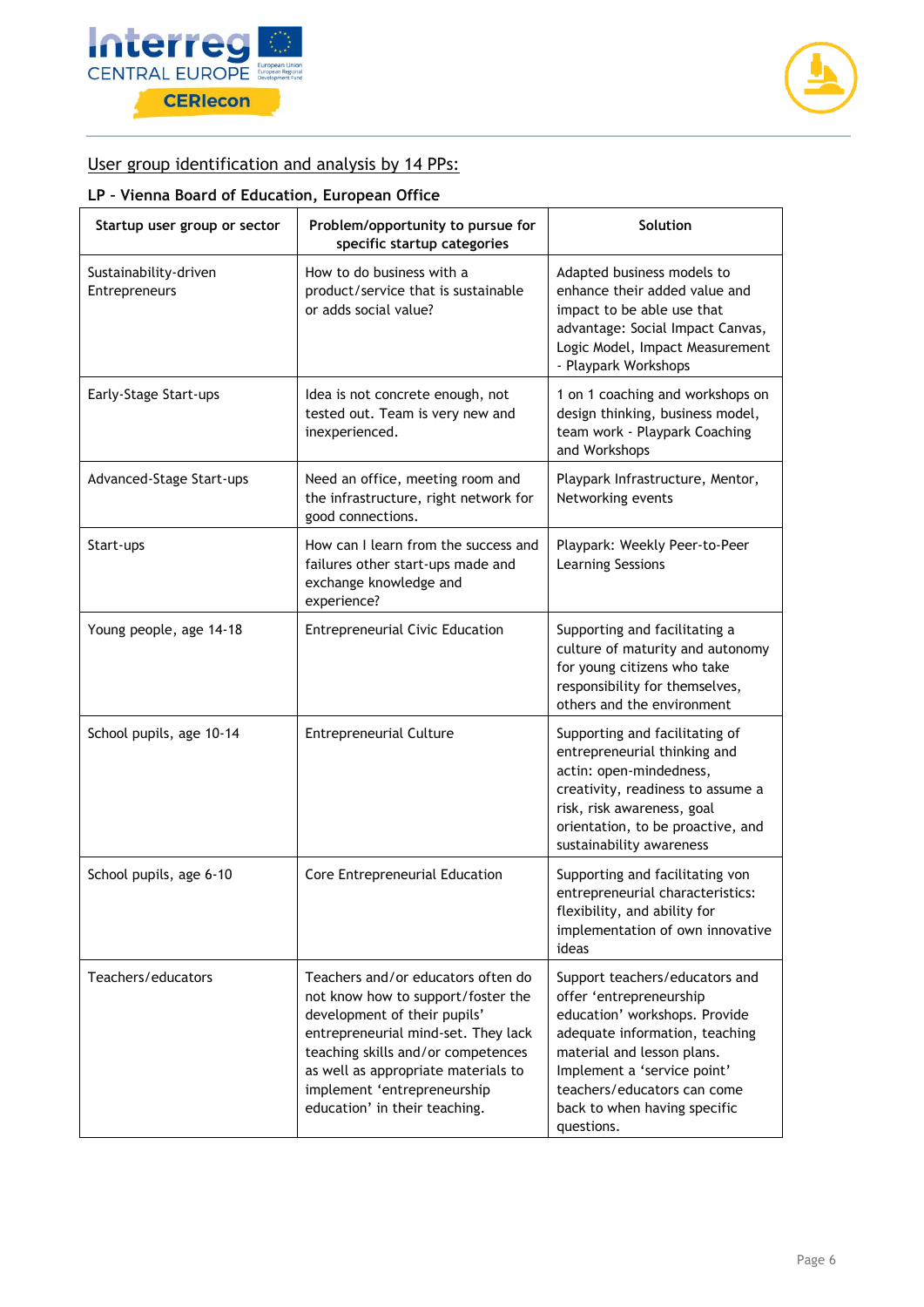



| Startup user group or<br>sector               | Problem/opportunity to pursue<br>for specific startup categories                                                                                                     | Solution                                                                                                                                                                                     |
|-----------------------------------------------|----------------------------------------------------------------------------------------------------------------------------------------------------------------------|----------------------------------------------------------------------------------------------------------------------------------------------------------------------------------------------|
| Sustainability-driven<br><b>Entrepreneurs</b> | How to do business with a<br>product/service that is<br>sustainable or adds social value?                                                                            | Adapted business models to<br>enhance their added value and<br>impact to be able use that<br>advantage: Social Impact<br>Canvas, Logic Model, Impact<br>Measurement - Playpark<br>Workshops. |
| Early-Stage Start-ups                         | Idea is not concrete enough, not<br>tested out. Team is very new<br>and inexperienced.                                                                               | 1 on 1 coaching with Playpark<br>Manager and Experts, Start-up<br>Camps, business model, team<br>building, Peer Feedback -<br>Playpark Coaching and<br>Workshops.                            |
| Advanced-Stage Start-ups                      | Need an office, meeting room<br>and the infrastructure, right<br>network for good connections.                                                                       | Playpark Infrastructure,<br>Mentor, Networking events.                                                                                                                                       |
| Start-ups                                     | How can I learn from the success<br>and failures other start-ups<br>made and exchange knowledge<br>and experience?<br>Need for office and very specific<br>problems. | Playpark Networking events,<br>Problem solving through<br>mentor network, Playpark<br>Infrastructure.                                                                                        |

#### **PP2 – Vienna University of Economics and Business**

#### **PP3 – Region of Veneto, Section for Labour**

| Startup user group or<br>sector                           | Problem/opportunity to pursue<br>for specific startup categories                                                                | Solution                                                                                                                                      |
|-----------------------------------------------------------|---------------------------------------------------------------------------------------------------------------------------------|-----------------------------------------------------------------------------------------------------------------------------------------------|
| Early stage entrepreneurs                                 | Existing products/services in<br>need of providers, partners, etc.<br>to cooperate in the developing<br>of the product/service. | Exchanges with<br>complementary companies<br>and/or successful<br>entrepreneurs in the same<br>field.                                         |
| Innovative companies with<br>need for testing the markets | New products/services in need<br>of a final user test or at least of<br>a market research.                                      | Info about fairs (local and<br>international); market<br>research studies; contacts with<br>local Administrations<br>(transnational network). |
| Existing young and<br>innovative start-ups                | Innovative products/services in<br>need of being promoted (at least<br>locally).                                                | Info about fairs (local and<br>international).                                                                                                |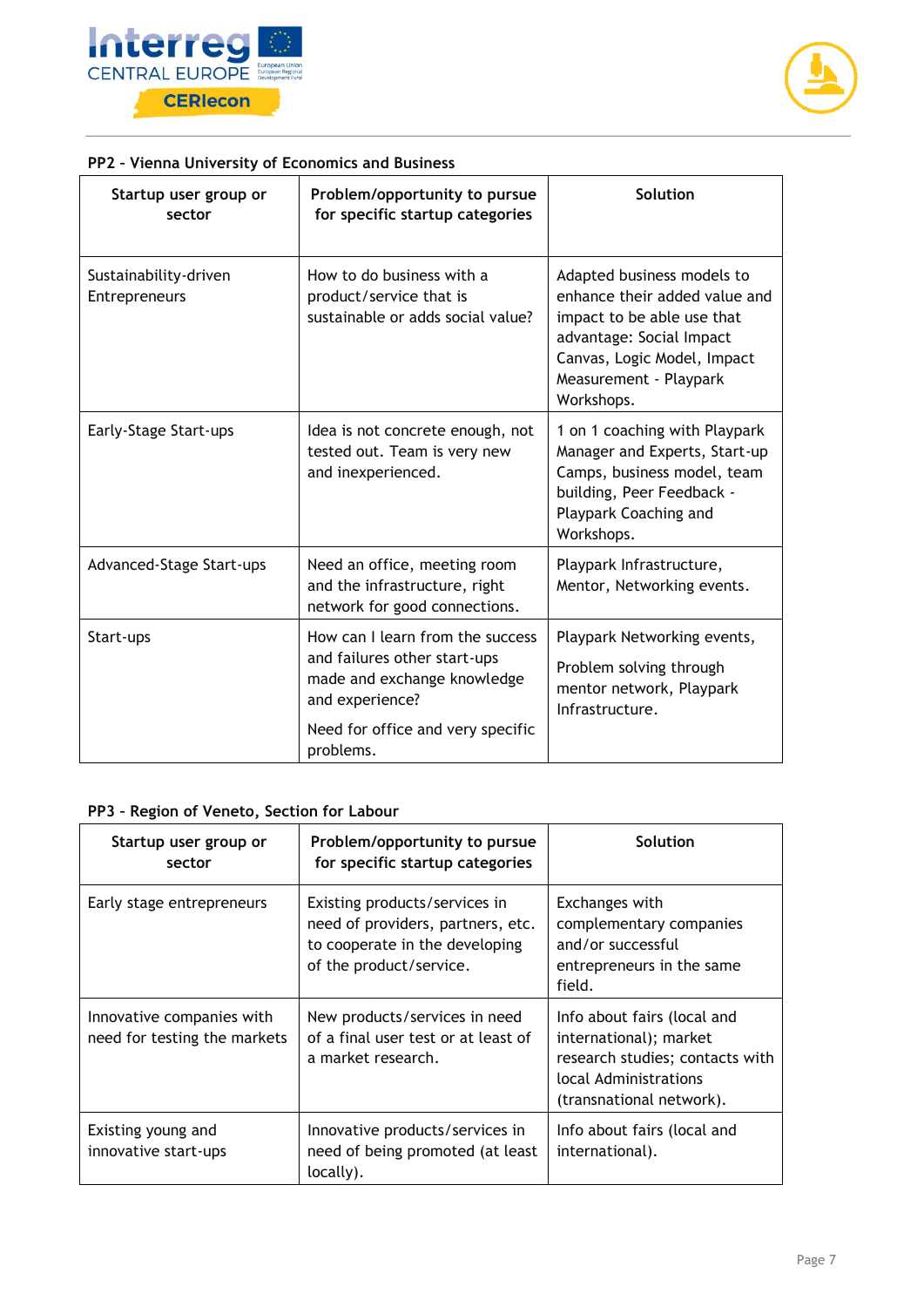



## **PP4 – ENAIP Veneto Social Enterprise**

| Startup user group or<br>sector                | Problem/opportunity to pursue<br>for specific startup categories      | Solution                                                                                                                                                                                                    |
|------------------------------------------------|-----------------------------------------------------------------------|-------------------------------------------------------------------------------------------------------------------------------------------------------------------------------------------------------------|
| Existing young and<br>innovative start-ups     | Feasibility assessment of their<br>ideas for an international release | Meeting potential<br>transnational stakeholders                                                                                                                                                             |
|                                                | Lack of shared practices<br>Lack of entrepreneurial skills            | Info about fairs and other<br>markets                                                                                                                                                                       |
|                                                | Lack of support in the process of                                     | Support to Ris3 approach                                                                                                                                                                                    |
|                                                | internationalization                                                  | Transnational peer approach                                                                                                                                                                                 |
|                                                |                                                                       | Transnational market research<br>and testing activities support                                                                                                                                             |
|                                                |                                                                       | New tools to help think<br>outside-the-box                                                                                                                                                                  |
|                                                |                                                                       | Introduction to a hands-on<br>approach to work effectively<br>with ideas                                                                                                                                    |
|                                                |                                                                       | Get involved and challenged in<br>the ability to think creatively.                                                                                                                                          |
| Undergraduates with<br>entrepreneurial mindset | Lack of a sustainable business<br>ideas                               | Support to Business idea<br>generation                                                                                                                                                                      |
|                                                |                                                                       | Introduction to a hands-on<br>approach to work effectively<br>with ideas                                                                                                                                    |
|                                                |                                                                       | Get involved and challenged in<br>the ability to think creatively.                                                                                                                                          |
|                                                |                                                                       | Providing tools to evaluate: 1)<br>the average quality of ideas,<br>(2) the number of ideas<br>generated, (3) the variance in<br>the quality of ideas, and (4)<br>the ability to discern the best<br>ideas. |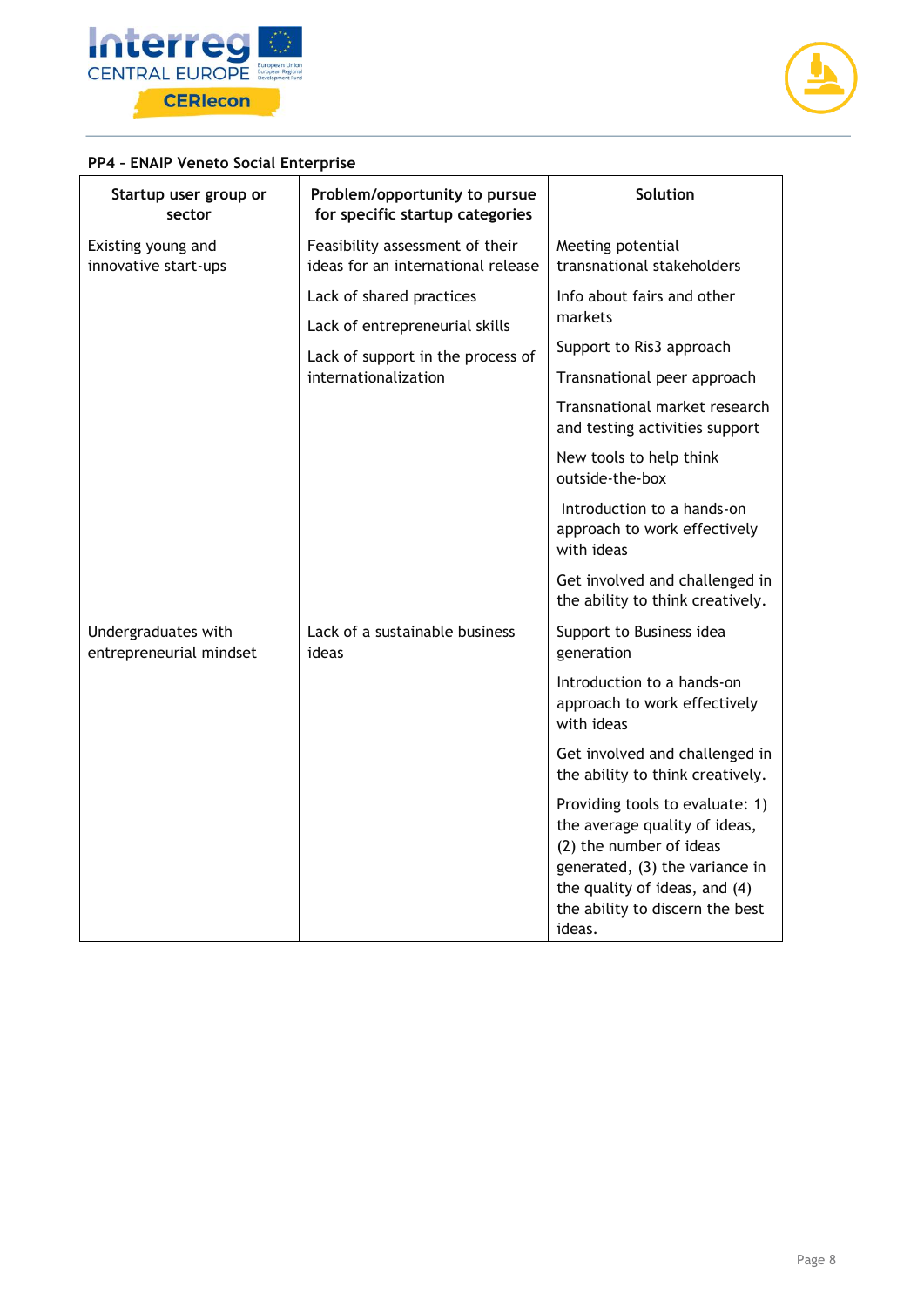



## **PP5 –Stuttgart Region Economic Development Corporation, WRS**

| Startup user group or<br>sector                                                                                                                 | Problem/opportunity to pursue<br>for specific startup categories                                                             | <b>Solution</b>                                                                                                                                                                     |
|-------------------------------------------------------------------------------------------------------------------------------------------------|------------------------------------------------------------------------------------------------------------------------------|-------------------------------------------------------------------------------------------------------------------------------------------------------------------------------------|
| User group 1<br><b>Fashion Design</b><br>1 team: students at<br><b>Stuttgart Media University</b><br>1 team: with work<br>experience            | Technical support<br>Identification of suppliers<br>Lack of knowledge of pricing<br>models for apps/ online shops            | Support to find app developer/<br>software developer for online<br>shop.<br>Fashion business experts as<br>mentors to support with<br>industry specific processes.                  |
| User group 2<br>Sports<br>1 team: Students at<br><b>Stuttgart University</b><br>1 team: with work<br>experience                                 | <b>Key Partners:</b><br>Identification of partners (i.e.<br>sports clubs)<br>How to get in touch with<br>partners/ suppliers | Connect with existing contacts<br>to regional sports clubs.<br>Enable participation in<br>suitable sports events e.g.<br>sports hackathon.<br>Support with marketing<br>activities. |
| User group 3<br>Social Media / Webplatform<br>/ Audio<br>2 teams: Students at<br><b>Stuttgart University</b><br>1 team: with work<br>experience | Market research:<br>Lack of market research<br>Lack of knowledge of the<br>competitors/ market trends                        | Networking with other startup<br>initiatives in Stuttgart (getting<br>to know the sector/ startups in<br>the sector).<br>Support by industry experts.                               |
| User group 4<br>Event<br>1 team: Students with<br>working experience                                                                            | <b>Customer Discovery:</b><br>Identification of USP<br>Definition of target groups                                           | Support by business developers<br>and marketing experts.<br>Support with marketing<br>activities.                                                                                   |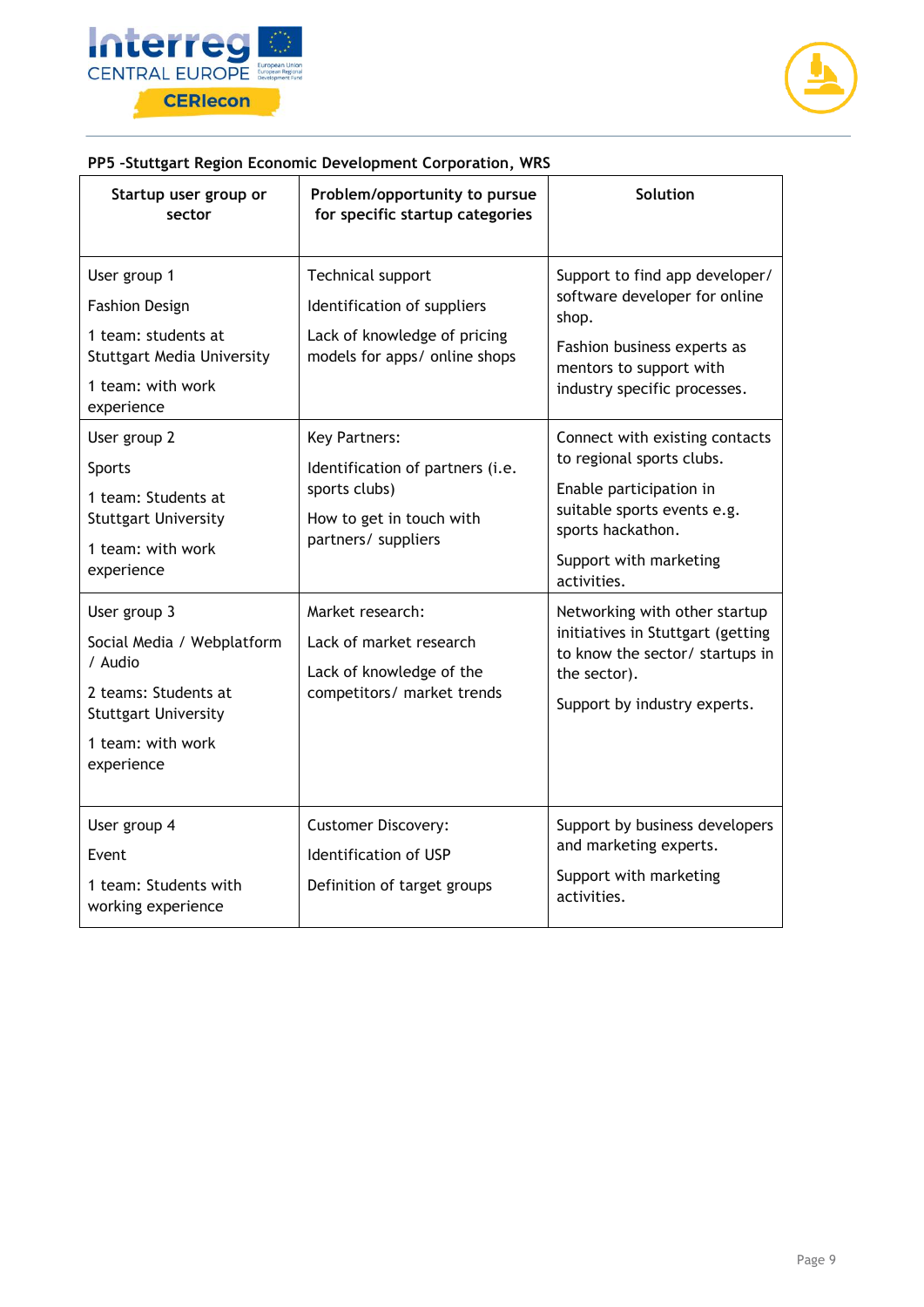



## **PP6 – Stuttgart Media University, HdM**

| Startup user group or<br>sector                                                                                                                                                                                      | Problem/opportunity to pursue<br>for specific startup categories                                                                                                                                                           | <b>Solution</b>                                                                                                                                                                                                                                                                             |
|----------------------------------------------------------------------------------------------------------------------------------------------------------------------------------------------------------------------|----------------------------------------------------------------------------------------------------------------------------------------------------------------------------------------------------------------------------|---------------------------------------------------------------------------------------------------------------------------------------------------------------------------------------------------------------------------------------------------------------------------------------------|
| User group 1<br><b>Fashion Design</b><br>1 team: students at<br><b>Stuttgart Media University</b><br>1 team: with work<br>experience<br>User group 2<br>Sports<br>1 team: Students at<br><b>Stuttgart University</b> | Technical support<br>Identification of suppliers<br>Lack of knowledge of pricing<br>models for apps/ online shops<br><b>Key Partners:</b><br>Identification of partners (i.e.<br>sports clubs)<br>How to get in touch with | Support to find app developer/<br>software developer for online<br>shop.<br>Fashion business experts as<br>mentors to support with<br>industry specific processes.<br>Connect with existing contacts<br>to regional sports clubs.<br>Enable participation in<br>suitable sports events e.g. |
| 1 team: with work<br>experience                                                                                                                                                                                      | partners/ suppliers                                                                                                                                                                                                        | sports hackathon.<br>Support with marketing<br>activities.                                                                                                                                                                                                                                  |
| User group 3<br>Social Media / Webplatform<br>/ Audio<br>2 teams: Students at<br><b>Stuttgart University</b><br>1 team: with work<br>experience                                                                      | Market research:<br>Lack of market research<br>Lack of knowledge of the<br>competitors/ market trends                                                                                                                      | Networking with other startup<br>initiatives in Stuttgart (getting<br>to know the sector/ startups in<br>the sector).<br>Support by industry experts                                                                                                                                        |
| User group 4<br>Event<br>1 team: Students with<br>working experience                                                                                                                                                 | <b>Customer Discovery:</b><br>Identification of USP<br>Definition of target groups                                                                                                                                         | Support by business developers<br>and marketing experts.<br>Support with marketing<br>activities.                                                                                                                                                                                           |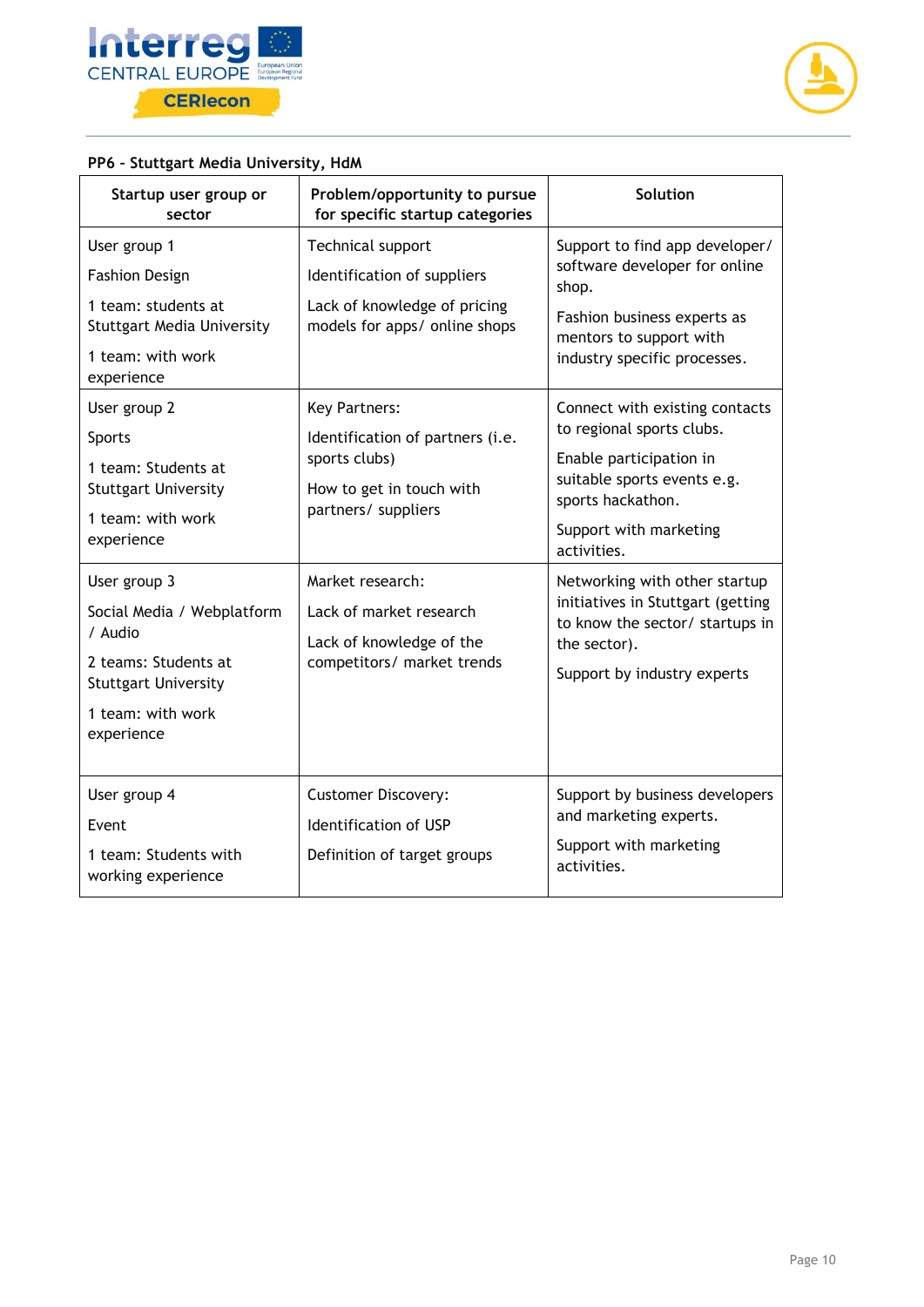



## **PP7 – Municipality of the Capital of the Slovak Republic, Bratislava**

| Startup user group or<br>sector                                                                   | Problem/opportunity to pursue<br>for specific startup categories                                                                                                                                                                                                                                                                                         | Solution                                                                                                                                                                                                                                        |
|---------------------------------------------------------------------------------------------------|----------------------------------------------------------------------------------------------------------------------------------------------------------------------------------------------------------------------------------------------------------------------------------------------------------------------------------------------------------|-------------------------------------------------------------------------------------------------------------------------------------------------------------------------------------------------------------------------------------------------|
| IT and apps                                                                                       | Start-ups focused on IT and<br>application development<br>represent relatively large group.<br>Very often they face fierce<br>competition from other start-ups<br>and need a marketing support to<br>put their service / product into<br>practice or present it in front of<br>investors to obtain additional<br>financial resources to develop<br>more. | Developing international<br>investor - business angels list<br>and present them a database<br>of CERIecon start-ups and their<br>services on regular basis to<br>present and market them on<br>larger scale.                                    |
| Social innovation startups                                                                        | Social innovation startups aim at<br>socially sensitive issues, but<br>sometimes lack the proper<br>"business" approach and<br>orientation.                                                                                                                                                                                                              | Develop / adapt methodology<br>specifically aimed at social<br>innovation startups and<br>capacity building and<br>development (especially<br>business-oriented skills).                                                                        |
| High tech / advanced start-<br>ups                                                                | Highly advanced start-ups are<br>(our own opinion) beyond the<br>scope of expertise of the<br>CERIecon project. However, they<br>join the CERIecon activities and<br>very important for them is to<br>have the opportunity to sell /<br>promote their product<br>internationally.                                                                        | Develop a network chain<br>through which an advanced<br>start-up would have easy<br>access to international arena,<br>including contacts,<br>possibilities to promote<br>(events, fairs, conferences,<br>etc.) and have access to<br>investors. |
| "Basic level" startups (for<br>example secondary school<br>students with basic business<br>ideas) | Specific group willing to become<br>entrepreneurs, but only at the<br>beginning of their journey. Lack<br>presentation skills,<br>communication on international<br>level, etc.                                                                                                                                                                          | Organize regular competitions<br>to present business ideas on<br>international level to foster<br>presentation and<br>communication skills.                                                                                                     |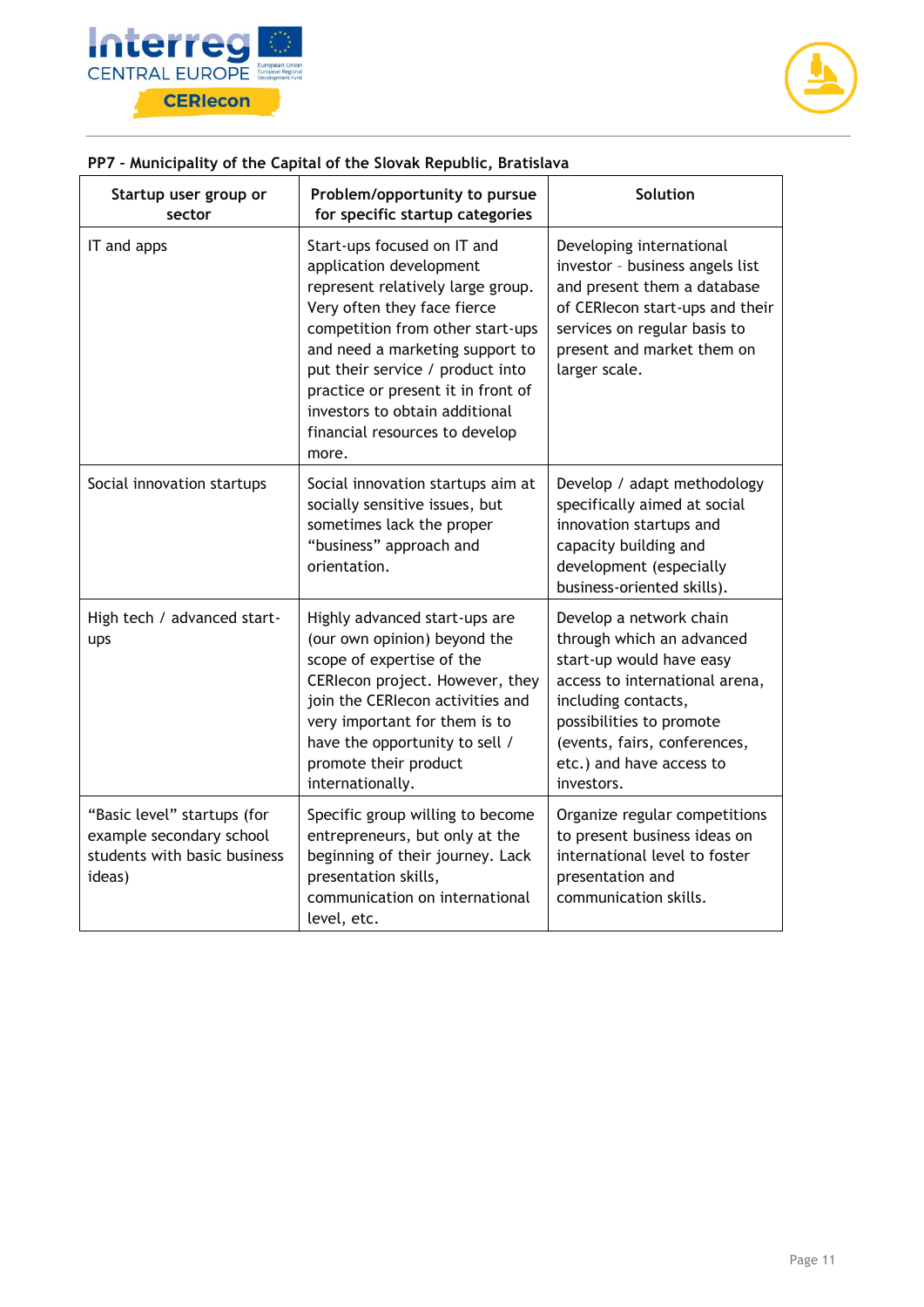



## **PP8 – Slovak Business Agency, SBA**

| Startup user group or<br>sector                                              | Problem/opportunity to pursue<br>for specific startup categories                                                                                                                                                                                                         | <b>Solution</b>                                                                                                                                                                                                                |
|------------------------------------------------------------------------------|--------------------------------------------------------------------------------------------------------------------------------------------------------------------------------------------------------------------------------------------------------------------------|--------------------------------------------------------------------------------------------------------------------------------------------------------------------------------------------------------------------------------|
| Smart devices for homes and<br>offices, High tech portable<br>medical device | Problem: relatively high prices<br>and limited purchasing power<br>and limited market size in<br>Slovakia, production of<br>prototype, serial production,<br>production facilities for serial<br>production.<br>Opportunity: large room for<br>improvements in Slovakia. | The network could offer<br>access to bigger and better<br>suitable markets for the<br>product and provide valuable<br>connections to business<br>partners, potential clients and<br>stakeholders through<br>networking events. |
| Mobile apps                                                                  | Problem: high competition and<br>rapidly changing market.                                                                                                                                                                                                                |                                                                                                                                                                                                                                |
| Eco/design textiles                                                          | Problem: relatively high prices,<br>high competition market, lack of<br>local good quality material<br>suppliers.                                                                                                                                                        | The network could offer<br>access to bigger and better<br>suitable markets for the<br>product.                                                                                                                                 |
|                                                                              |                                                                                                                                                                                                                                                                          | The network could offer<br>access to suppliers.                                                                                                                                                                                |
| Education                                                                    | Problem: profitability                                                                                                                                                                                                                                                   | The network could offer                                                                                                                                                                                                        |
| Health care                                                                  | Problem: profitability                                                                                                                                                                                                                                                   | access to bigger and better<br>suitable markets for the<br>product and provide valuable<br>connections to business<br>partners, potential clients and<br>stakeholders through<br>networking events.                            |
|                                                                              | Opportunity: large room for<br>improvements in Slovakia                                                                                                                                                                                                                  |                                                                                                                                                                                                                                |
| Luxurious design products                                                    | Problem: relatively high prices<br>and limited purchasing power<br>and limited market size in<br>Slovakia.                                                                                                                                                               |                                                                                                                                                                                                                                |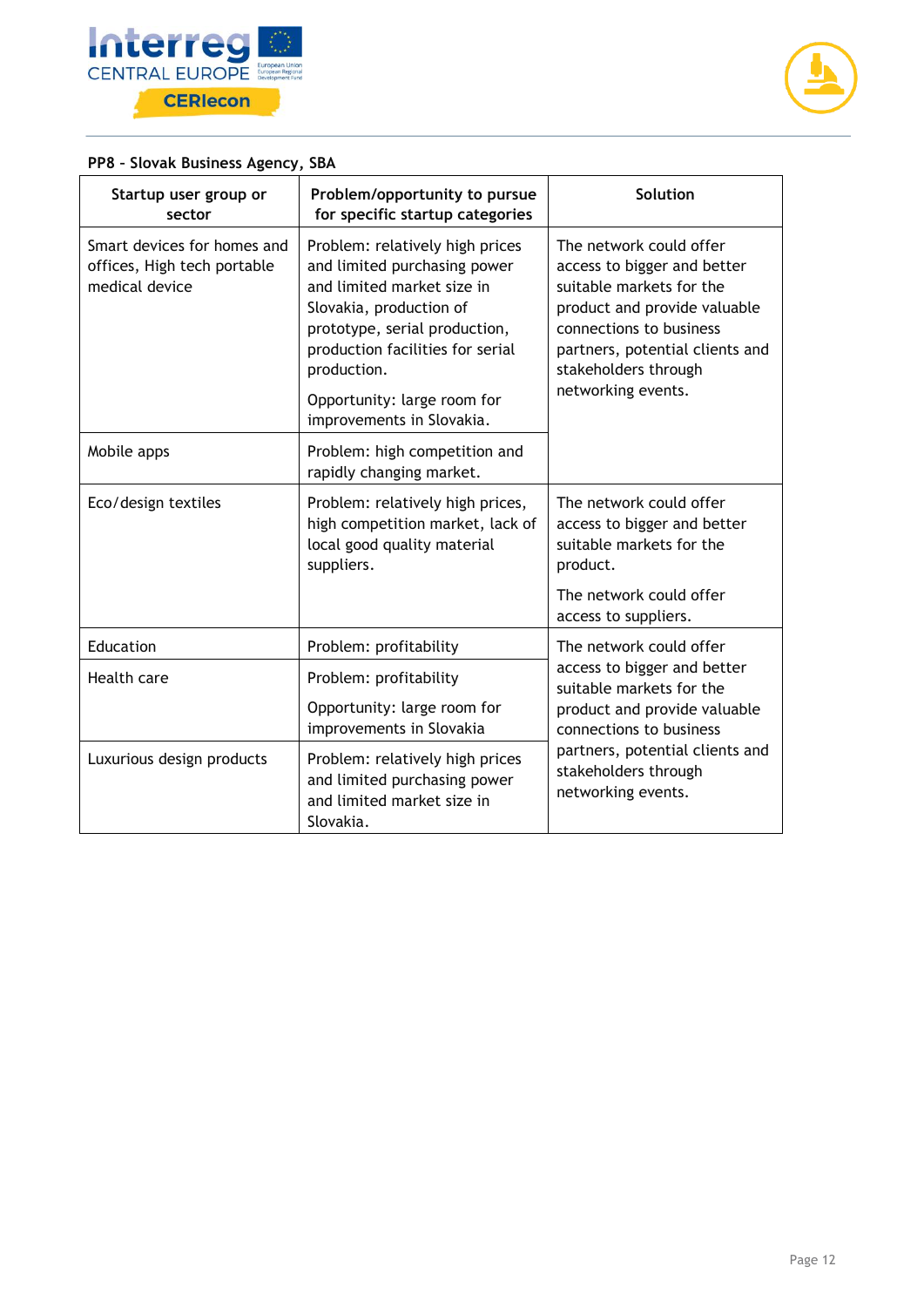



| Startup user group or<br>sector                      | Problem/opportunity to pursue<br>for specific startup categories                                                                                                                                                                                                                                                                     | <b>Solution</b>                                                                                                                                                                                                    |
|------------------------------------------------------|--------------------------------------------------------------------------------------------------------------------------------------------------------------------------------------------------------------------------------------------------------------------------------------------------------------------------------------|--------------------------------------------------------------------------------------------------------------------------------------------------------------------------------------------------------------------|
| Startups in general                                  | Lack of funding (domain finance) -<br>Financial risk is one of the primary<br>disadvantages of business                                                                                                                                                                                                                              | Information on funding<br>opportunities can be shared<br>through the network.                                                                                                                                      |
|                                                      | ownership. Startups are often facing<br>funding problems - the accessibility<br>of dedicated finance like business                                                                                                                                                                                                                   | PPs can share their "access" to<br>funding resources.                                                                                                                                                              |
|                                                      | angels and crowd funding is still<br>quite low in Croatia.                                                                                                                                                                                                                                                                           | Network could work as a platform<br>or "showroom" for best practices,<br>successful startups from different<br>Playparks could share their story -<br>with the accent on the funding<br>problems/solutions.        |
| Startups - IT sector                                 | Lack of specific mentoring<br>support - mentoring on<br>programming (domain Support).                                                                                                                                                                                                                                                | The network could provide<br>mentoring support on specific<br>subjects. Some PPs are more<br>competent in some areas,<br>shared knowledge would help<br>overcome some gaps in each<br>Playparks mentoring network. |
| Startups - biotechnology,<br>pharmaceutical industry | Lack of specific mentoring<br>support - mentors from these<br>sectors, biotechnology and<br>pharmaceutical engineers<br>(domain Support).                                                                                                                                                                                            | The network could provide<br>mentoring support on specific<br>subjects. Some PPs are more<br>competent in some areas,<br>shared knowledge would help<br>overcome some gaps in each<br>Playparks mentoring network. |
| Startups - manufacturing                             | Lack of skill labor (domain<br>human capital) - lack of skilled<br>and unskilled workers.                                                                                                                                                                                                                                            | Network could provide<br>information and contacts of<br>national employment services,<br>information on open                                                                                                       |
| Startups - transport                                 | Lack of knowledge on accounting<br>systems in other countries (domain<br>Support).<br>Transporters need to have<br>accountants in all the countries in<br>which they work, they lack of<br>contacts in these countries which<br>creates problems.                                                                                    | The network could provide some<br>information and contacts on<br>accounting systems and<br>accountants who work in these<br>field - legal and accounting<br>support.                                               |
| Startups - social<br>entrepreneurship                | Lack of ambition/ understanding of<br>entrepreneurship basics (domain<br>Culture).<br>In general, these startups are hard<br>to convince that they are<br>entrepreneurs first, and that every<br>entrepreneurial rule affects them<br>too. Extra work is needed to<br>persuade them that chasing profit<br>isn't something negative. | <b>B2B</b> meetings<br>Sharing best practices (for<br>playpark staff and for playpark<br>users).                                                                                                                   |

#### **PP9 – City of Rijeka, Department of Entrepreneurship**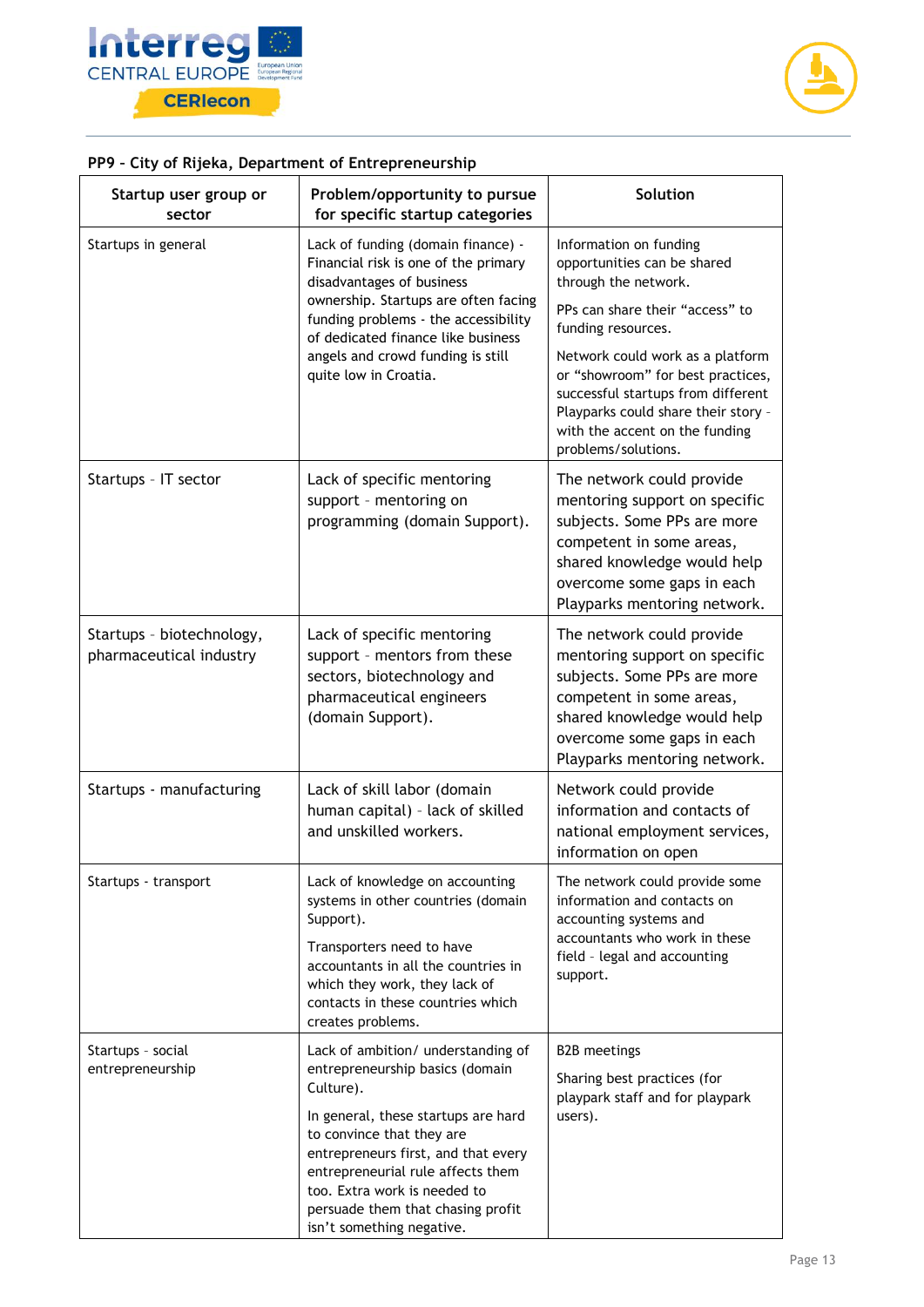



| Startup user group or<br>sector          | Problem/opportunity to pursue<br>for specific startup categories                   | Solution                                                                                                                        |
|------------------------------------------|------------------------------------------------------------------------------------|---------------------------------------------------------------------------------------------------------------------------------|
| Early-Stage Start-ups                    | Idea in seed stage and is<br>untested. The team is<br>unexperienced.               | Workshops on design thinking<br>and business planning at the<br>Playpark; tailor-made<br>mentoring to address specific<br>needs |
| Tourism oriented Start-ups               | Lack of time, especially during<br>high season, although mentoring<br>need present | Offer tailored mentoring<br>outside of regular working<br>hours.                                                                |
| Start-ups and established<br><b>SMEs</b> | Difficult to spread to<br>international markets.                                   | Transnational market research<br>and database of opportunities<br>within the network.<br>Offer soft-landing services.           |

#### **PP10 – The Science and Technology Park of the University of Rijeka, STEP RI**

#### **PP11 – Statutory City of Brno, Municipal District Brno-střed and**

#### **PP12 – The Chamber of Commerce of the Czech Republic, HKCR**

| Startup user group or<br>sector           | Problem/opportunity to pursue<br>for specific startup categories       | Solution                                                                   |
|-------------------------------------------|------------------------------------------------------------------------|----------------------------------------------------------------------------|
| Early stage (startup) ideas               | Idea without deeper<br>understanding the business<br>consequences.     | Need to validate the idea and<br>revive all business aspects<br>concerned. |
| Students with entrepreneur<br>aspirations | Lack of necessary skills to<br>develop idea and start the<br>business. | Gain knowledge and skills<br>"how to do the business".                     |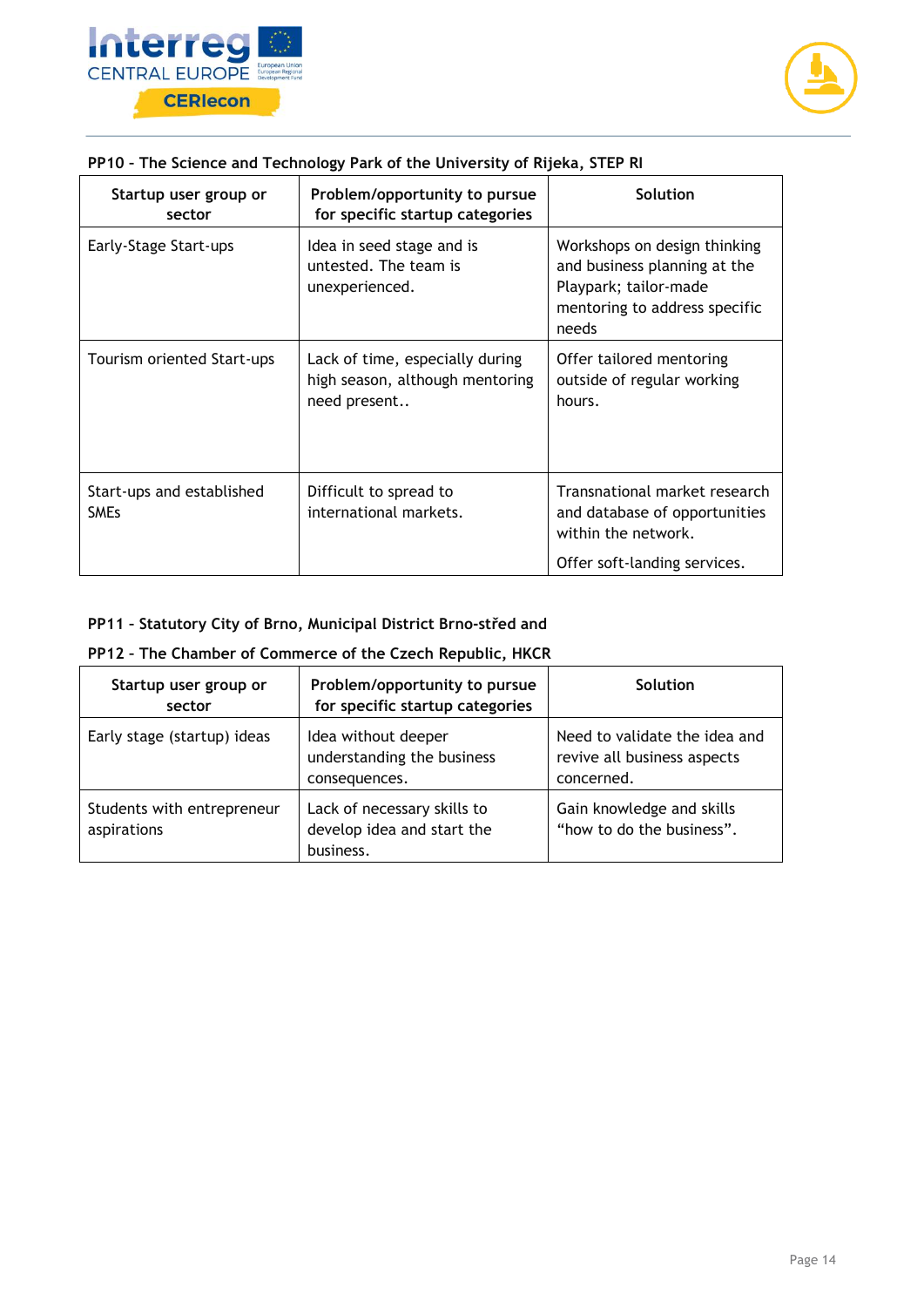



## **PP13 – Municipality of Krakow – Krakow Municipal Office, UMK**

| Startup user group or<br>sector | Problem/opportunity to pursue<br>for specific startup categories                                                                                                                                                                                                                                                                                 | Solution                                                                                                                                                                                                                                                                                                                                                                                                                                                                                                                                                                                                                                                                                                        |
|---------------------------------|--------------------------------------------------------------------------------------------------------------------------------------------------------------------------------------------------------------------------------------------------------------------------------------------------------------------------------------------------|-----------------------------------------------------------------------------------------------------------------------------------------------------------------------------------------------------------------------------------------------------------------------------------------------------------------------------------------------------------------------------------------------------------------------------------------------------------------------------------------------------------------------------------------------------------------------------------------------------------------------------------------------------------------------------------------------------------------|
| Micro projects                  | Small projects, too focused on<br>innovation at the local level.<br>Although supporting local<br>solutions is our goal (in Krakow),<br>however, projects focused only<br>on local (and very local<br>conditions) may turn out to be<br>too innovative and competitive<br>in the future.                                                          | Participating in exchanges as<br>well as confronting your own<br>projects with projects from<br>other cities and countries<br>allows you to discover other<br>good (and bad) experiences<br>and to see your own project in<br>a new perspective.<br>Collaboration can allow you to<br>take advantage of someone<br>else's good experiences. It can<br>also help change the scale of<br>the project - modify its<br>elements so that they become<br>more flexible and can be used<br>in other cities (countries).                                                                                                                                                                                                |
| Eco products                    | Limited ecological awareness in<br>Poland in comparison with other<br>markets, orientation to<br>"traditional ecology" ("healthy<br>food is good and tasty, so we<br>like it") and less awareness of<br>the need to build eco-innovation<br>("we do not need gardens on<br>roofs, it costs too much and you<br>have to put in too much effort"). | The network allows you to<br>show experiences in other<br>countries and the measurable<br>benefits that can be achieved<br>through eco-activities.<br>Activities should be based on<br>organizing meetings with<br>entrepreneurs in order to<br>promote corporate social<br>responsibility, which in Poland<br>is not yet strong enough.                                                                                                                                                                                                                                                                                                                                                                        |
| Imperfect projects              | Not every idea that seems excellent<br>really is good. Not every idea<br>commercialization plan is perfect.<br>We do not always have real<br>knowledge about the needs of the<br>market (especially global).                                                                                                                                     | Unfortunately, Playparks must<br>sometimes kill startup's dreams.<br>But this is good. Together, we can<br>verify projects (at the<br>international level), help to show<br>that similar solutions are already<br>existing somewhere, and modify<br>projects to increase their chances<br>of success. And sometimes we can<br>help to kill a project, but save the<br>part from which something good<br>can emerge in cooperation with<br>start-ups (or experts) from other<br>projects. Exchange of experience<br>but also information on other<br>markets, and the synergy effect<br>can help change an imperfect<br>project created on the basis of an<br>interesting idea into something<br>new and better. |
| Tourism and the leisure         | In Krakow, we had startups offering                                                                                                                                                                                                                                                                                                              | Both the Krakow authorities and                                                                                                                                                                                                                                                                                                                                                                                                                                                                                                                                                                                                                                                                                 |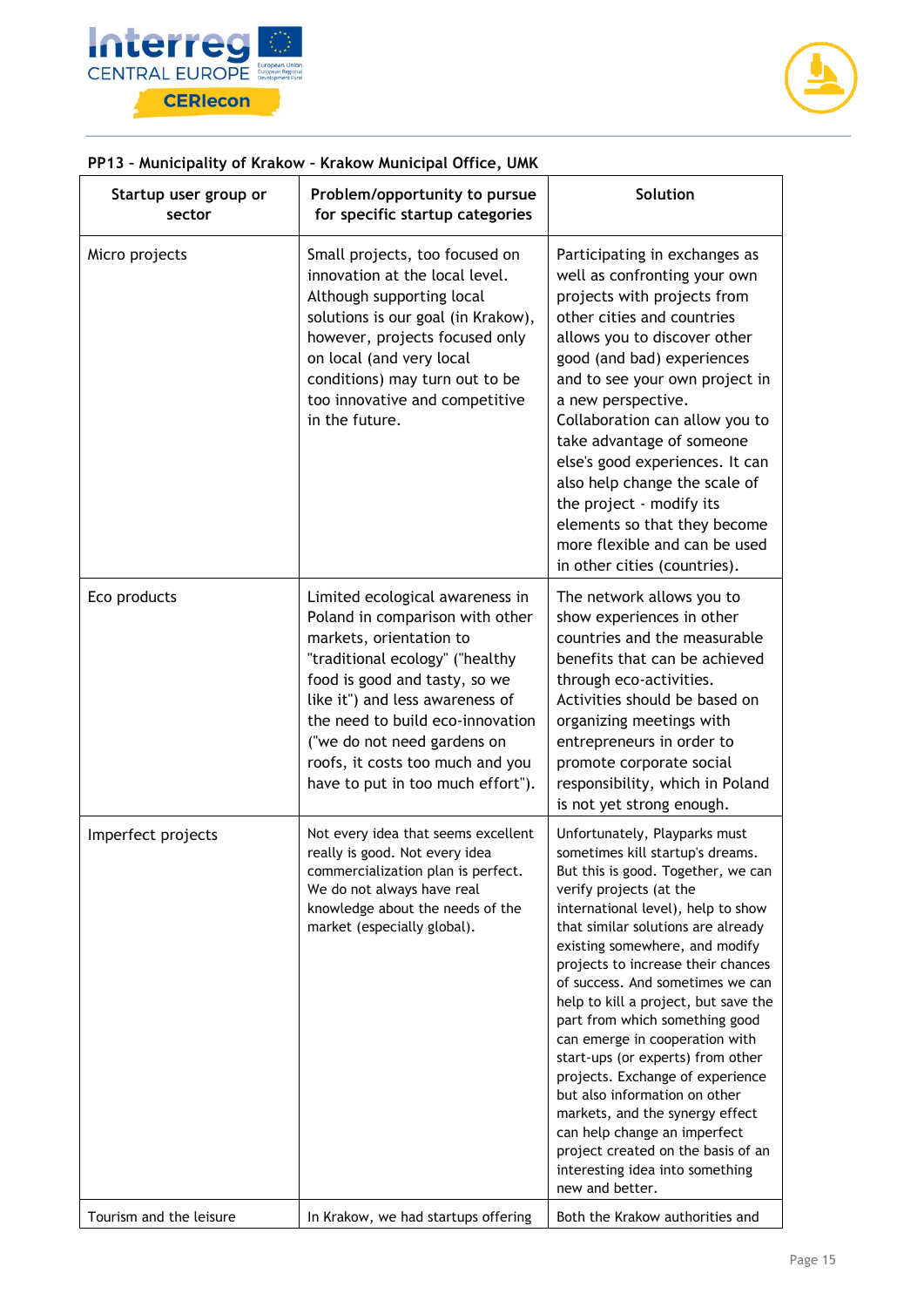



| industry | tourist and entertainment projects. | the NGOs operating here, and       |
|----------|-------------------------------------|------------------------------------|
|          | This is due to the specificity of   | entrepreneurs have extensive       |
|          | Krakow - a city oriented towards    | experience in creating offers for  |
|          | tourists.                           | tourists. It seems to us that this |
|          |                                     | interest in the tourist and        |
|          |                                     | entertainment market among         |
|          |                                     | startups also creates the          |
|          |                                     | possibility of undertaking joint   |
|          |                                     | activities and creating a network  |
|          |                                     | of cooperation between those       |
|          |                                     | participants of CERIecon, for      |
|          |                                     | whom tourism and entertainment     |
|          |                                     | are also of great importance.      |
|          |                                     | Exchange of experiences, building  |
|          |                                     | joint projects and adapting local  |
|          |                                     | projects so that they can be used  |
|          |                                     | in other cities is a great         |
|          |                                     | opportunity to develop startups    |
|          |                                     | operating in the Playpark          |
|          |                                     | network.                           |

## **PP14 – Cracow Chamber of Commerce and Industry, CCCI**

| Startup user group or sector                 | Problem/opportunity to<br>pursue for specific startup<br>categories                                                   | <b>Solution</b>                                                                                                                                                                                                      |
|----------------------------------------------|-----------------------------------------------------------------------------------------------------------------------|----------------------------------------------------------------------------------------------------------------------------------------------------------------------------------------------------------------------|
| Eco/Green industry                           | Low awareness of corporate<br>social responsibility among<br>business owners (potential<br>clients for eco-startups). | Organizing meetings about<br>corporate social responsibility<br>by PP from countries with<br>higher level of understanding<br>of the topic (Germany,<br>Austria?) and bringing business<br>owners to those meetings. |
| Tourism and leisure industry                 | Opportunity for growth.                                                                                               | Close collaboration with<br>Veneto and Vienna to<br>facilitate synergies.                                                                                                                                            |
| Creative industry                            | Limited number of potential<br>clients.                                                                               | Bringing startups from this<br>field from all 7 playparks and<br>organizing exhibition stand at<br>relevant fairs. This will also<br>bring opportunity for creative<br>collaboration between<br>startups.            |
| Micro-startups (small non<br>scalable ideas) | Limited innovation, innovation<br>only on regional level.                                                             | Confronting them with people<br>and startups from other<br>playparks and exchanging<br>ideas will make them realize<br>the problem. Startup will then<br>either modify the idea or pivot<br>entirely.                |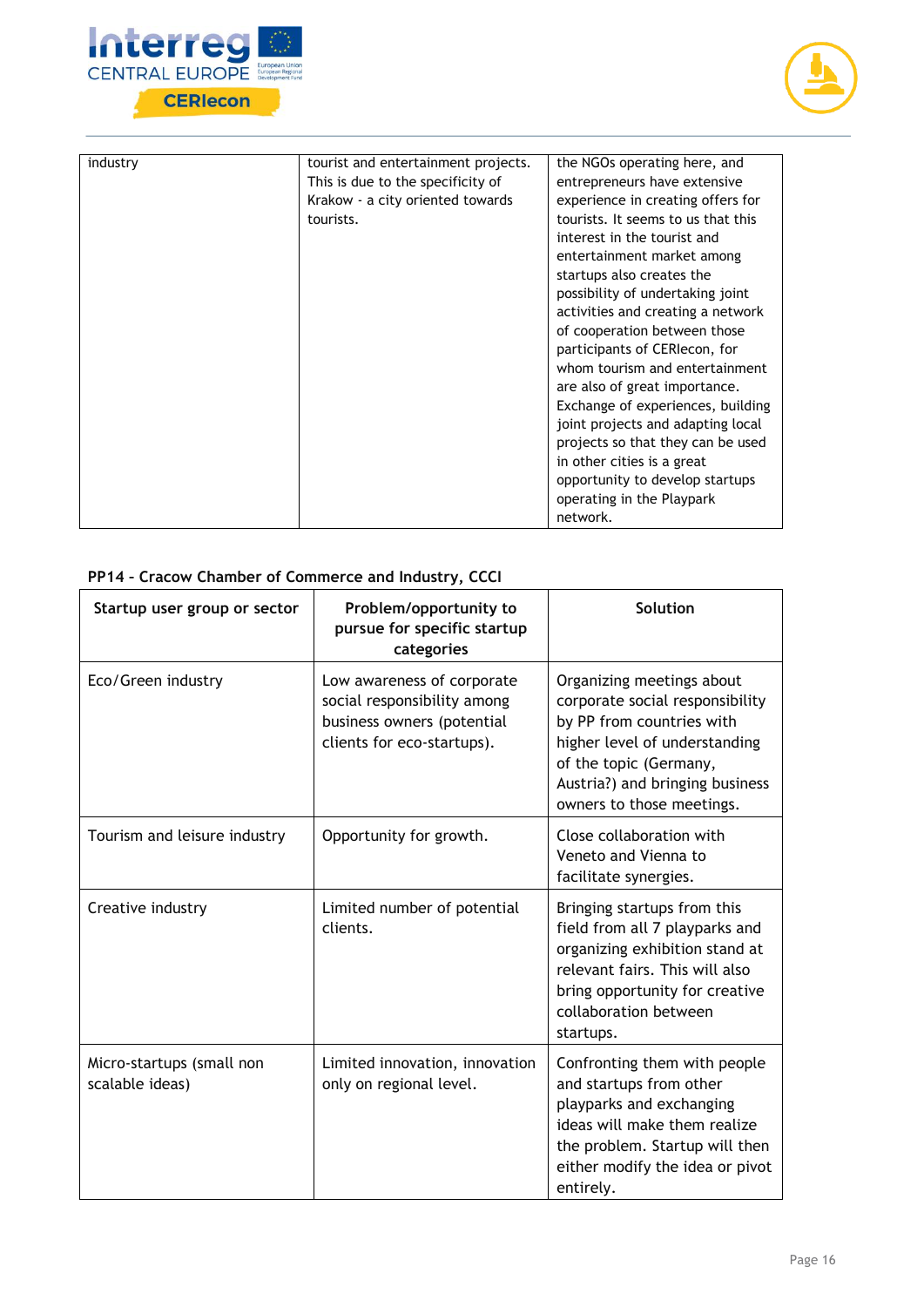



**The secondary target group** of the transnational network are **PPs** themselves and similar entrepreneurial and startup scene support organizations, local administrations, higher education institutions etc.

Activities listed as solutions can serve as an initial list of network activities and services for which network capacities and capabilities should be built.

From the listed activities, PPs will identify their common needs and define the areas for the transnational network future use and sustainable cooperation.

Each PP also carried out a self-assessment of categories of their activities and their access to capabilities and resources in order to define transnational network potentials:

#### **LP – Vienna Board of Education, European Office**

|                                            | PP self<br>assessment<br>(yes/no) | <b>Additional description</b>                      |
|--------------------------------------------|-----------------------------------|----------------------------------------------------|
| <b>Category of activities</b>              |                                   |                                                    |
| Incubator                                  | yes                               | Impact Hub                                         |
|                                            |                                   | WeXelerate                                         |
|                                            |                                   | Wirtschaftsagentur                                 |
| Accelerator                                | yes                               | Speedinvest "Speedstartupstudio"                   |
| Science & Technology Park                  | yes                               | <b>TECH GATE Vienna</b>                            |
|                                            |                                   | Young Enterprises                                  |
|                                            |                                   | Inits                                              |
|                                            |                                   | JW Wien - Jungewirtschaft                          |
|                                            |                                   | Enterprise Europe Network                          |
|                                            |                                   | Impact Hub                                         |
|                                            |                                   | Winnovation                                        |
| Organization managing Startup Competitions | yes                               | <b>STARTeurope</b>                                 |
|                                            |                                   | Coworking Spaces Impact Hub<br>Vienna              |
|                                            |                                   | Sektor5                                            |
| Organization managing Coworking Spaces     | yes                               | University of Economics "TUW<br>i2nkubator"        |
|                                            |                                   | Vienna Business Agency                             |
|                                            |                                   | WAFF (Wiener ArbeitnehmerInnen<br>Förderungsfonds) |
|                                            |                                   | <b>Erste Stiftung</b>                              |
| Business Support and Development Agency    | yes                               | The Woman Enterprise Service                       |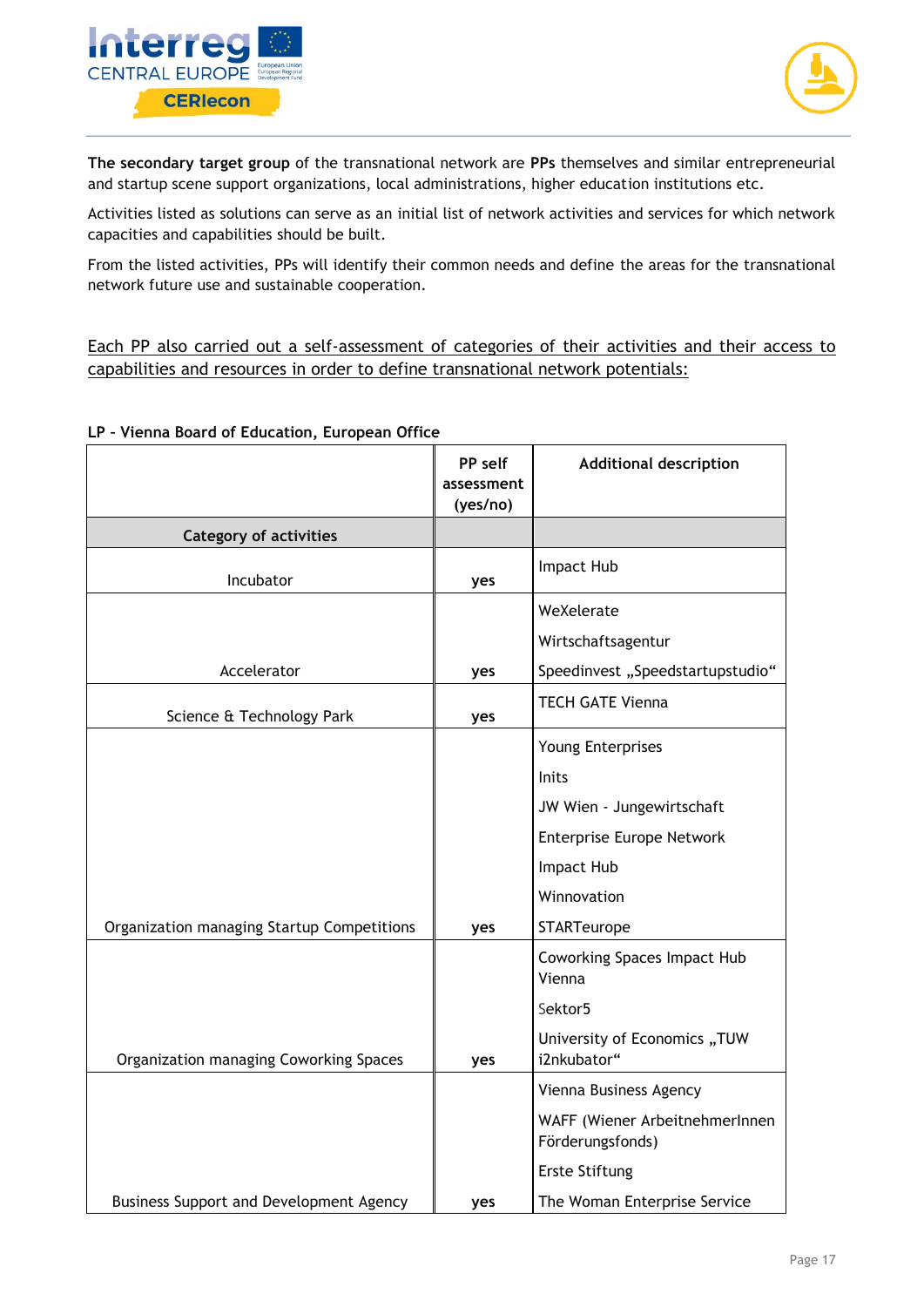



|                                                           |     | <b>Bmukk</b>                                              |
|-----------------------------------------------------------|-----|-----------------------------------------------------------|
|                                                           |     | Wirtschaftsagentur Wien                                   |
|                                                           |     | Industriellenvereinigung                                  |
|                                                           |     | Europäische Kommission<br>Vertretung in Österreich        |
|                                                           |     | Board of Education for Vienna                             |
|                                                           |     | AK Wien/ Abt. Wirtschaftspolitk                           |
|                                                           |     | Chamber of Economics Österreich                           |
|                                                           |     | AMS für Jugendliche / Wien                                |
| Local/regional government                                 | yes | VEE (Vienna Entrepreneurship<br><b>Education Centre)</b>  |
|                                                           |     |                                                           |
| Higher education institution                              | yes |                                                           |
|                                                           |     | WAFF (Wiener ArbeitnehmerInnen<br>Förderungsfonds)        |
|                                                           |     | Wirtschaftsuniversität                                    |
|                                                           |     | WU Wien - Institut für<br>Wirtschaftspädagogik            |
|                                                           |     | Diverse Schools from Vienna                               |
|                                                           |     | WU Wien - Institut für<br>Entrepreneurship und Innovation |
|                                                           |     | <b>WIFI</b>                                               |
|                                                           |     | Impulszentrum für                                         |
|                                                           |     | Entrepreneurship-Education                                |
| Others:                                                   | yes |                                                           |
| "Access to" startup support capabilities and<br>resources |     |                                                           |
| Networks (local, national, international)                 | no  |                                                           |
| Private funding                                           | no  |                                                           |
| Public funding (regional, state, EU)                      | no  |                                                           |
| Industry-sectors (strategic industry partners)            | no  |                                                           |
| Market research                                           | no  |                                                           |
| Infrastructure                                            | no  |                                                           |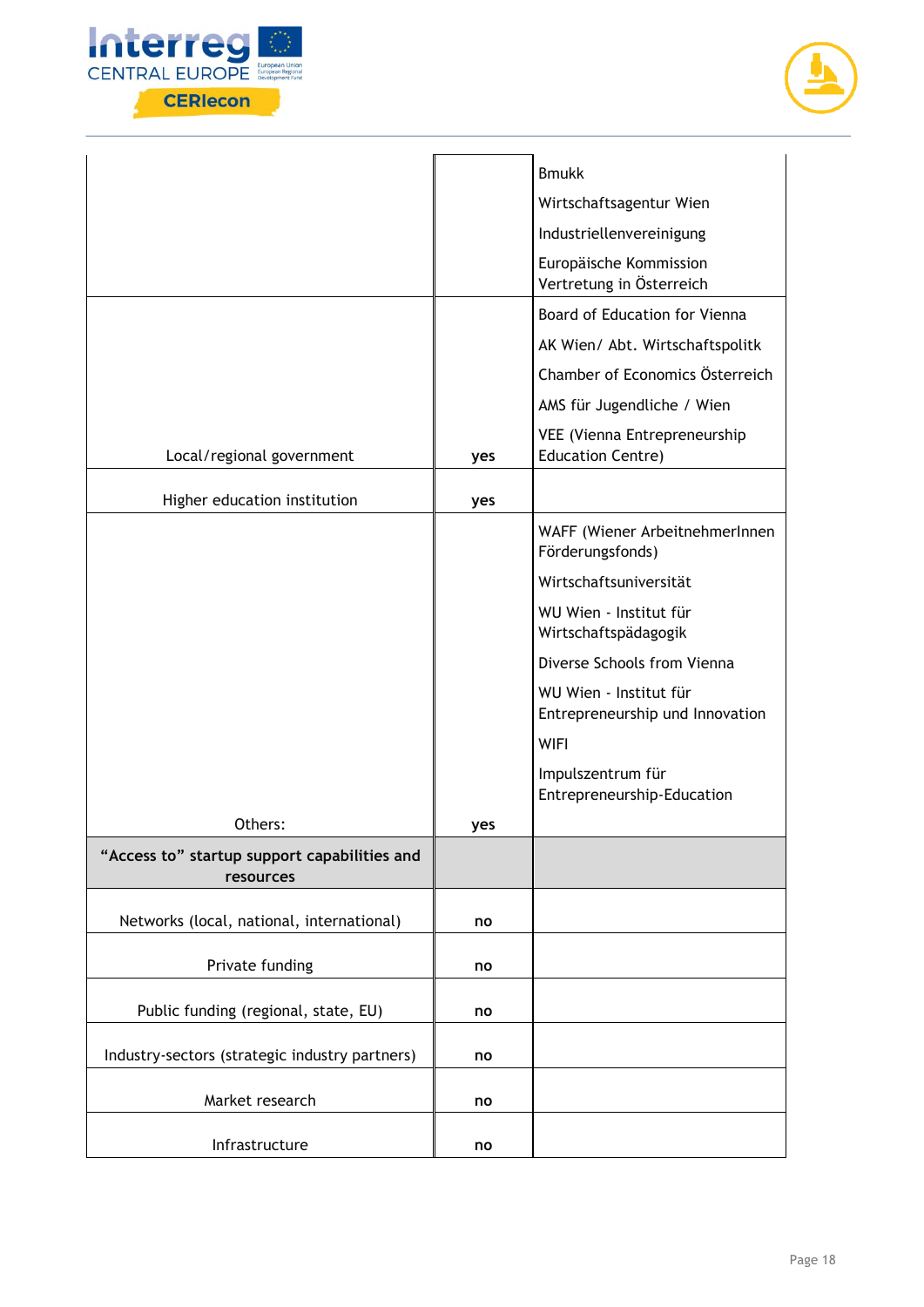



## **PP2 – Vienna University of Economics and Business**

|                                                           | PP self<br>assessment<br>(yes/no) | Additional description |
|-----------------------------------------------------------|-----------------------------------|------------------------|
| <b>Category of activities</b>                             |                                   |                        |
| Incubator                                                 | yes                               |                        |
| Accelerator                                               | yes                               |                        |
| Science & Technology Park                                 | no                                |                        |
| Organization managing Startup Competitions                | no                                |                        |
| Organization managing Coworking Spaces                    | yes                               |                        |
| Business Support and Development Agency                   | yes                               |                        |
| Local/regional government                                 | no                                |                        |
| Higher education institution                              | no                                |                        |
| "Access to" startup support capabilities and<br>resources | yes                               |                        |
| Networks (local, national, international)                 | yes                               |                        |
| Private funding                                           | no                                |                        |
| Public funding (regional, state, EU)                      | no                                |                        |
| Industry-sectors (strategic industry partners)            | no                                |                        |
| Market research                                           | yes                               |                        |
| Infrastructure                                            | yes                               |                        |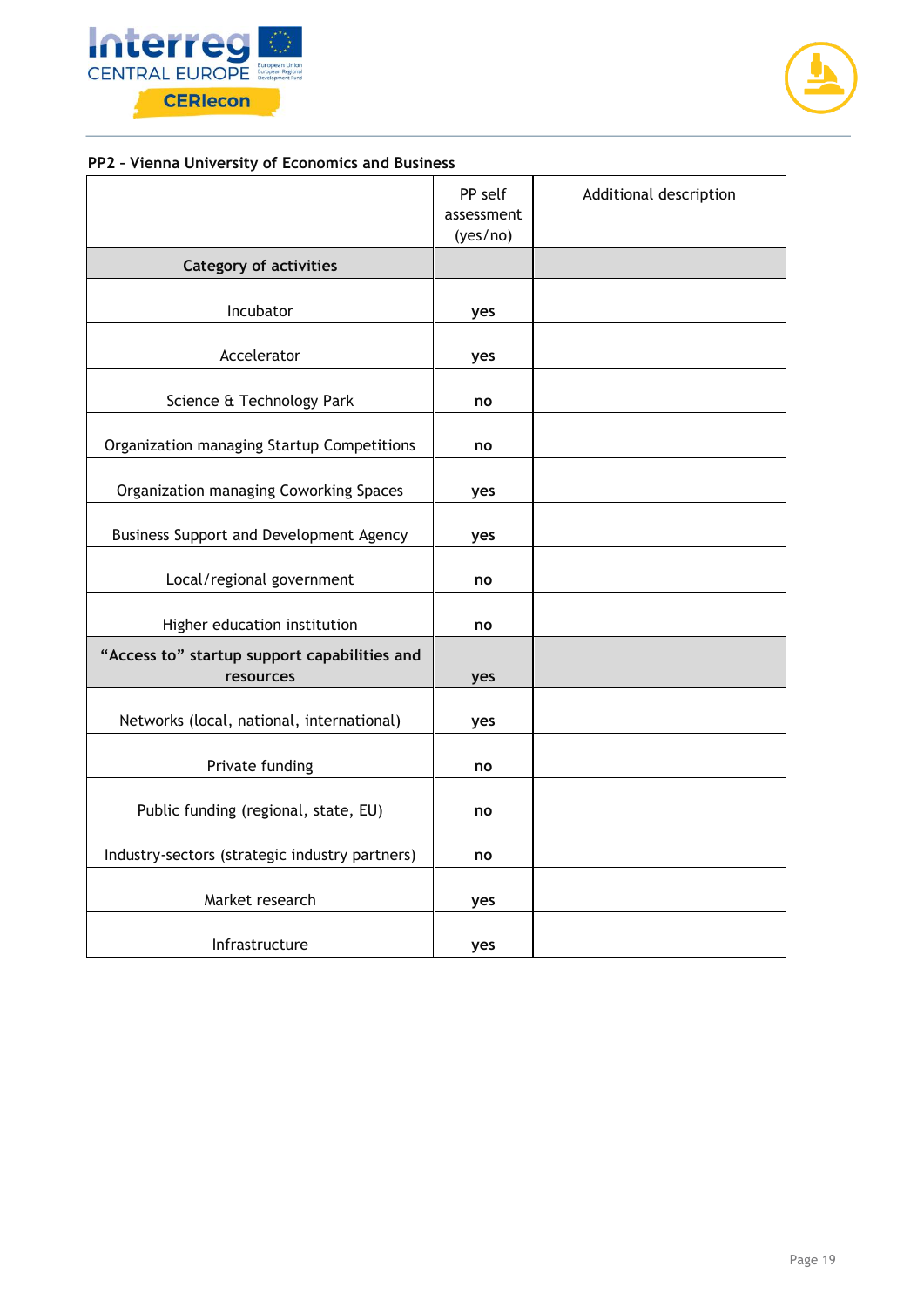



## **PP3 – Region of Veneto, Section for Labour**

|                                                           | PP self<br>assessment<br>(yes/no) | Additional description                                                                    |
|-----------------------------------------------------------|-----------------------------------|-------------------------------------------------------------------------------------------|
| <b>Category of activities</b>                             |                                   |                                                                                           |
| Incubator                                                 | yes                               |                                                                                           |
| Accelerator                                               | yes                               |                                                                                           |
| Science & Technology Park                                 | no                                |                                                                                           |
| Organization managing Startup Competitions                | yes                               |                                                                                           |
| Organization managing Coworking Spaces                    | no                                | Participants are mostly well<br>organized.                                                |
| Business Support and Development Agency                   | yes                               | Funding                                                                                   |
| Local/regional government                                 | yes                               | Contacts                                                                                  |
| Higher education institution                              | yes                               | When in need of developing a new<br>product/service.                                      |
| "Access to" startup support capabilities and<br>resources |                                   |                                                                                           |
| Networks (local, national, international)                 | yes                               | Exchange weeks are useful as an<br>exchange of view/tools, etc.                           |
| Private funding                                           | yes                               | Several participants to 1 <sup>st</sup> cohort<br>asked how to have access to<br>funding. |
| Public funding (regional, state, EU)                      | yes                               | Several participants to 1 <sup>st</sup> cohort<br>asked how to have access to<br>funding. |
| Industry-sectors (strategic industry partners)            | yes                               |                                                                                           |
| Market research                                           | yes                               | For early stage entrepreneurs.                                                            |
| Infrastructure                                            | no                                |                                                                                           |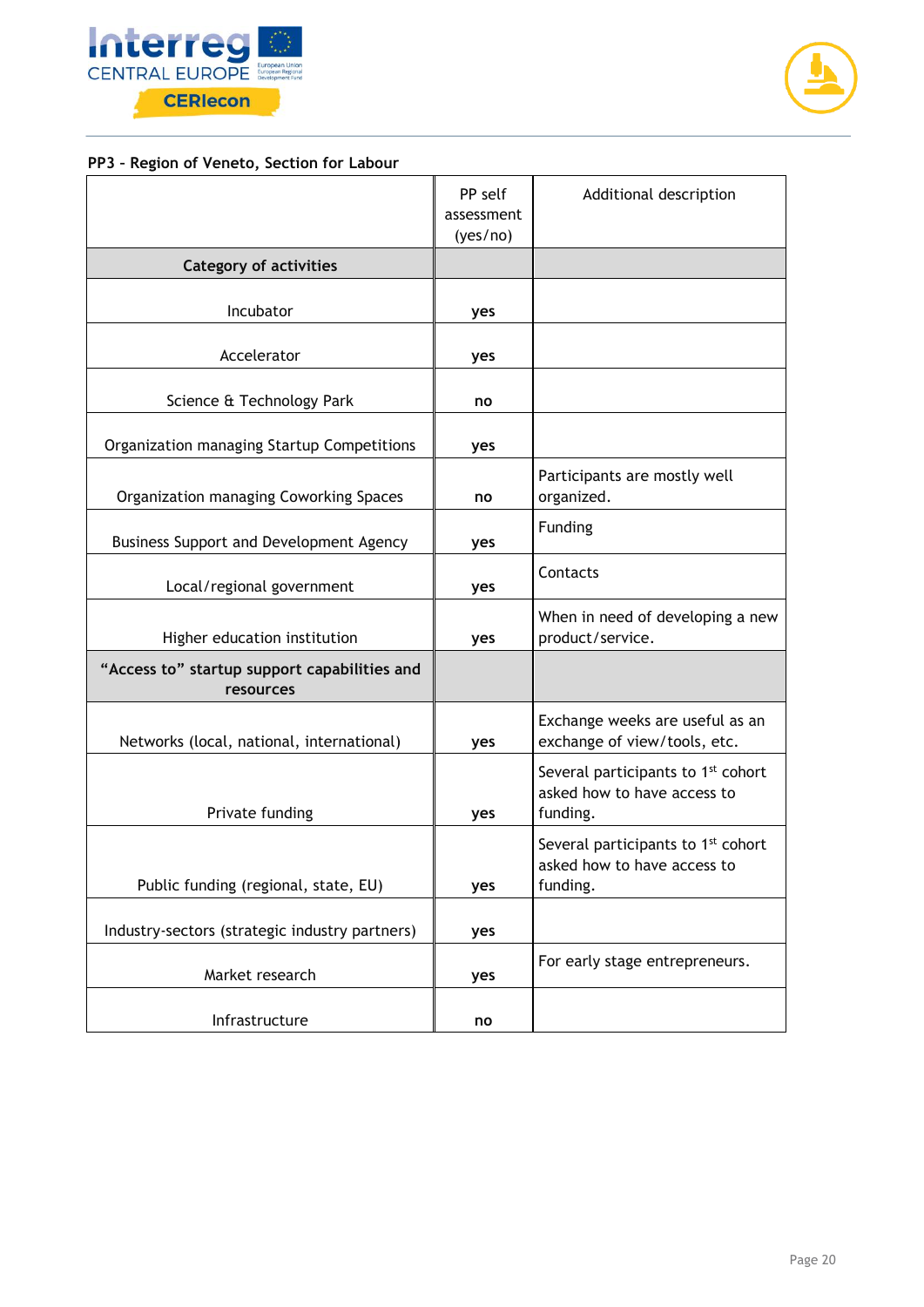



## **PP4 – ENAIP Veneto Social Enterprise**

|                                              | PP self<br>assessment<br>(yes/no) | Additional description                                                                                                                                                                                                                                                                                                                                                                                                                                                                                                                      |
|----------------------------------------------|-----------------------------------|---------------------------------------------------------------------------------------------------------------------------------------------------------------------------------------------------------------------------------------------------------------------------------------------------------------------------------------------------------------------------------------------------------------------------------------------------------------------------------------------------------------------------------------------|
| <b>Category of activities</b>                |                                   |                                                                                                                                                                                                                                                                                                                                                                                                                                                                                                                                             |
| Incubator                                    | yes                               | THE VENETO Playpark operates in<br>Verona mainly as Pre-incubator<br>and incubator, its activities are<br>related to the overall activities<br>needed to support the potential<br>entrepreneur in developing his<br>business idea, business model and<br>business plan, It implies a first<br>assessment of the idea, training,<br>and direct one- to-one assistance<br>necessary to put the client in the<br>conditions to write a fully<br>complete business plan to boost<br>the chances to arrive to an<br>effective start-up creation. |
| Accelerator                                  | yes                               | THE VENETO Playpark provides, in<br>addition to mentorship, access to<br>logistical and technical resources<br>as well as shared space. It also<br>connects companies to networks<br>of peers whose experience they<br>can learn from.                                                                                                                                                                                                                                                                                                      |
| Science & Technology Park                    | no                                |                                                                                                                                                                                                                                                                                                                                                                                                                                                                                                                                             |
| Organization managing Startup Competitions   | yes                               | THE VENETO Playpark is actively<br>participating in the CERIecon<br>competitions, also providing<br>consultancy to the startups that<br>are participating to other<br>competitions.                                                                                                                                                                                                                                                                                                                                                         |
| Organization managing Coworking Spaces       | yes                               | THE VENETO Playpark provides a<br>shared space.                                                                                                                                                                                                                                                                                                                                                                                                                                                                                             |
| Business Support and Development Agency      | no                                |                                                                                                                                                                                                                                                                                                                                                                                                                                                                                                                                             |
| Local/regional government                    | yes                               | THE VENETO Playpark operates in<br>strict cooperation with the Region<br>Veneto.                                                                                                                                                                                                                                                                                                                                                                                                                                                            |
| Higher education institution                 | yes                               | THE VENETO Playpark operates in<br>strict cooperation with the<br>University of Verona - Potential<br>field for research.                                                                                                                                                                                                                                                                                                                                                                                                                   |
| "Access to" startup support capabilities and |                                   |                                                                                                                                                                                                                                                                                                                                                                                                                                                                                                                                             |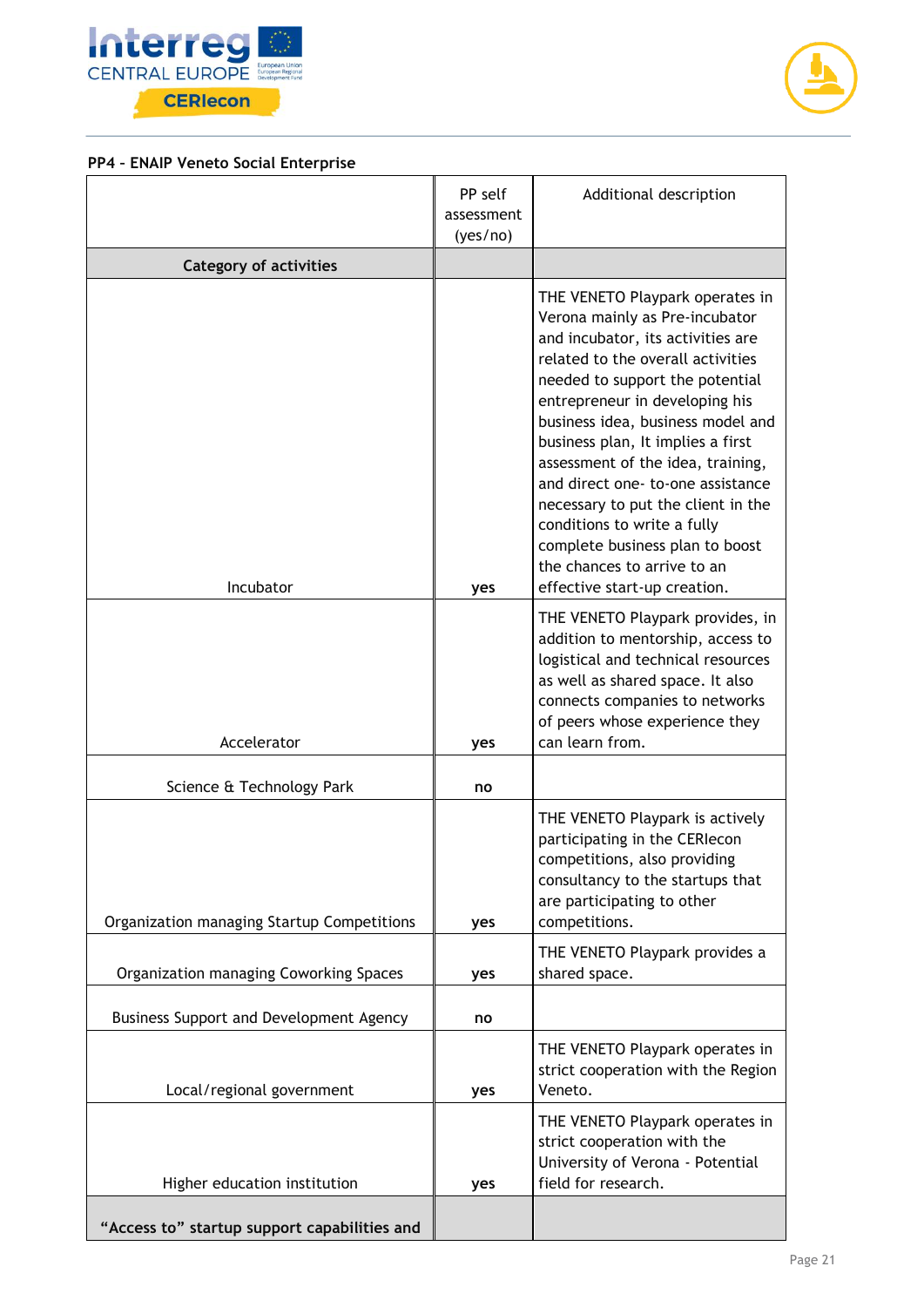



| resources                                      |     |                                                                                                                                                                                                                                                        |
|------------------------------------------------|-----|--------------------------------------------------------------------------------------------------------------------------------------------------------------------------------------------------------------------------------------------------------|
|                                                |     | CERIecon international network,                                                                                                                                                                                                                        |
| Networks (local, national, international)      | yes | NETWORK ENAIP (UK, Switzerland,<br>Mozambique, Argentina, Brazil).                                                                                                                                                                                     |
| Private funding                                | no  |                                                                                                                                                                                                                                                        |
| Public funding (regional, state, EU)           | yes | Regional / State                                                                                                                                                                                                                                       |
| Industry-sectors (strategic industry partners) | yes | Confindustria Veneto: synergy<br>with Enaip. The association<br>includes companies and<br>entrepreneurs in the Veneto<br>Region, with the aim to promote<br>the Made in Italy in the world.                                                            |
| Market research                                | yes | The Veneto Playpark provides<br>trainings, tools and methodologies<br>to gather traditional data and<br>information, to implement market<br>research practices, to get a deep<br>and current understanding of the<br>technologies, markets and issues. |
| Infrastructure                                 | no  |                                                                                                                                                                                                                                                        |

## **PP5 – Stuttgart Region Economic Development Corporation, WRS**

|                                            | PP self<br>assessment<br>(yes/no) | Additional description                                                                                                                                        |
|--------------------------------------------|-----------------------------------|---------------------------------------------------------------------------------------------------------------------------------------------------------------|
| <b>Category of activities</b>              |                                   |                                                                                                                                                               |
| Incubator                                  | <b>ves</b>                        | Visits and cooperation with<br>different incubators in the<br>regions.                                                                                        |
| Accelerator                                | ves                               | Visits and cooperation with<br>different accelerators in the<br>regions.                                                                                      |
| Science & Technology Park                  | no                                | There is no such thing in<br>Stuttgart.                                                                                                                       |
| Organization managing Startup Competitions | yes                               | Spreading the word for different<br>competitions on regional level - in<br>case startups are interested we<br>support them with individual pitch<br>training. |
| Organization managing Coworking Spaces     | <b>ves</b>                        | Visits and cooperation with<br>different coworking spaces in the                                                                                              |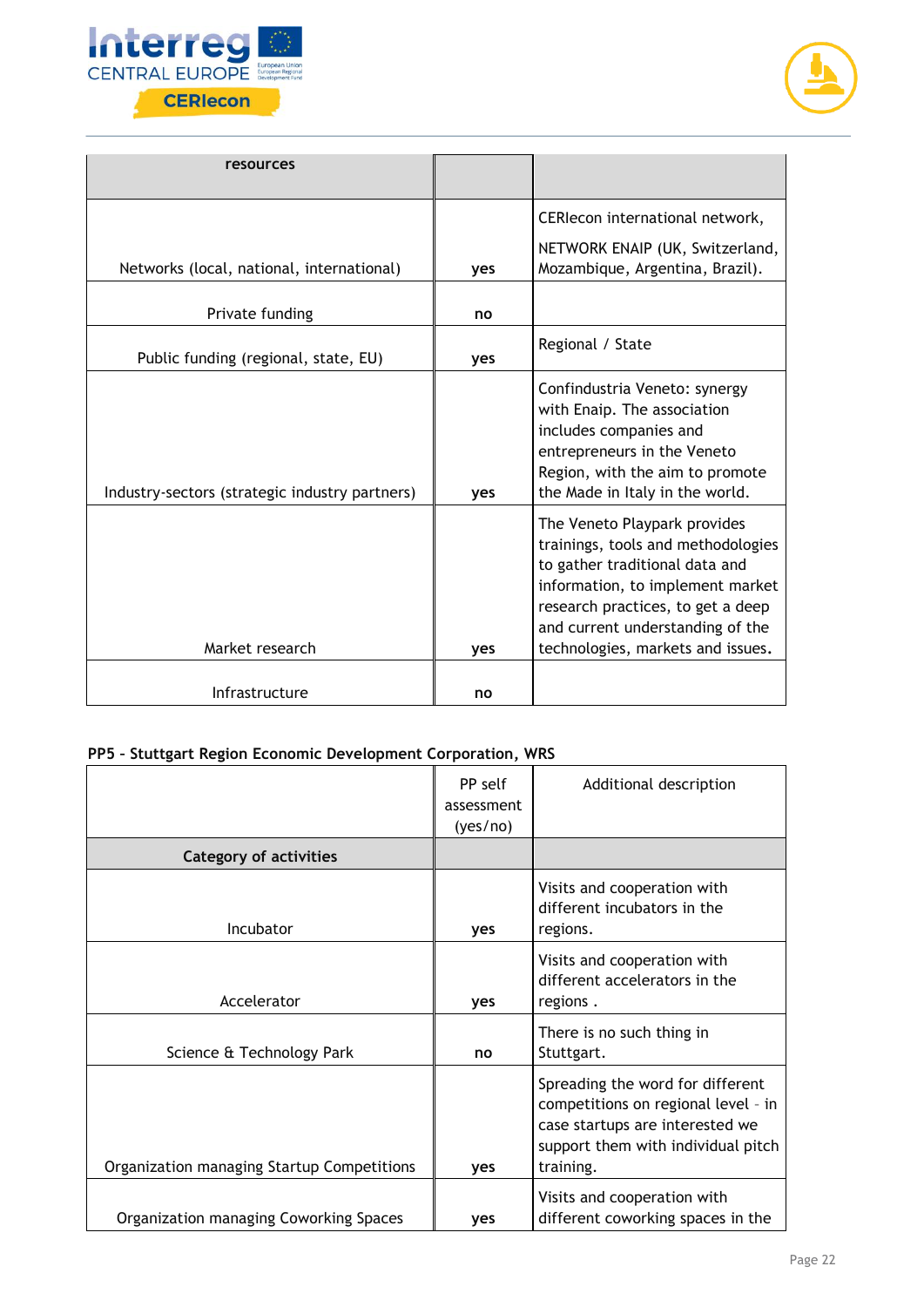



|                                                           |            | regions.                                                                                                                                                                             |
|-----------------------------------------------------------|------------|--------------------------------------------------------------------------------------------------------------------------------------------------------------------------------------|
| Business Support and Development Agency                   | yes        | WRS, Business Angels and others<br>depending on the needs of the<br>startups are involved.                                                                                           |
| Local/regional government                                 | yes        | City of Stuttgart is involved in<br>different activities.                                                                                                                            |
| Higher education institution                              | yes        | Stuttgart Media Universities and<br>other regional universities for<br>cooperation.                                                                                                  |
| "Access to" startup support capabilities and<br>resources |            |                                                                                                                                                                                      |
|                                                           |            | Very broad from other incubators<br>and accelerators to networking<br>events and branches conferences<br>etc.                                                                        |
| Networks (local, national, international)                 | <b>Yes</b> | Networking is one of the biggest<br>parts we are tackling and we<br>including playpark members are<br>also taking part in other events<br>like startup fairs, festivals,<br>pitches. |
| Private funding                                           | yes        | Seminars and workshops, Access<br>to Business Angels Region<br>Stuttgart (BARS).                                                                                                     |
| Public funding (regional, state, EU)                      | yes        | Support during "Exist" (national<br>funding programme) application<br>and other programmes.                                                                                          |
| Industry-sectors (strategic industry partners)            | yes        | Networking events, best practice<br>presentations, success stories.                                                                                                                  |
| Market research                                           | yes        | Seminar & workshop in the<br>beginning of the training and<br>validation later on.                                                                                                   |
| Infrastructure                                            | yes        | Events, activities, individual<br>mentoring and coaching.                                                                                                                            |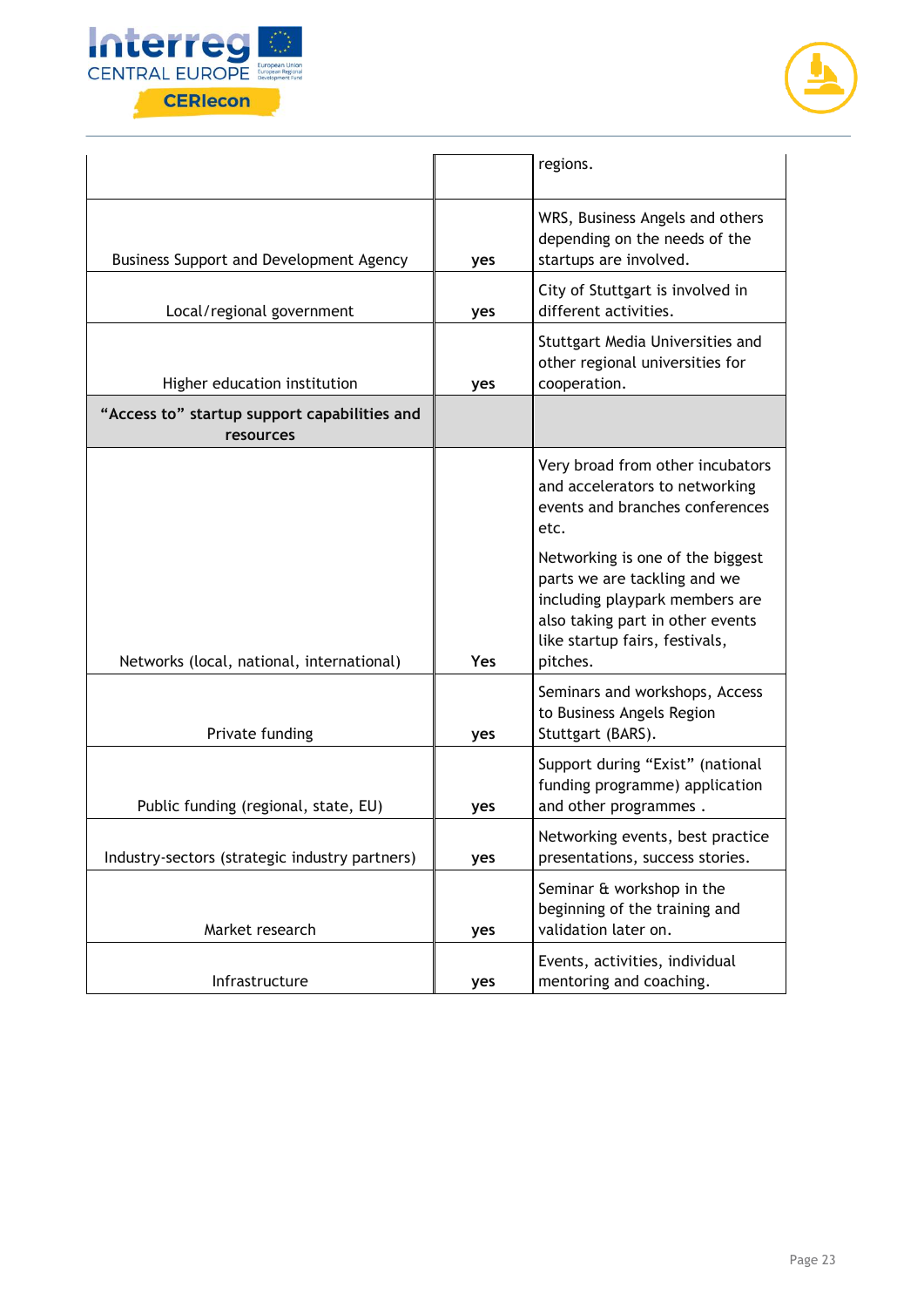



## **PP6 – Stuttgart Media University, HdM**

|                                                           | PP self<br>assessment<br>(yes/no) | Additional description                                                                                                                                                               |
|-----------------------------------------------------------|-----------------------------------|--------------------------------------------------------------------------------------------------------------------------------------------------------------------------------------|
| <b>Category of activities</b>                             |                                   |                                                                                                                                                                                      |
| Incubator                                                 | yes                               | Visits and cooperation with<br>different incubators in the<br>regions.                                                                                                               |
| Accelerator                                               | yes                               | Visits and cooperation with<br>different accelerators in the<br>regions.                                                                                                             |
| Science & Technology Park                                 | no                                | There is no such thing in<br>Stuttgart.                                                                                                                                              |
| Organization managing Startup Competitions                | yes                               | Spreading the word for different<br>competitions on regional level - in<br>case startups are interested we<br>support them with individual pitch<br>training.                        |
| Organization managing Coworking Spaces                    | yes                               | Visits and cooperation with<br>different coworking spaces in the<br>regions.                                                                                                         |
| Business Support and Development Agency                   | yes                               | WRS, Business Angels and others<br>depending on the needs of the<br>startups are involved.                                                                                           |
| Local/regional government                                 | yes                               | City of Stuttgart is involved in<br>different activities.                                                                                                                            |
| Higher education institution                              | yes                               | Stuttgart Media Universities and<br>other regional universities for<br>cooperation.                                                                                                  |
| 'Access to" startup support capabilities and<br>resources |                                   |                                                                                                                                                                                      |
|                                                           |                                   | Very broad from other incubators<br>and accelerators to networking<br>events and branches conferences<br>etc.                                                                        |
| Networks (local, national, international)                 | <b>Yes</b>                        | Networking is one of the biggest<br>parts we are tackling and we<br>including playpark members are<br>also taking part in other events<br>like startup fairs, festivals,<br>pitches. |
| Private funding                                           | yes                               | Seminars and workshops, Access<br>to Business Angels Region<br>Stuttgart (BARS).                                                                                                     |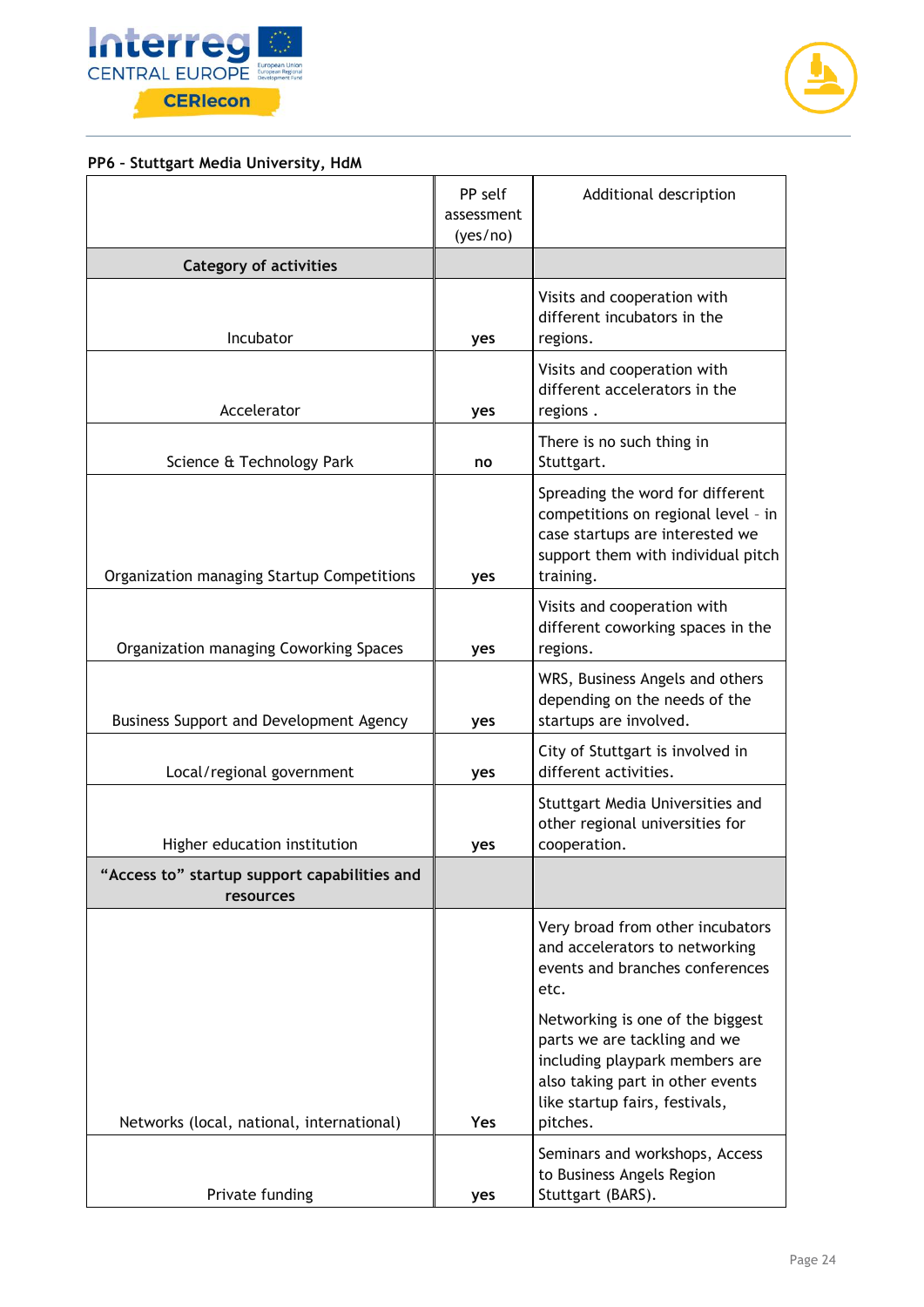



| Public funding (regional, state, EU)           | <b>ves</b> | Support during "Exist" (national<br>funding programme) application<br>and other programmes. |
|------------------------------------------------|------------|---------------------------------------------------------------------------------------------|
| Industry-sectors (strategic industry partners) | yes        | Networking events, best practice<br>presentations, success stories.                         |
| Market research                                | yes        | Seminar & workshop in the<br>beginning of the training and<br>validation later on.          |
| Infrastructure                                 | <b>ves</b> | Events, activities, individual<br>mentoring and coaching.                                   |

#### **PP7 – Municipality of the Capital of the Slovak Republic, Bratislava**

|                                            | PP self    | Additional description                                                                                                                                                                                                                              |
|--------------------------------------------|------------|-----------------------------------------------------------------------------------------------------------------------------------------------------------------------------------------------------------------------------------------------------|
|                                            | assessment |                                                                                                                                                                                                                                                     |
|                                            | (yes/no)   |                                                                                                                                                                                                                                                     |
| <b>Category of activities</b>              |            |                                                                                                                                                                                                                                                     |
| Incubator                                  | no         | City of Bratislava has no<br>possibility / intention of<br>incubation services, however, has<br>good contacts to University and<br>other incubators.                                                                                                |
| Accelerator                                | no         | See above                                                                                                                                                                                                                                           |
| Science & Technology Park                  | no         | See above                                                                                                                                                                                                                                           |
| Organization managing Startup Competitions | yes        | Bratislava is able to manage<br>competition in cooperation with<br>some expert support. It can<br>provide space and necessary<br>propagation for the event.                                                                                         |
| Organization managing Coworking Spaces     | no         | City of Bratislava has no<br>possibility / intention of<br>coworking services, however, has<br>good contacts to coworking<br>spaces.                                                                                                                |
| Business Support and Development Agency    | no         | City of Bratislava can provide only<br>basic business support (how to<br>establish business, law,<br>accounting advice, etc), which is<br>derived from its competences. It<br>has some contacts to other<br>agencies (Chambre of commerce,<br>etc.) |
| Local/regional government                  | <b>ves</b> | City of Bratislava itself and its<br>good contacts to municipal                                                                                                                                                                                     |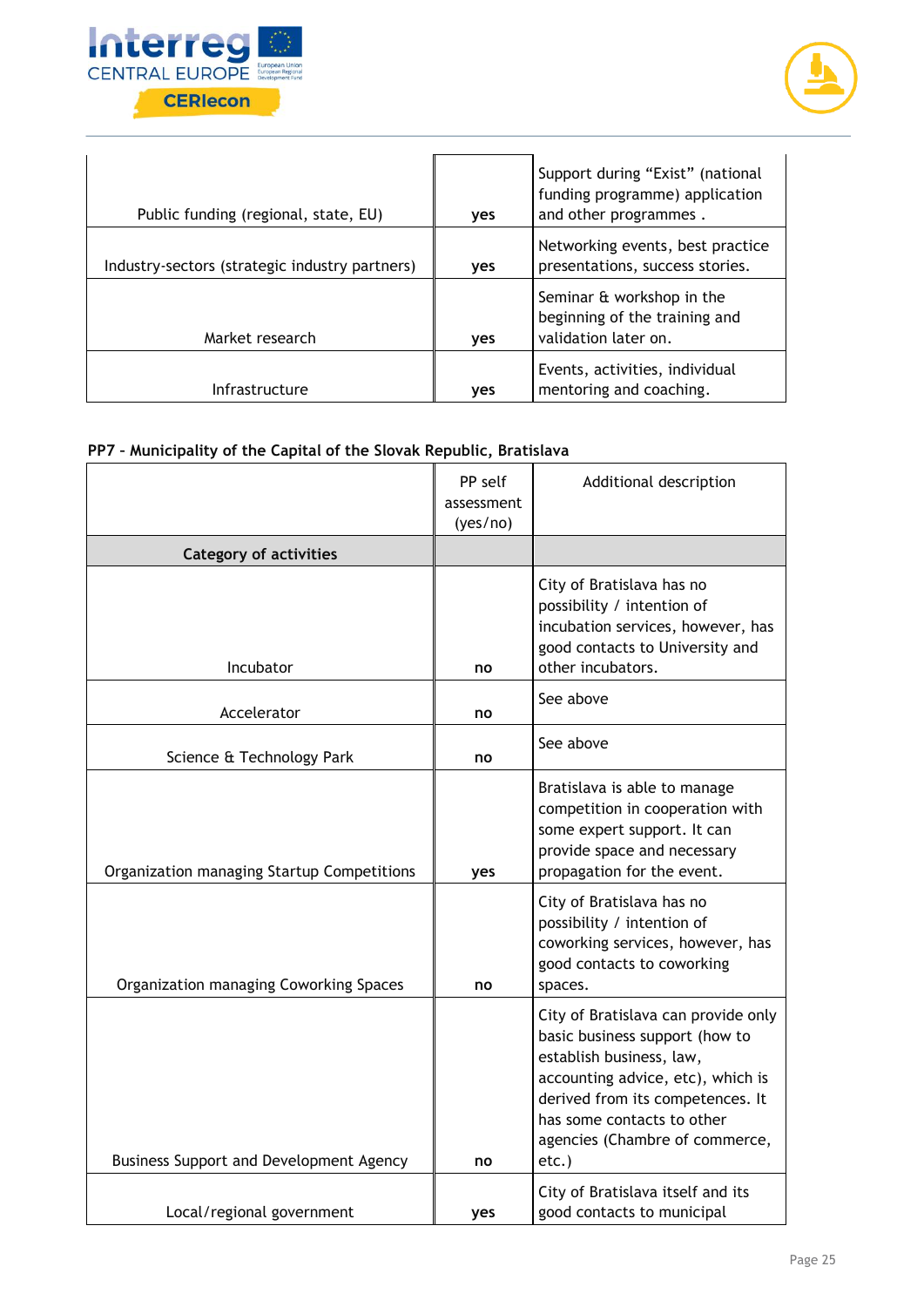



|                                                           |     | districts and regional / state<br>authorities is suitable.                                                                                                  |
|-----------------------------------------------------------|-----|-------------------------------------------------------------------------------------------------------------------------------------------------------------|
| Higher education institution                              | no  | However, City of Bratislava has<br>good connections to high schools<br>and universities in the area and<br>can approach them with<br>cooperation.           |
| "Access to" startup support capabilities and<br>resources |     |                                                                                                                                                             |
| Networks (local, national, international)                 | yes | City of Bratislava can approach<br>and join networking - project<br>activities supporting start-up<br>environment.                                          |
| Private funding                                           | no  | City of Bratislava has no direct<br>access to private funding<br>initiatives, however can establish<br>some (especially business angels<br>investors, etc.) |
| Public funding (regional, state, EU)                      | yes | City of Bratislava is eligible<br>partner for public funded projects<br>and is able to provide some<br>limited support from its own<br>budget.              |
| Industry-sectors (strategic industry partners)            | yes | City of Bratislava has contacts and<br>is able to establish cooperation<br>with strategic industry partners.                                                |
| Market research                                           | no  |                                                                                                                                                             |
| Infrastructure                                            | Yes |                                                                                                                                                             |

## **PP8 – Slovak Business Agency, SBA**

|                                            | PP self<br>assessment<br>(yes/no) | Additional description                                                 |
|--------------------------------------------|-----------------------------------|------------------------------------------------------------------------|
| <b>Category of activities</b>              |                                   |                                                                        |
| Incubator                                  | yes                               | One of the activities of National<br>Business Center national project. |
| Accelerator                                | yes                               | One of the activities of National<br>Business Center national project. |
| Science & Technology Park                  | no                                |                                                                        |
| Organization managing Startup Competitions | <b>ves</b>                        | One of the activities that SBA<br>does in various projects.            |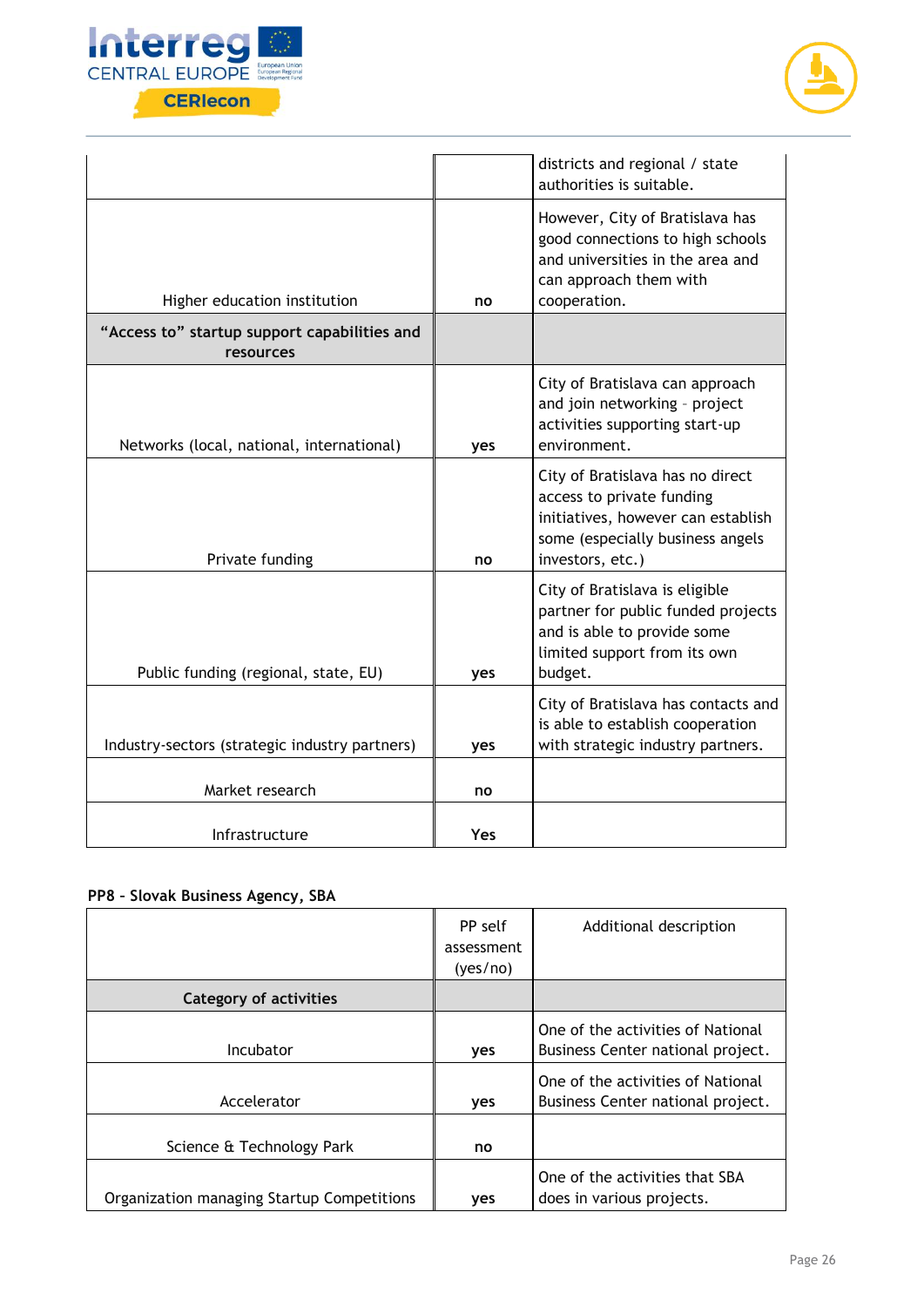



| Organization managing Coworking Spaces                    | yes        | Yes within National Business<br>Center national project                         |
|-----------------------------------------------------------|------------|---------------------------------------------------------------------------------|
| Business Support and Development Agency                   | yes        | Core activity of SBA.                                                           |
| Local/regional government                                 | no         |                                                                                 |
| Higher education institution                              | no         |                                                                                 |
| "Access to" startup support capabilities and<br>resources |            |                                                                                 |
| Networks (local, national, international)                 | yes        | SBA is part of various national and<br>international networks.                  |
| Private funding                                           | no         |                                                                                 |
| Public funding (regional, state, EU)                      | yes        | Daughter company is fund of funds<br>managing several venture capital<br>funds. |
| Industry-sectors (strategic industry partners)            | no         |                                                                                 |
| Market research                                           | yes        | SBA has its own analysis<br>department.                                         |
| Infrastructure                                            | <b>ves</b> | SBA offers co-working space<br>premises for start-ups.                          |

## **PP9 – City of Rijeka, Department of Entrepreneurship**

|                                            | PP self<br>assessment<br>(yes/no) | Additional description                                                                                                                                                                                                                   |
|--------------------------------------------|-----------------------------------|------------------------------------------------------------------------------------------------------------------------------------------------------------------------------------------------------------------------------------------|
| <b>Category of activities</b>              |                                   |                                                                                                                                                                                                                                          |
| Incubator                                  | <b>ves</b>                        | City of Rijeka runs startup<br>incubator for young people with<br>business idea for 5 years (more<br>than 360 users so far), and also<br>owns an ltd. that runs incubators<br>for young SMEs from 1996. (more<br>than 130 users so far). |
| Accelerator                                | no                                | That activity is planned in the<br>future and help in form of advice,<br>best practices etc. from other<br>experienced PPs would be<br>appreciated.                                                                                      |
| Science & Technology Park                  | no                                |                                                                                                                                                                                                                                          |
| Organization managing Startup Competitions | no                                | That activity is planned in the<br>future, and help in form of                                                                                                                                                                           |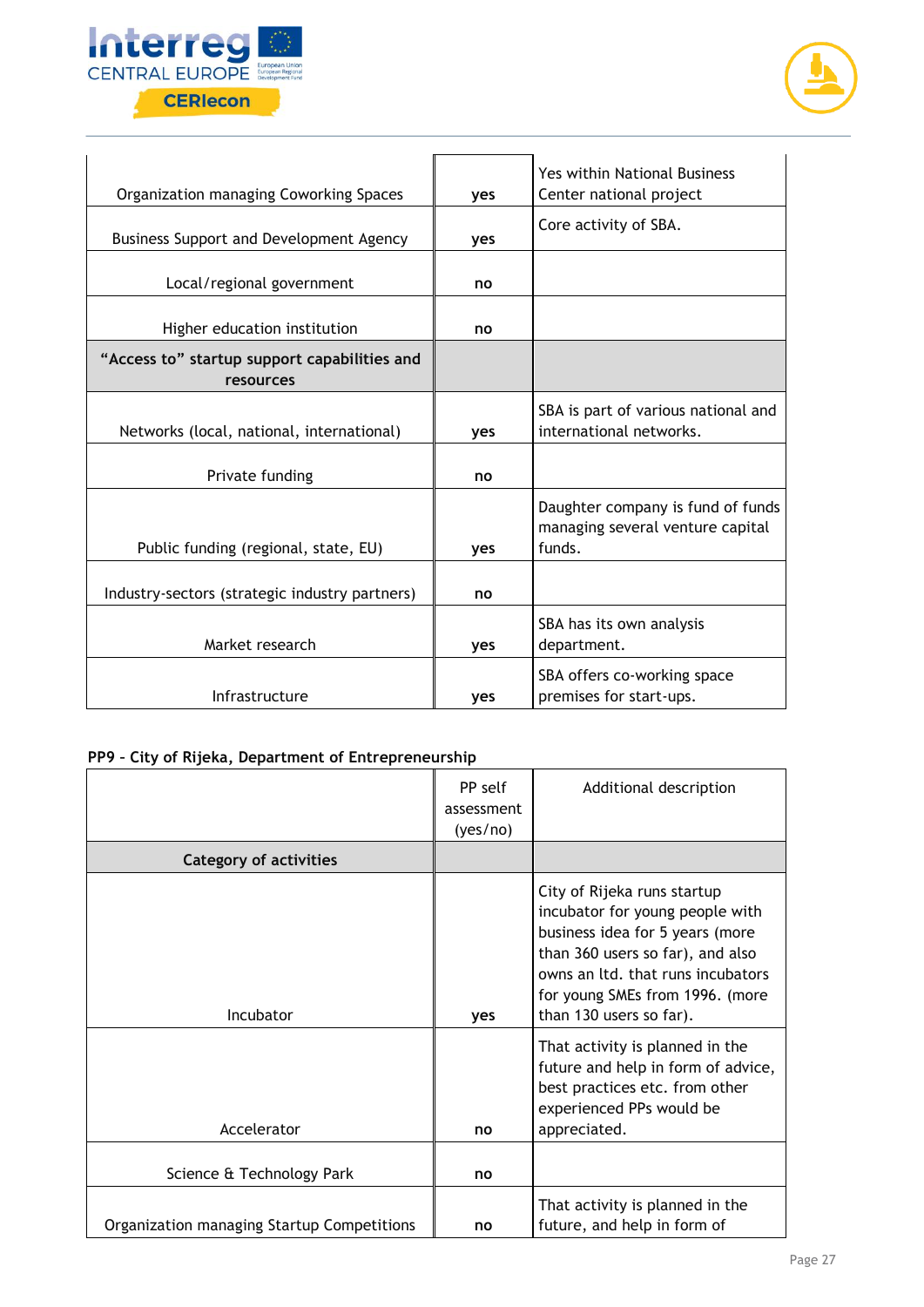



|                                                           |     | advice, best practices etc. from<br>other experienced PPs would be<br>appreciated.                                                                                             |
|-----------------------------------------------------------|-----|--------------------------------------------------------------------------------------------------------------------------------------------------------------------------------|
| Organization managing Coworking Spaces                    | yes |                                                                                                                                                                                |
| Business Support and Development Agency                   | no  |                                                                                                                                                                                |
| Local/regional government                                 | yes |                                                                                                                                                                                |
| Higher education institution                              | no  |                                                                                                                                                                                |
| "Access to" startup support capabilities and<br>resources |     |                                                                                                                                                                                |
| Networks (local, national, international)                 | yes |                                                                                                                                                                                |
| Private funding                                           | no  |                                                                                                                                                                                |
| Public funding (regional, state, EU)                      | yes |                                                                                                                                                                                |
| Industry-sectors (strategic industry partners)            | yes | City of Rijeka is a part of two<br>centers of competences in Croatia<br>- Center of competences for<br>smart cities and center of<br>competences for shipbuilding<br>industry. |
|                                                           |     |                                                                                                                                                                                |
| Market research                                           | yes |                                                                                                                                                                                |
| Infrastructure                                            | yes |                                                                                                                                                                                |

## **PP10 – STEP RI Science and Technology Park of the University of Rijeka**

|                                            | PP self<br>assessment<br>(yes/no) | Additional description |
|--------------------------------------------|-----------------------------------|------------------------|
| <b>Category of activities</b>              |                                   |                        |
| Incubator                                  | yes                               |                        |
| Accelerator                                | yes                               |                        |
| Science & Technology Park                  | yes                               |                        |
| Organization managing Startup Competitions | yes                               |                        |
| Organization managing Coworking Spaces     | yes                               |                        |
| Business Support and Development Agency    | yes                               |                        |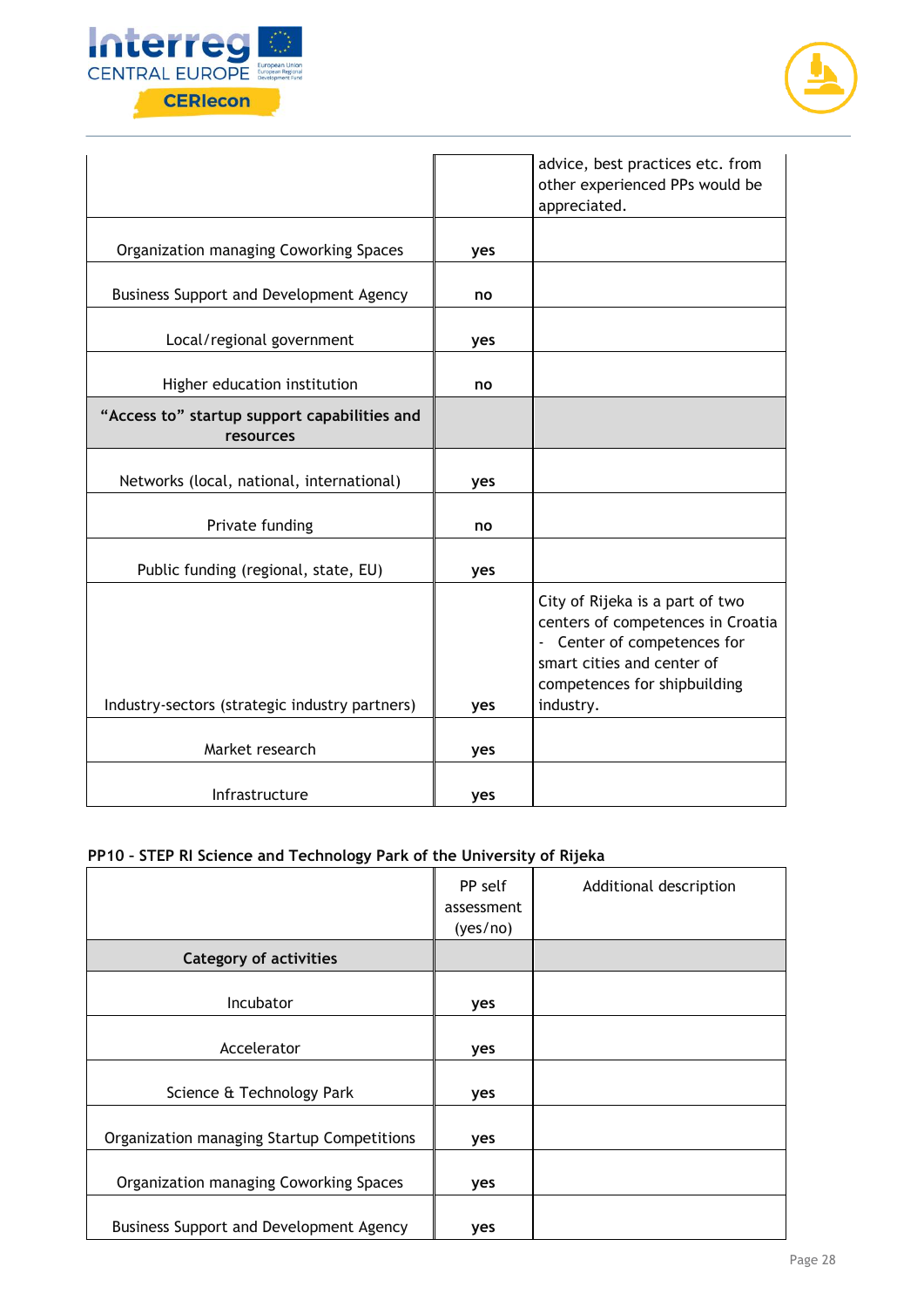



| Local/regional government                                 | no  |  |
|-----------------------------------------------------------|-----|--|
| Higher education institution                              | no  |  |
| "Access to" startup support capabilities and<br>resources |     |  |
| Networks (local, national, international)                 | yes |  |
| Private funding                                           | no  |  |
| Public funding (regional, state, EU)                      | yes |  |
| Industry-sectors (strategic industry partners)            | no  |  |
| Market research                                           | yes |  |
| Infrastructure                                            | yes |  |

## **PP11 – Statutory City of Brno, Municipal District Brno-střed and**

#### **PP12 – The Chamber of Commerce of the Czech Republic, HKCR**

|                                            | PP self<br>assessment<br>(yes/no) | Additional description                                                                                                                                                                                                                       |
|--------------------------------------------|-----------------------------------|----------------------------------------------------------------------------------------------------------------------------------------------------------------------------------------------------------------------------------------------|
| <b>Category of activities</b>              |                                   |                                                                                                                                                                                                                                              |
| Incubator                                  | yes                               | South Moravian Innovation Centre<br>and VTP Brno, a.s. operates<br>incubators in Brno. South<br>Moravian Regional Chamber of<br>Commerce is a share-holder of<br>VTP Brno and cooperation subject<br>of South Moravian Innovation<br>Centre. |
| Accelerator                                | yes                               | South Moravian Innovation Centre<br>operates accelerator in Brno. It is<br>a cooperation subject of Chamber<br>of Commerce.                                                                                                                  |
| Science & Technology Park                  | yes                               | VTP Brno, a.s. and Biology Park<br>Brno s.r.o. and other technology<br>parks in Brno. South Moravian<br>Regional Chamber of Commerce is<br>a share-holder of VTP Brno and<br>Biology Park Brno.                                              |
| Organization managing Startup Competitions | yes                               | South Moravian Innovation Centre<br>operates incubator is the leader in<br>South Moravian Region in                                                                                                                                          |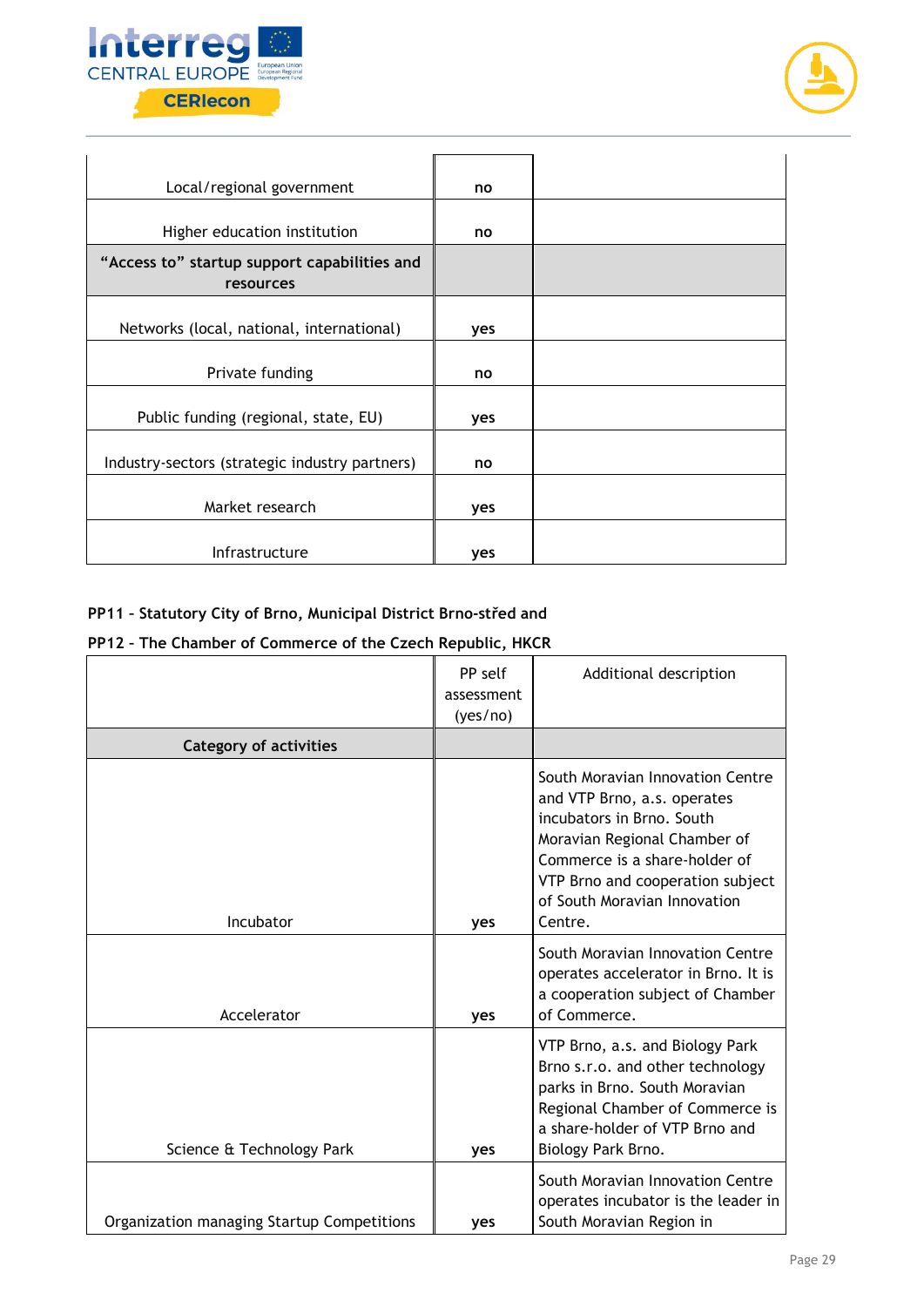



|                                                           |       | organization managing startup<br>competition. It is a cooperation<br>subject of Chamber of Commerce.                                                                                                                                                                                                          |
|-----------------------------------------------------------|-------|---------------------------------------------------------------------------------------------------------------------------------------------------------------------------------------------------------------------------------------------------------------------------------------------------------------|
| Organization managing Coworking Spaces                    | yes   | Impact Hub Brno is organization<br>specialized in offering coworking<br>spaces.                                                                                                                                                                                                                               |
| Business Support and Development Agency                   | yes   | Czech Chamber of Commerce is<br>business support agency.                                                                                                                                                                                                                                                      |
| Local/regional government                                 | yes   | Regional Authority of South<br>Moravian Region is a regional<br>government. It is important<br>partner for Chamber of<br>Commerce.                                                                                                                                                                            |
| Higher education institution                              | yes   | In South Moravian Region are<br>situated 5 main universities:<br>Masaryk university, Mendel<br>University, Brno University of<br>Technology, Veterinary and<br>pharmaceutical University and<br>University of Defense. Chamber of<br>commerce cooperates with all of<br>them except University of<br>Defense. |
| "Access to" startup support capabilities and<br>resources |       |                                                                                                                                                                                                                                                                                                               |
| Networks (local, national, international)                 | yes   | <b>Czech Chamber of Commerce has</b><br>deep relationship and connections<br>to partners in business and<br>government at local, regional and<br>national context.                                                                                                                                            |
| Private funding                                           | (yes) | <b>Czech Chamber of Commerce</b><br>have established relationship with<br>private funding actors.                                                                                                                                                                                                             |
| Public funding (regional, state, EU)                      | (yes) | <b>Czech Chamber of Commerce has</b><br>experience witch public funding                                                                                                                                                                                                                                       |
| Industry-sectors (strategic industry partners)            | (yes) | <b>Czech Chamber of Commerce</b><br>have contacts and established<br>relationship with strategic<br>industry partners.                                                                                                                                                                                        |
| Market research                                           | no    |                                                                                                                                                                                                                                                                                                               |
|                                                           |       |                                                                                                                                                                                                                                                                                                               |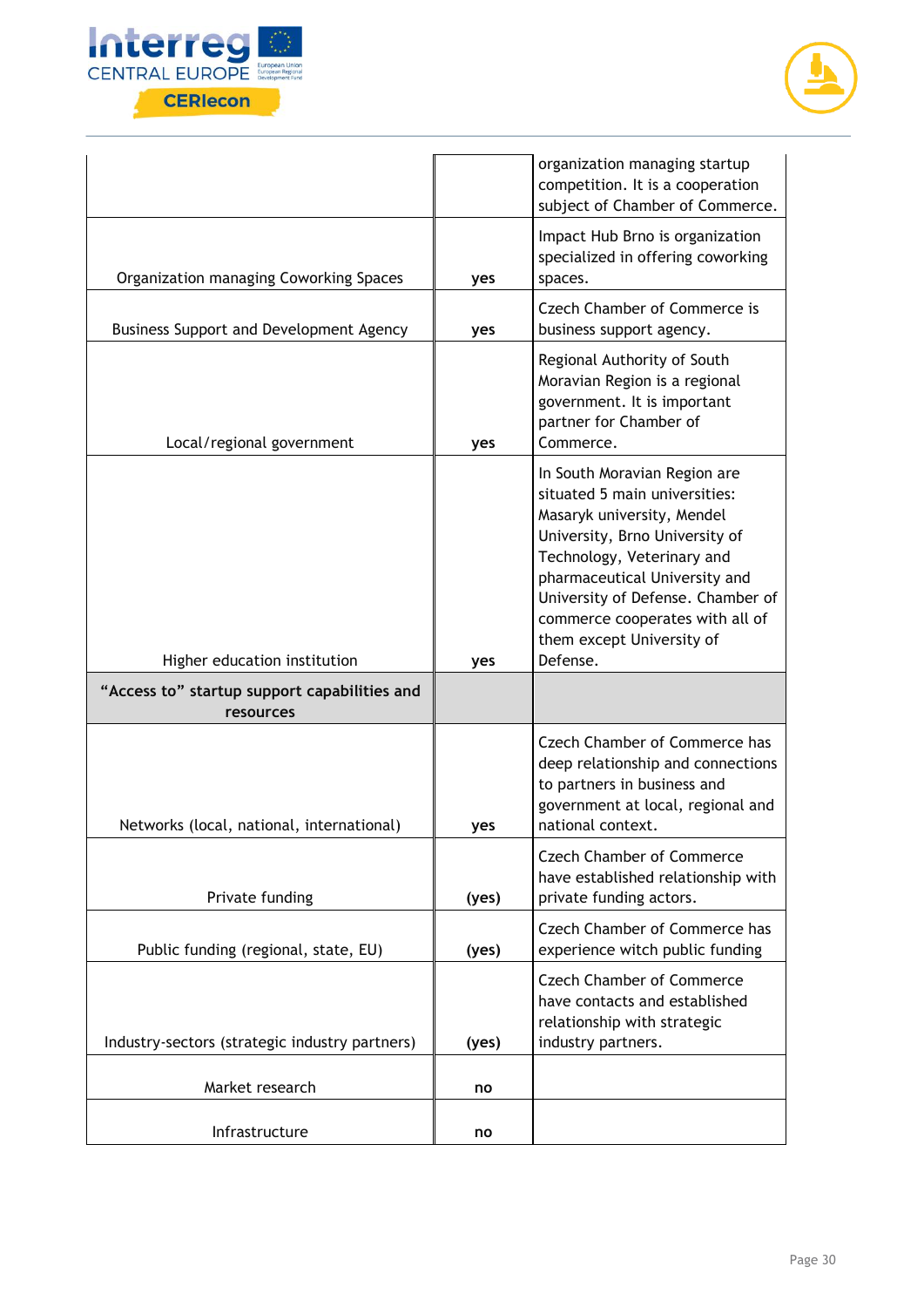



#### **PP13 – Municipality of Krakow – Krakow Municipal Office, UMK**

|                                                           | PP self<br>assessment<br>(yes/no) | Additional description |
|-----------------------------------------------------------|-----------------------------------|------------------------|
| <b>Category of activities</b>                             |                                   |                        |
| Incubator                                                 | no                                |                        |
| Accelerator                                               | no                                |                        |
| Science & Technology Park                                 | no                                |                        |
| Organization managing Startup Competitions                | yes                               |                        |
| Organization managing Coworking Spaces                    | no                                |                        |
| Business Support and Development Agency                   | no                                |                        |
| Local/regional government                                 | yes                               |                        |
| Higher education institution                              | no                                |                        |
| "Access to" startup support capabilities and<br>resources |                                   |                        |
| Networks (local, national, international)                 | yes                               |                        |
| Private funding                                           | no                                |                        |
| Public funding (regional, state, EU)                      | yes                               |                        |
| Industry-sectors (strategic industry partners)            | no                                |                        |
| Market research                                           | yes                               |                        |
| Infrastructure                                            | yes                               |                        |

## **PP14 – Cracow Chamber of Commerce and Industry, CCCI**

|                               | PP self<br>assessment<br>(yes/no) | Additional description |
|-------------------------------|-----------------------------------|------------------------|
| <b>Category of activities</b> |                                   |                        |
| Incubator                     | no                                |                        |
| Accelerator                   | no                                |                        |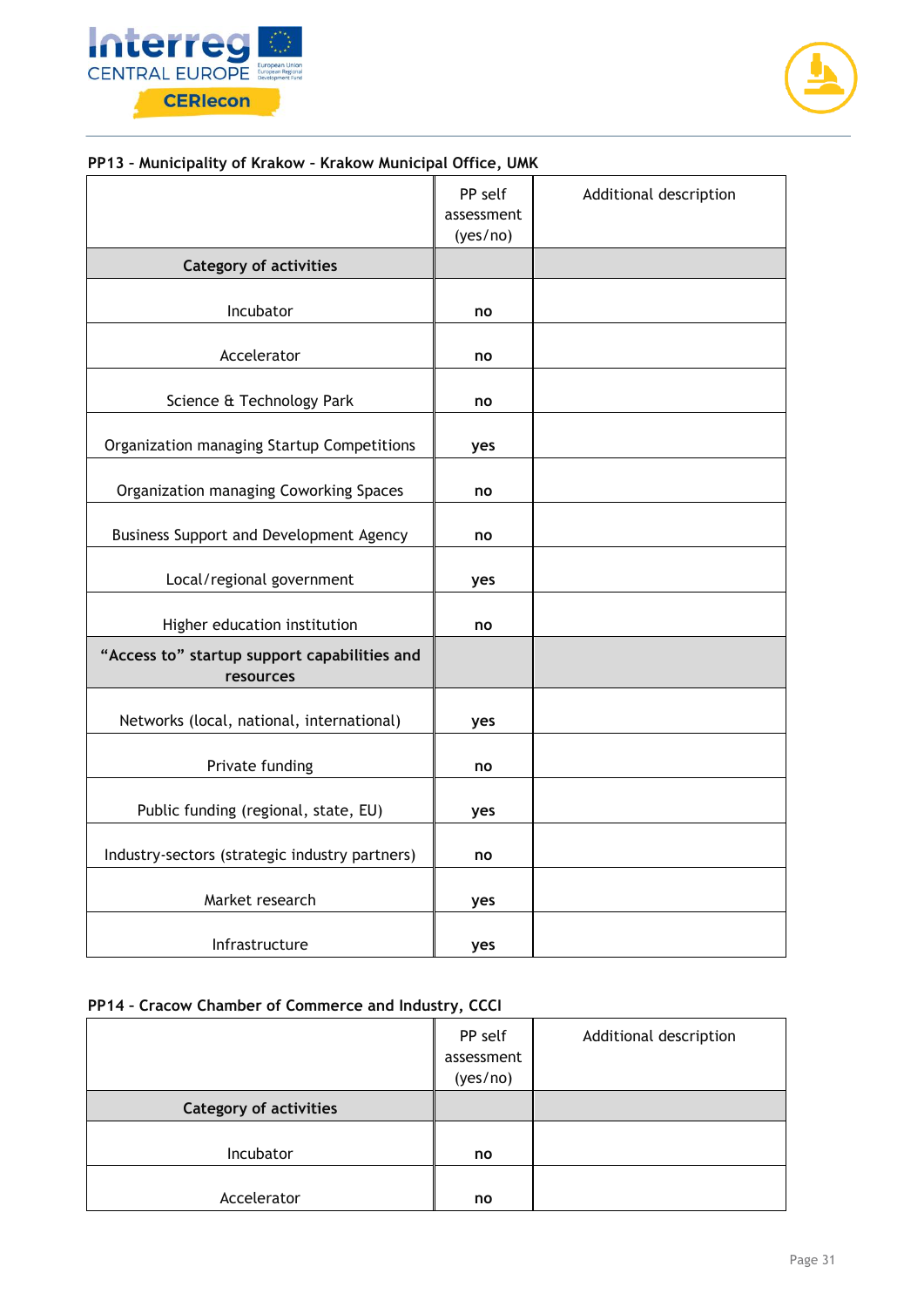



| Science & Technology Park                                 | no  |                                                                                                                                                                              |
|-----------------------------------------------------------|-----|------------------------------------------------------------------------------------------------------------------------------------------------------------------------------|
| Organization managing Startup Competitions                | no  |                                                                                                                                                                              |
| Organization managing Coworking Spaces                    | no  |                                                                                                                                                                              |
| Business Support and Development Agency                   | yes | Chambers of commerce and<br>industry in Poland are self-<br>government, non-profit<br>organizations supporting business.                                                     |
| Local/regional government                                 | no  |                                                                                                                                                                              |
| Higher education institution                              | no  |                                                                                                                                                                              |
| "Access to" startup support capabilities and<br>resources |     |                                                                                                                                                                              |
| Networks (local, national, international)                 | yes | Our Chamber is a member of<br>Enterprise Europe Network - one<br>of the largest business support<br>networks in the world, created by<br>the European Commission<br>(EASME). |
| Private funding                                           | no  |                                                                                                                                                                              |
| Public funding (regional, state, EU)                      | yes | We provide information and<br>support for SMEs looking for public<br>funding (it is one of the tasks of<br><b>Enterprise Europe Network</b><br>offices)                      |
| Industry-sectors (strategic industry partners)            | yes | Some of the Chamber member<br>companies are industry sector<br>leaders or main players.                                                                                      |
| Market research                                           | yes | Chamber provides this kind of<br>services (free for its members or<br>as a paid service for non-<br>members).                                                                |
| Infrastructure                                            | no  |                                                                                                                                                                              |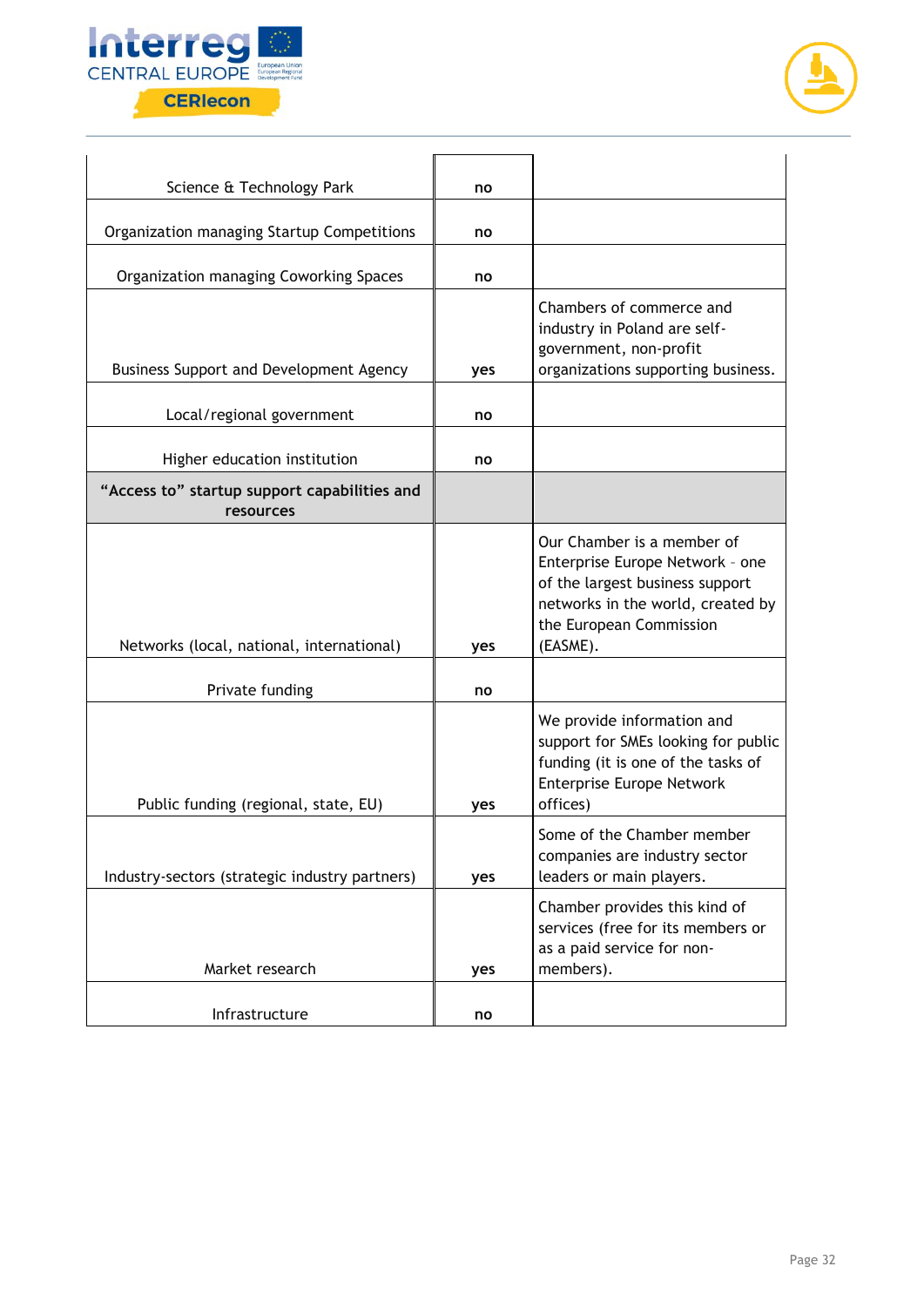



Possible transnational network activities, based on identified PPs capabilities and startup needs are:

- joint transnational startup/entrepreneurial support events;
- institutional cooperation in startup support programme;
- soft-landing programme;
- egal and accounting support;
- **transnational market research and testing activities support;**
- startup B2B partnerships support;
- best practice exchange;
- **EX institutional cooperation in programme development and implementation;**
- joint trainings, expert or programme certifications;
- **F** meeting room and temporary office availability for transnational startup initiatives and soft landing activities etc.

Based on this concept, PPs contributed to Deliverable D.T2.4.2 - Pilot action for the project area and implementation of the trans. ecosystems network.

#### <span id="page-32-0"></span>**4. Rules of procedure and services offered**

In order to become truly operational, the transnational network should have:

- **basic rules of procedure and standards of doing business;**
- basic services and additional resources offered by each network member.

Regarding the basic rules of procedure and standards of doing business, PPs have to decide:

- $\blacksquare$  how the network will be managed and operated;
- **numbership structure and enlargement rules and procedures;**
- cost structure and sustainability principles.

In general, CERIecon's Rules of Procedure (D.M.1.2) and Letters of commitment for the sustainability of reg. Playparks and the Playparks network (D.T2.2.1) are the foundations for the creation of the transnational network basic rules of procedure and standards of doing business.

New, additional costs or investments are not envisaged. The basic features of the transnational network should be built upon existing PPs' capacities and on those created by the CERIecon project.

Each partner decided on its level of commitment and in case that additional funding is required, is responsible for assuring additional funding either through their final beneficiaries or through public funding (local, regional, national or transnational).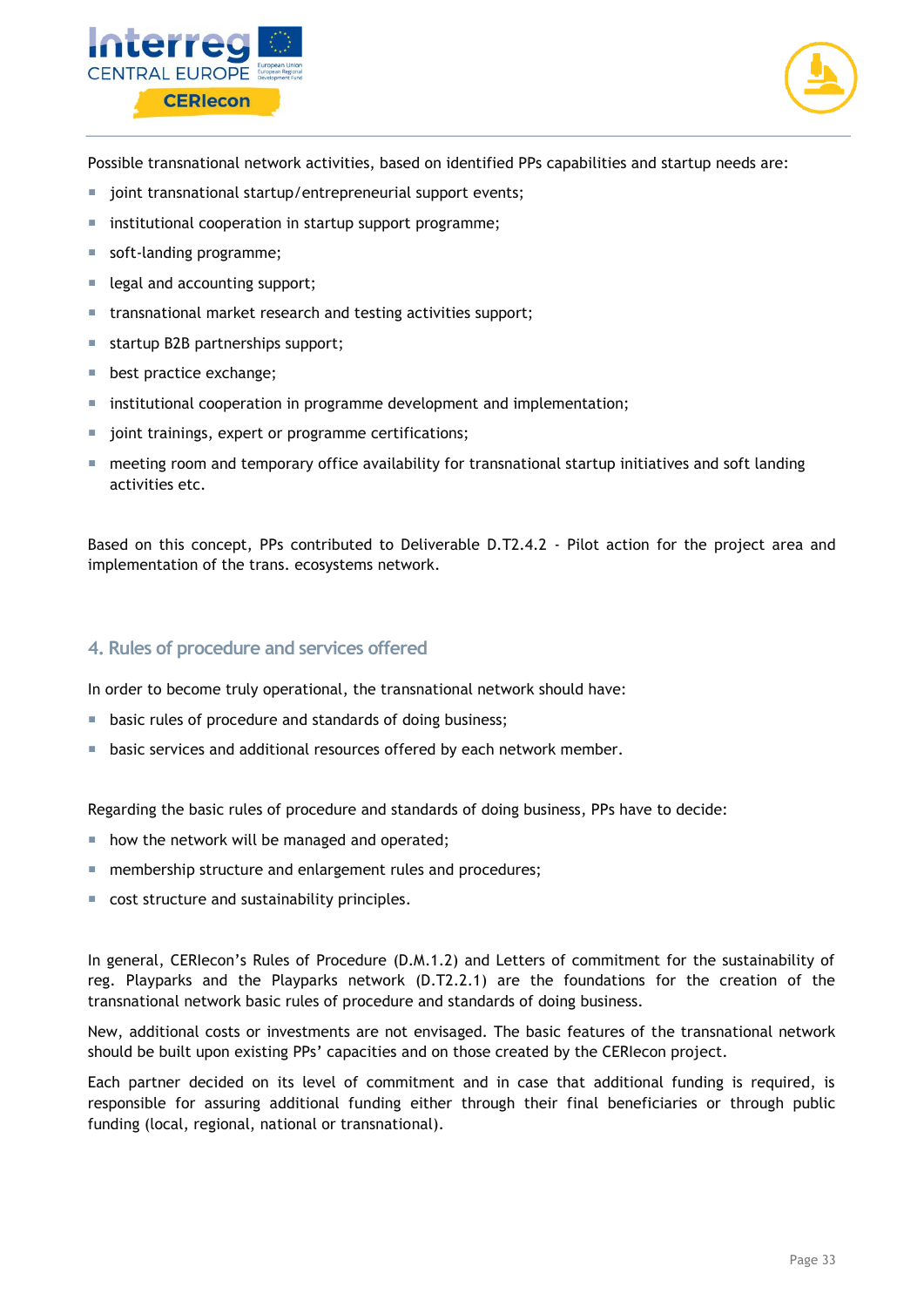



## <span id="page-33-0"></span>**4.1. Services and additional resources offered by each network member**

The CERIecon partnership is made of very different institutions – from regional or city governments to universities, from industry associations and chambers to entrepreneurial support institutions.

Therefore, it is very difficult to define a common level of capacities and resources that should be dedicated by each PP and available to the transnational network.

As a starting point, Playparks, Playpark trainers and the Playpark programme are common capacities and should represent key elements of the transnational network establishment.

As an innovative and different solution to regional entrepreneurial ecosystem deficiencies, the transnational network should start as a low cost, pragmatic and result oriented "add-on" to regional playparks and their capacities.

In order to assure the complementary role of the transnational network to regional playparks, an assessment of the expected network influence towards existing entrepreneurial ecosystems from a 6 domains perspective was needed.

Thus, each partner was expected to assess the regional limitations of their regional entrepreneurial ecosystems, and to suggest activities and capabilities that have resulted from the transnational network, able to address the identified regional limitations.

The assessment was conducted during the first cohort, revised again after second and third cohort.

Results and outcomes of the evaluation, as well as the regional activities and expertise of each partner for the purposes of the transnational network are listed below:

| <b>Domain</b>                                                       | Regional limitations <sup>1</sup> of<br>entrepreneurial ecosystems                                                                                                                                                                                                                                                           | Suggested activities and capabilities<br>generated by the transnational<br>network                                                                                                                                                                                                                                                                                                     |
|---------------------------------------------------------------------|------------------------------------------------------------------------------------------------------------------------------------------------------------------------------------------------------------------------------------------------------------------------------------------------------------------------------|----------------------------------------------------------------------------------------------------------------------------------------------------------------------------------------------------------------------------------------------------------------------------------------------------------------------------------------------------------------------------------------|
|                                                                     | Limitation on communication<br>within the Scene, especially with<br>Stakeholders.                                                                                                                                                                                                                                            | Creating spaces and events to create<br>and foster culture and community<br>building.                                                                                                                                                                                                                                                                                                  |
| Culture<br>A conducive culture<br>Success stories<br>Societal norms | Lack of educational concepts and<br>materials for teachers/educational<br>culture towards the education of<br>an entrepreneurial mind-set.<br>Education of an entrepreneurial<br>mind-set within the domain<br>'Culture' would mean being able<br>to deal with risk, mistakes,<br>failure, being creative and<br>innovative. | Generating societal norms of<br>acceptance: Failing in Start-up world as<br>part of process<br>Provide adequate information, teaching<br>material and lesson plans (online<br>available, English, easy to adapt) for<br>teachers. Implement a (virtual) 'service<br>point' teachers/educators can come<br>back to when having specific questions.<br>Providing information about 'best |

#### **LP – Vienna Board of Education, European Office**

-

<sup>1</sup> Regional limitations have been identified partly in Deliverable D.T1.1.1. However, this table expects PPs to fill only those specific regional limitations that the Network can directly address and contribute to solve.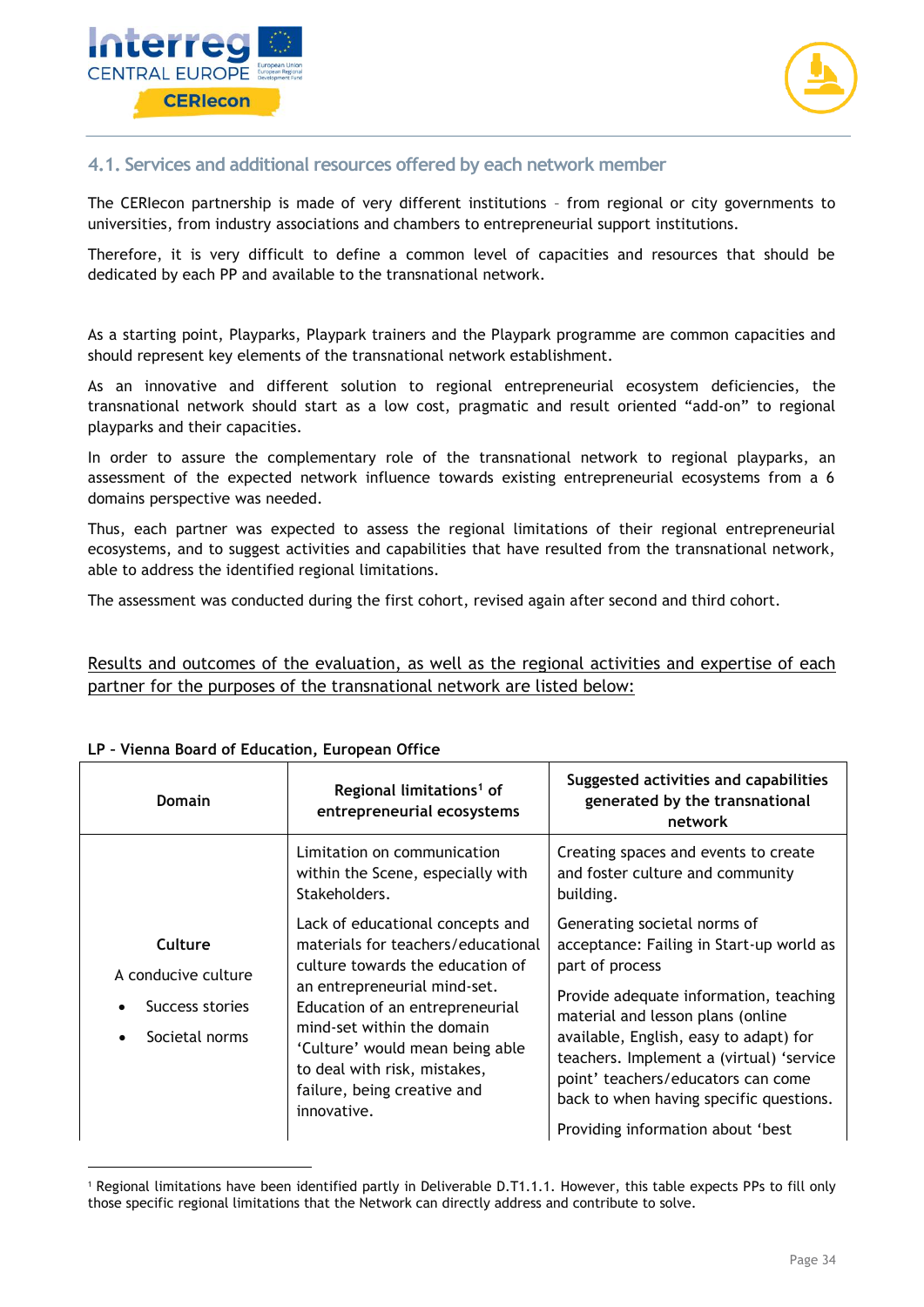



| <b>Domain</b>                                                                        | Regional limitations <sup>1</sup> of<br>entrepreneurial ecosystems                                                                                                                                                                                                                                                          | Suggested activities and capabilities<br>generated by the transnational<br>network                                                                                                                                                                                                                                                                                                                                         |
|--------------------------------------------------------------------------------------|-----------------------------------------------------------------------------------------------------------------------------------------------------------------------------------------------------------------------------------------------------------------------------------------------------------------------------|----------------------------------------------------------------------------------------------------------------------------------------------------------------------------------------------------------------------------------------------------------------------------------------------------------------------------------------------------------------------------------------------------------------------------|
|                                                                                      |                                                                                                                                                                                                                                                                                                                             | practice examples'.                                                                                                                                                                                                                                                                                                                                                                                                        |
| <b>Policy</b><br>Facilitating policies and<br>leadership<br>Leadership<br>Government | Governmental limitations:<br>Cutting of funding for educational-<br>innovation foundations<br>Reach-out to politicians is difficult                                                                                                                                                                                         | Events for interlinking Start-up Scene<br>with politicians and government.<br>Promote the Complex interactions of<br>key players.<br>Promote societal legitimacy.                                                                                                                                                                                                                                                          |
| <b>Finance</b><br>Availability of dedicated<br>finance<br>Financial capital          | Start-up have some possibilities<br>for small amounts at the<br>beginning. Greater amounts for<br>Start-up investment is scarce                                                                                                                                                                                             | Raise more awareness on these topics<br>and facilitate change. Knowledge<br>spreading of available finance options<br>(angel investors etc.).                                                                                                                                                                                                                                                                              |
| <b>Human Capital</b><br>Relevant human capital                                       | High academic background, but<br>few 'serial entrepreneurs'.<br>More highly advanced<br>technological experience is<br>needed.<br>Lack of an 'official framework' for<br>the implementation of<br>'entrepreneurship education' in<br>schools.<br>Lack of knowledge/examples/<br>framework blueprints for<br>implementation. | Raise R&D Funding at Universities.<br>Attract latent high-tech entrepreneurs<br>and other types of high expectation<br>entrepreneurs by showing a successful,<br>thriving entrepreneurial ecosystem.<br>Inform official school authorities about<br>'best practice' examples of the<br>implementation of 'entrepreneurship<br>education' within the school system.<br>Provide examples and adaptable<br>frameworks online. |
| <b>Markets</b><br>Venture-friendly markets<br>for products                           | Difficulties entering with new<br>products.                                                                                                                                                                                                                                                                                 | Reinforce Start-up Culture,<br>Entrepreneurs Network, Diversify<br>distribution Channel.                                                                                                                                                                                                                                                                                                                                   |
| Support<br>A wide set of institutional<br>and infrastructural support                | The institutional and<br>infrastructural support is<br>available, however only few<br>connection points and synergies<br>between them.                                                                                                                                                                                      | Networking event, stakeholder<br>involvement, cooperation, conferences,<br>legal advice.                                                                                                                                                                                                                                                                                                                                   |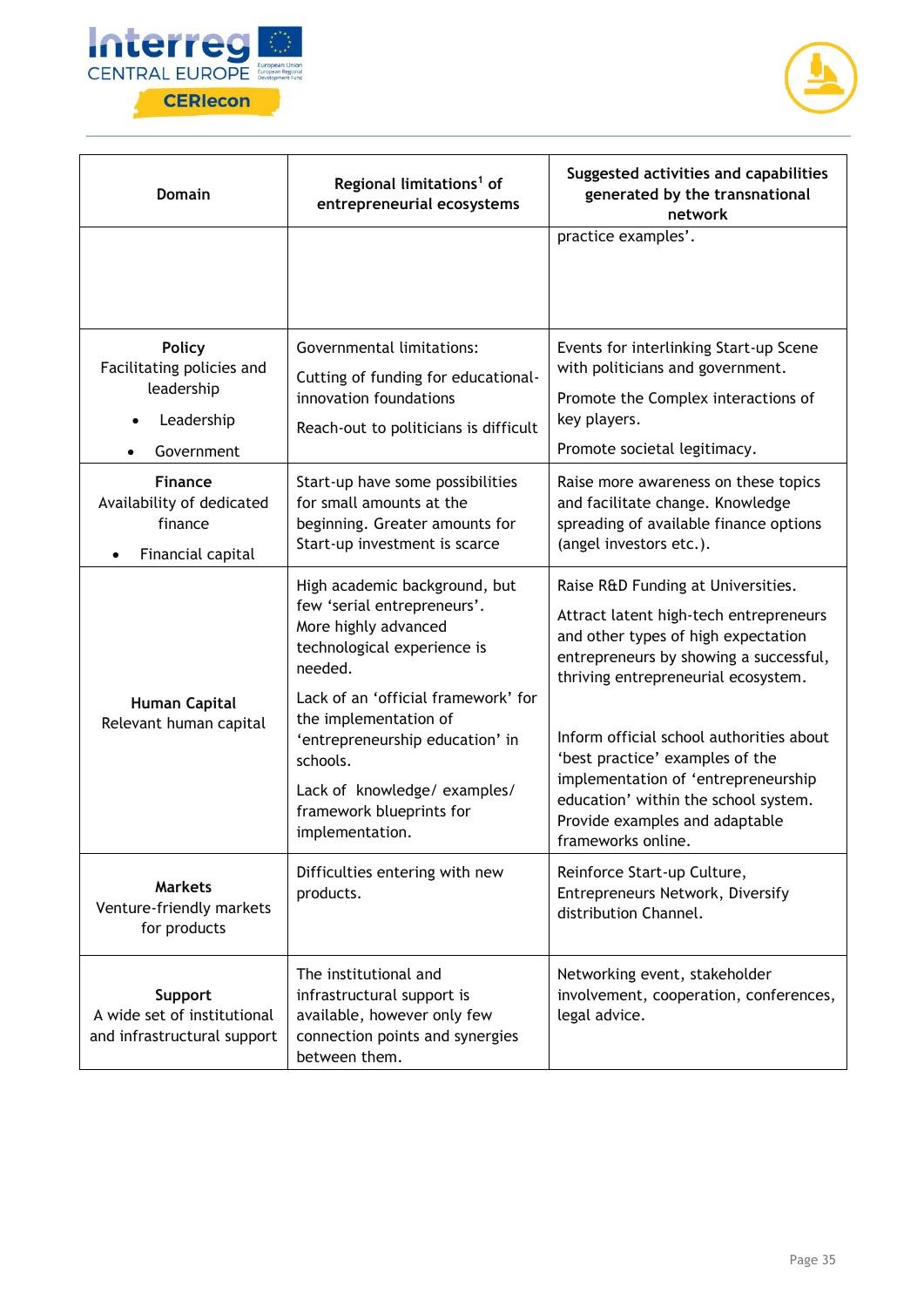



#### **PP2 – Vienna University of Economics and Business**

| <b>Domain</b>                                                                        | <b>Regional limitations of</b><br>entrepreneurial ecosystems                                                                           | Suggested activities and capabilities<br>generated by the transnational<br>network                                                                                                                   |
|--------------------------------------------------------------------------------------|----------------------------------------------------------------------------------------------------------------------------------------|------------------------------------------------------------------------------------------------------------------------------------------------------------------------------------------------------|
| <b>Culture</b><br>A conducive culture                                                | Limitation on communication<br>within the Scene, especially with<br>Stakeholders.                                                      | Creating spaces and events to create<br>and foster culture and community<br>building                                                                                                                 |
| Success stories<br>Societal norms                                                    | Many failure stories, few<br>successes.                                                                                                | Generating societal norms of<br>acceptance: Failing in Start-up world as<br>part of process                                                                                                          |
| <b>Policy</b><br>Facilitating policies and<br>leadership<br>Leadership<br>Government | Governmental limitations:<br>Cutting of funding for educational-<br>innovation foundations<br>Reach-out to politicians is difficult    | Events for interlinking Start-up Scene<br>with politicians and government<br>Promote the Complex interactions of<br>key players<br>Promote societal legitimacy                                       |
| <b>Finance</b><br>Availability of dedicated<br>finance<br>Financial capital          | Start-up have some possibilities<br>for small amounts at the<br>beginning.<br>Greater amounts for Start-up<br>investment are scarce.   | Raise more awareness on these topics<br>and facilitate change. Knowledge<br>spreading of available finance options<br>(angel investors etc.)                                                         |
| <b>Human Capital</b><br>Relevant human capital                                       | High academic background, but<br>few 'serial entrepreneurs'<br>More highly advanced<br>technological experience is<br>needed.          | Raise R&D Funding at Universities.<br>Attract latent high-tech entrepreneurs<br>and other types of high expectation<br>entrepreneurs by showing a successful,<br>thriving entrepreneurial ecosystem. |
| <b>Markets</b><br>Venture-friendly markets<br>for products                           | Difficulties entering with new<br>products, tough market<br>competition.                                                               | Reinforce Start-up Culture,<br>Entrepreneurs Network, Diversify<br>distribution Channel,<br>Enlarge partner/network channels for<br>contacts in industry.                                            |
| Support<br>A wide set of institutional<br>and infrastructural support                | The institutional and<br>infrastructural support is<br>available, however only few<br>connection points and synergies<br>between them. | Networking event, stakeholder<br>involvement, cooperation, conferences,<br>legal advice.                                                                                                             |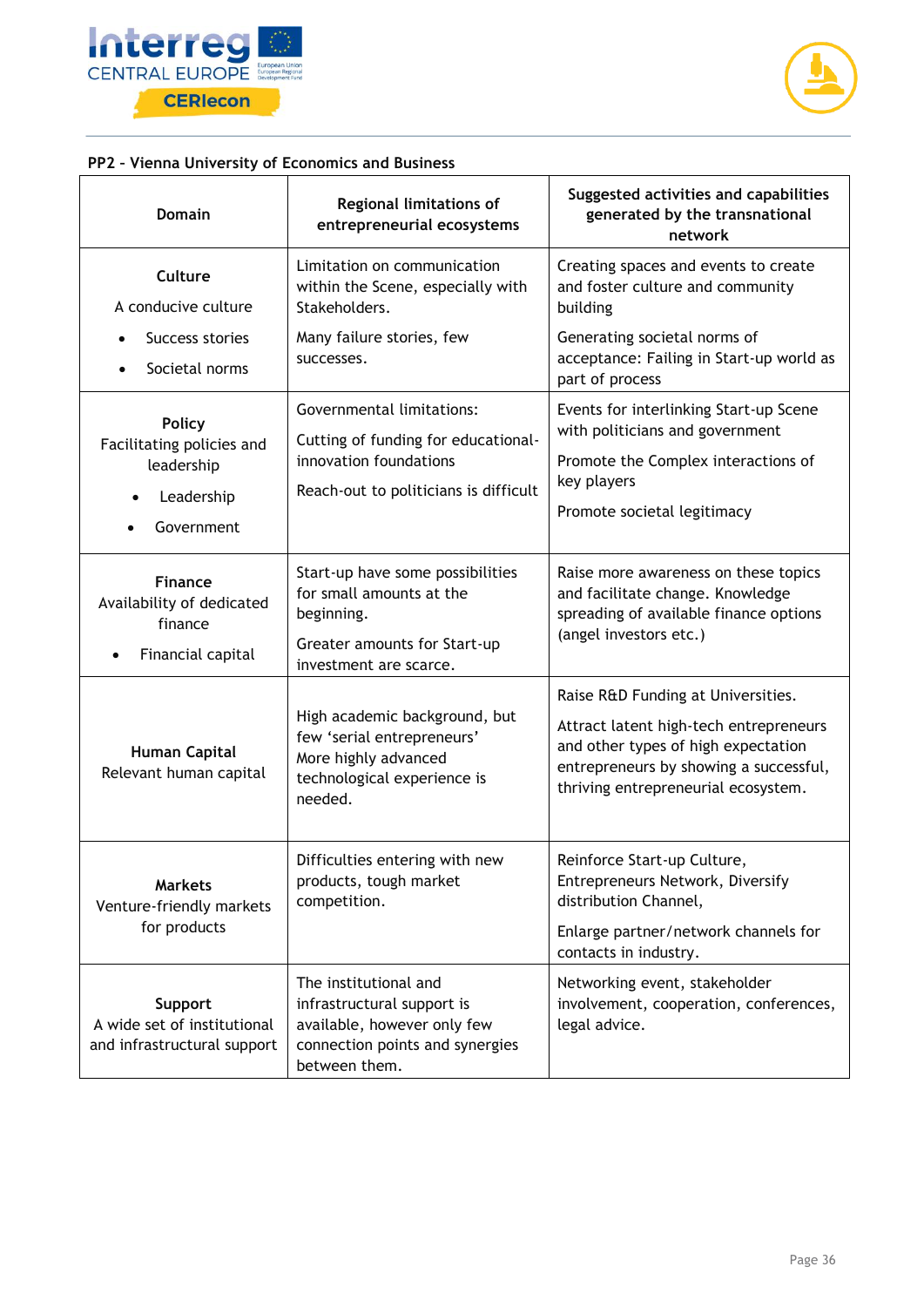



## **PP3 – Region of Veneto, Section for Labour**

| <b>Domain</b>                                                                        | Regional limitations of<br>entrepreneurial ecosystems                                                                                    | Suggested activities and capabilities<br>generated by the transnational<br>network                                               |
|--------------------------------------------------------------------------------------|------------------------------------------------------------------------------------------------------------------------------------------|----------------------------------------------------------------------------------------------------------------------------------|
| Culture                                                                              | $\prime$                                                                                                                                 | T                                                                                                                                |
| A conducive culture                                                                  |                                                                                                                                          |                                                                                                                                  |
| Success stories                                                                      |                                                                                                                                          |                                                                                                                                  |
| Societal norms                                                                       |                                                                                                                                          |                                                                                                                                  |
| <b>Policy</b><br>Facilitating policies and<br>leadership<br>Leadership<br>Government | Exchange weeks did not schedule<br>meetings with local<br>governments/stakeholders to<br>introduce their tools in favor of<br>start-ups. | Local governments could be informed<br>about foreign or local start-uppers<br>looking for contacts.                              |
| <b>Finance</b><br>Availability of dedicated<br>finance<br>Financial capital          | Participants to cohorts often<br>asked how to get access/find<br>funds for their start-ups.                                              | Local Administrations, banks,<br>Foundations could be invited to<br>exchange weeks in order to promote<br>their financial tools. |
| <b>Human Capital</b><br>Relevant human capital                                       |                                                                                                                                          | 7                                                                                                                                |
| <b>Markets</b><br>Venture-friendly markets<br>for products                           | $\prime$                                                                                                                                 | Information at least about local fairs; at<br>a further step, access to official market<br>research results.                     |
| Support<br>A wide set of institutional<br>and infrastructural support                | $\prime$                                                                                                                                 | $\prime$                                                                                                                         |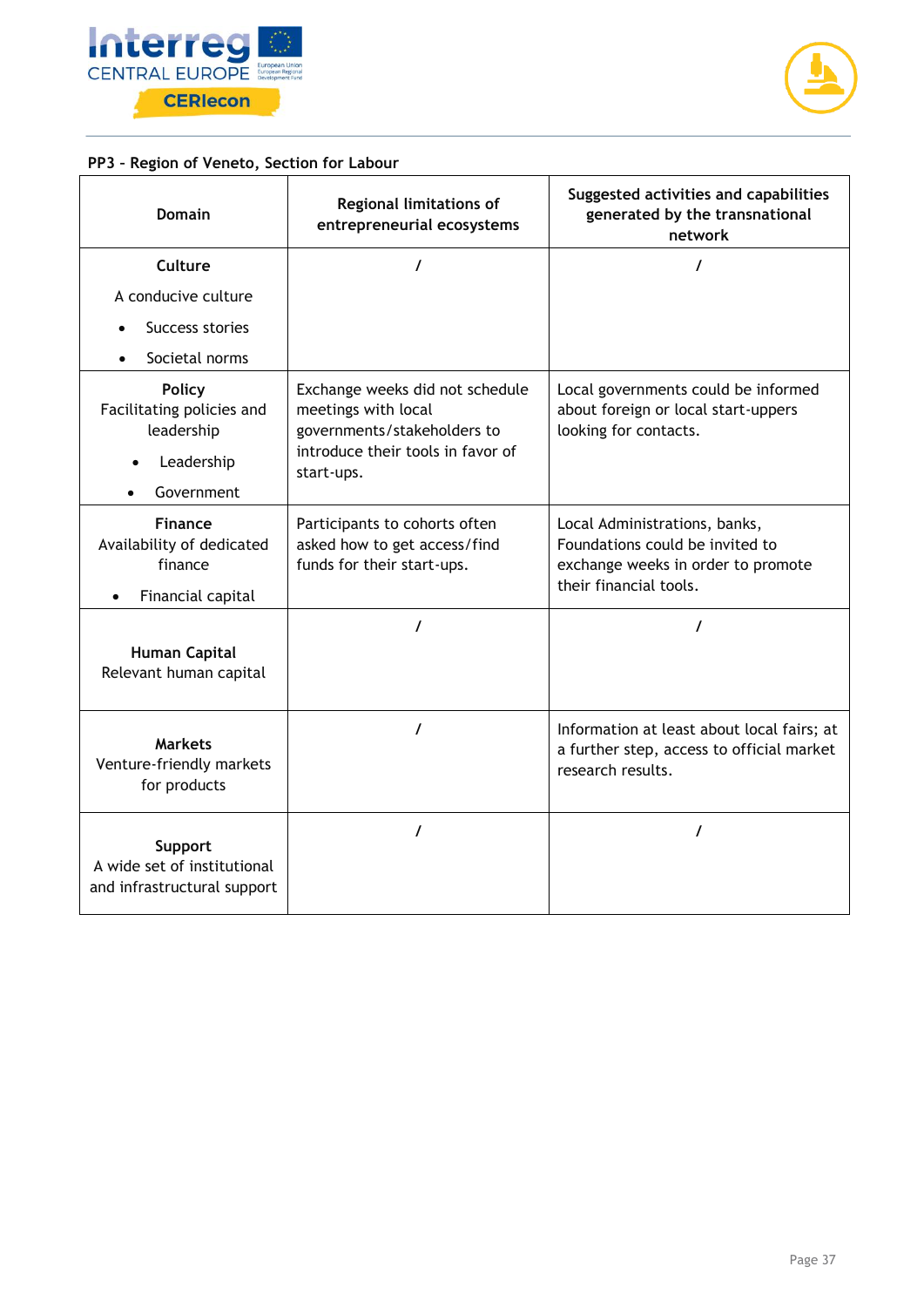



## **PP4 – ENAIP Veneto Social Enterprise**

| <b>Domain</b>                                                                        | Regional limitations of<br>entrepreneurial ecosystems                                                                                                                                                                                                                                        | Suggested activities and capabilities<br>generated by the transnational<br>network                                                                                                                      |
|--------------------------------------------------------------------------------------|----------------------------------------------------------------------------------------------------------------------------------------------------------------------------------------------------------------------------------------------------------------------------------------------|---------------------------------------------------------------------------------------------------------------------------------------------------------------------------------------------------------|
| <b>Culture</b><br>A conducive culture<br>Success stories<br>Societal norms           | Veneto is one of the regions with<br>the highest number of innovative<br>startups The main sectors of<br>innovative startups services to<br>enterprises (softwareS and IT<br>consulting, R&D services,<br>information services); industrial<br>manufacture; commerce and<br>tourism.         | Improving the dissemination of the<br>concept and orientations on how to<br>develop research and innovation<br>strategies for smart specialization<br>(RIS3).                                           |
| <b>Policy</b><br>Facilitating policies and<br>leadership<br>Leadership<br>Government | Lack of opportunities to engage<br>the participants with policy-<br>makers and local governments.                                                                                                                                                                                            | Improving the involvement of local<br>authorities during the exchange weeks.                                                                                                                            |
| <b>Finance</b><br>Availability of dedicated<br>finance<br>Financial capital          | Low information regarding<br>dedicated potential finance.                                                                                                                                                                                                                                    | Possible meetings with Foundations.                                                                                                                                                                     |
| Human Capital<br>Relevant human capital                                              | In Veneto Region Entrepreneurship<br>Education (EE) represents a<br>challenge for education, it is<br>largely confined to technical and<br>vocational studies. This in turn<br>requires the adoption of teaching<br>methodologies suitable for<br>fostering those essential<br>capabilities. | Introducing EE in the general secondary<br>school curriculum focusing on the<br>development of skills and abilities now<br>deemed an essential part of what is<br>termed the "entrepreneurial mindset". |
| <b>Markets</b><br>Venture-friendly markets<br>for products                           | 1) AGRIFOOD<br>2) SUSTAINABLE LIVING<br>3) SMART MANUFACTORING<br>4) CREATIVE INDUSTRIES                                                                                                                                                                                                     | Disseminating the Ris3 approach at<br>regional level.                                                                                                                                                   |
| Support<br>A wide set of institutional<br>and infrastructural support                | In synergy with the Region Veneto<br>actions are implemented to<br>promote women and young.<br>entrepreneurs through the<br>implementation of measures to<br>boost creativity, innovation and<br>entrepreneurship business for both<br>development, economic growth<br>and employment.       | Improve the synergy with other<br>stakeholders.                                                                                                                                                         |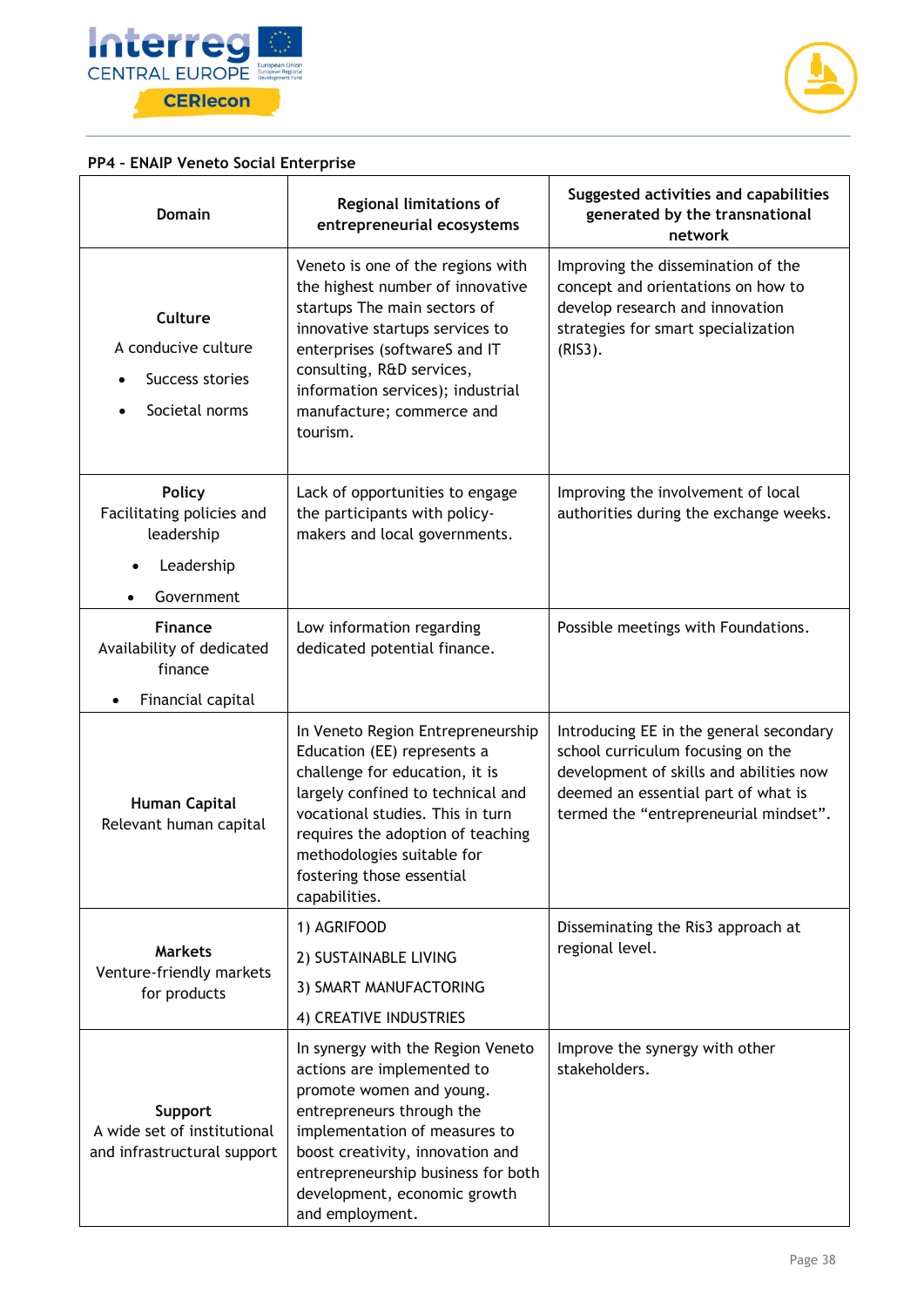



## **PP5 – Stuttgart Region Economic Development Corporation, WRS**

| <b>Domain</b>                                                                                     | <b>Regional limitations of</b><br>entrepreneurial ecosystems                                                                                                                                        | Suggested activities and capabilities<br>generated by the transnational<br>network                                                                                                                                                                                   |
|---------------------------------------------------------------------------------------------------|-----------------------------------------------------------------------------------------------------------------------------------------------------------------------------------------------------|----------------------------------------------------------------------------------------------------------------------------------------------------------------------------------------------------------------------------------------------------------------------|
| Culture<br>A conducive culture<br>Success stories<br>Societal norms<br>$\bullet$                  | Dependency on regional leading<br>industry sectors (hitech,<br>automotive, machinery).<br>Difficult for Social innovation<br>start-ups and creative startups to<br>get support or to realize ideas. | Due to project quota for social<br>innovation/economic start-ups it is<br>ensured that the region supports social<br>projects.<br>Social Innovation and intercultural<br>themes are on the move as many<br>citizens recognize the need for change<br>on many levels. |
| <b>Policy</b><br>Facilitating policies and<br>leadership<br>Leadership<br>Government<br>$\bullet$ | Complicated political<br>competencies due to regional<br>structure: policies are discussed<br>and implemented on a communal,<br>regional and county level, which is<br>very time-consuming.         | Through the project creating a platform<br>for policy makers from all levels to<br>come to a common awareness and<br>understanding on how to support start-<br>ups.                                                                                                  |
| <b>Finance</b><br>Availability of dedicated<br>finance<br>Financial capital                       | Not enough adequate finance<br>options for young and very small<br>enterprises.<br>Difficult to get suitable capital for<br>non-tech enterprises.                                                   | Information activities for and<br>cooperation with banks, business<br>angels, venture capitalists etc.<br>Crowdfunding is a good method for<br>startups at an early stage and is<br>promoted by regional institutions and<br>education facilities.                   |
| <b>Human Capital</b><br>Relevant human capital                                                    | Shortage in skilled personnel.                                                                                                                                                                      | Support of educational measures on<br>business development within a very<br>early stage (school, colleges, uni).                                                                                                                                                     |
| <b>Markets</b><br>Venture-friendly markets<br>for products                                        | Low enterprise founding rate due<br>to low unemployment rate.                                                                                                                                       | Development of tool set for students<br>and young entrepreneurs to find their<br>business ideas and follow-up until<br>market entry.                                                                                                                                 |
| Support<br>A wide set of institutional<br>and infrastructural support                             | Many initiatives for hitech start-<br>ups ready for market entry.<br>Not many early stage support<br>initiatives.                                                                                   | CERIecon fills the gap accordingly with<br>the playparks as it focusses on early<br>stage.                                                                                                                                                                           |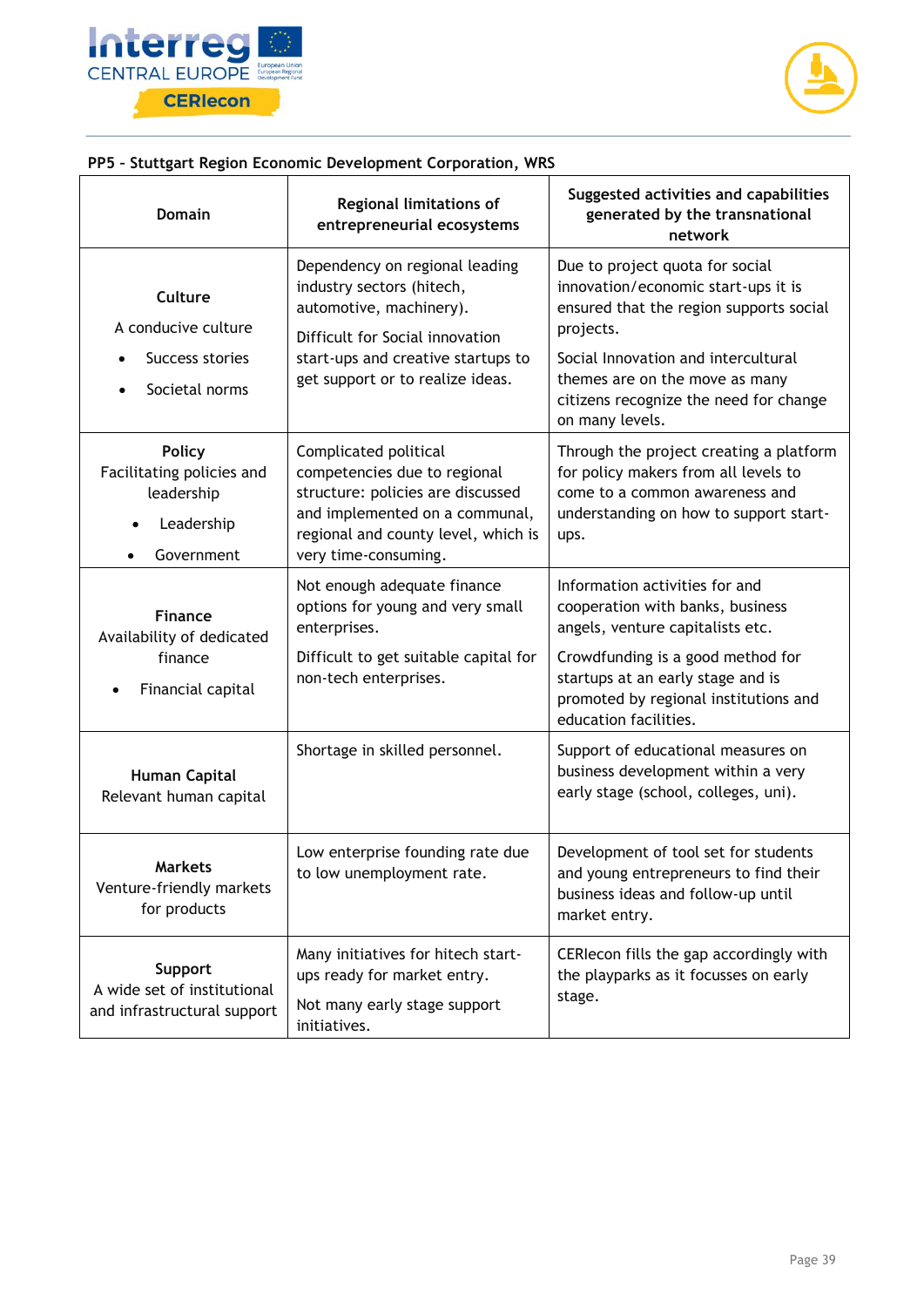



## **PP6 – Stuttgart Media University, HdM**

| Domain                                                                                            | <b>Regional limitations of</b><br>entrepreneurial ecosystems                                                                                                                                         | Suggested activities and capabilities<br>generated by the transnational<br>network                                                                                                                                                                                   |
|---------------------------------------------------------------------------------------------------|------------------------------------------------------------------------------------------------------------------------------------------------------------------------------------------------------|----------------------------------------------------------------------------------------------------------------------------------------------------------------------------------------------------------------------------------------------------------------------|
| Culture<br>A conducive culture<br>Success stories<br>Societal norms<br>$\bullet$                  | Dependency on regional leading<br>industry sectors (hi-tech,<br>automotive, machinery).<br>Difficult for Social innovation<br>start-ups and creative startups to<br>get support or to realize ideas. | Due to project quota for social<br>innovation/economic start-ups it is<br>ensured that the region supports social<br>projects.<br>Social Innovation and intercultural<br>themes are on the move as many<br>citizens recognize the need for change<br>on many levels. |
| <b>Policy</b><br>Facilitating policies and<br>leadership<br>Leadership<br>Government<br>$\bullet$ | Complicated political<br>competencies due to regional<br>structure: policies are discussed<br>and implemented on a communal,<br>regional and county level, which is<br>very time-consuming.          | Through the project creating a platform<br>for policy makers from all levels to<br>come to a common awareness and<br>understanding on how to support start-<br>ups.                                                                                                  |
| <b>Finance</b><br>Availability of dedicated<br>finance<br>Financial capital                       | Not enough adequate finance<br>options for young and very small<br>enterprises.<br>Difficult to get suitable capital for<br>non-tech enterprises.                                                    | Information activities for and<br>cooperation with banks, business<br>angels, venture capitalists etc.<br>Crowdfunding is a good method for<br>startups at an early stage and is<br>promoted by regional institutions and<br>education facilities.                   |
| <b>Human Capital</b><br>Relevant human capital                                                    | Shortage in skilled personnel.                                                                                                                                                                       | Support of educational measures on<br>business development within a very<br>early stage (school, colleges, uni).                                                                                                                                                     |
| <b>Markets</b><br>Venture-friendly markets<br>for products                                        | Low enterprise founding rate due<br>to low unemployment rate.                                                                                                                                        | Development of tool set for students<br>and young entrepreneurs to find their<br>business ideas and follow-up until<br>market entry.                                                                                                                                 |
| Support<br>A wide set of institutional<br>and infrastructural support                             | Many initiatives for hi-tech start-<br>ups ready for market entry.<br>Not many early stage support<br>initiatives.                                                                                   | CERIecon fills the gap accordingly with<br>the playparks as it focusses on early<br>stage.                                                                                                                                                                           |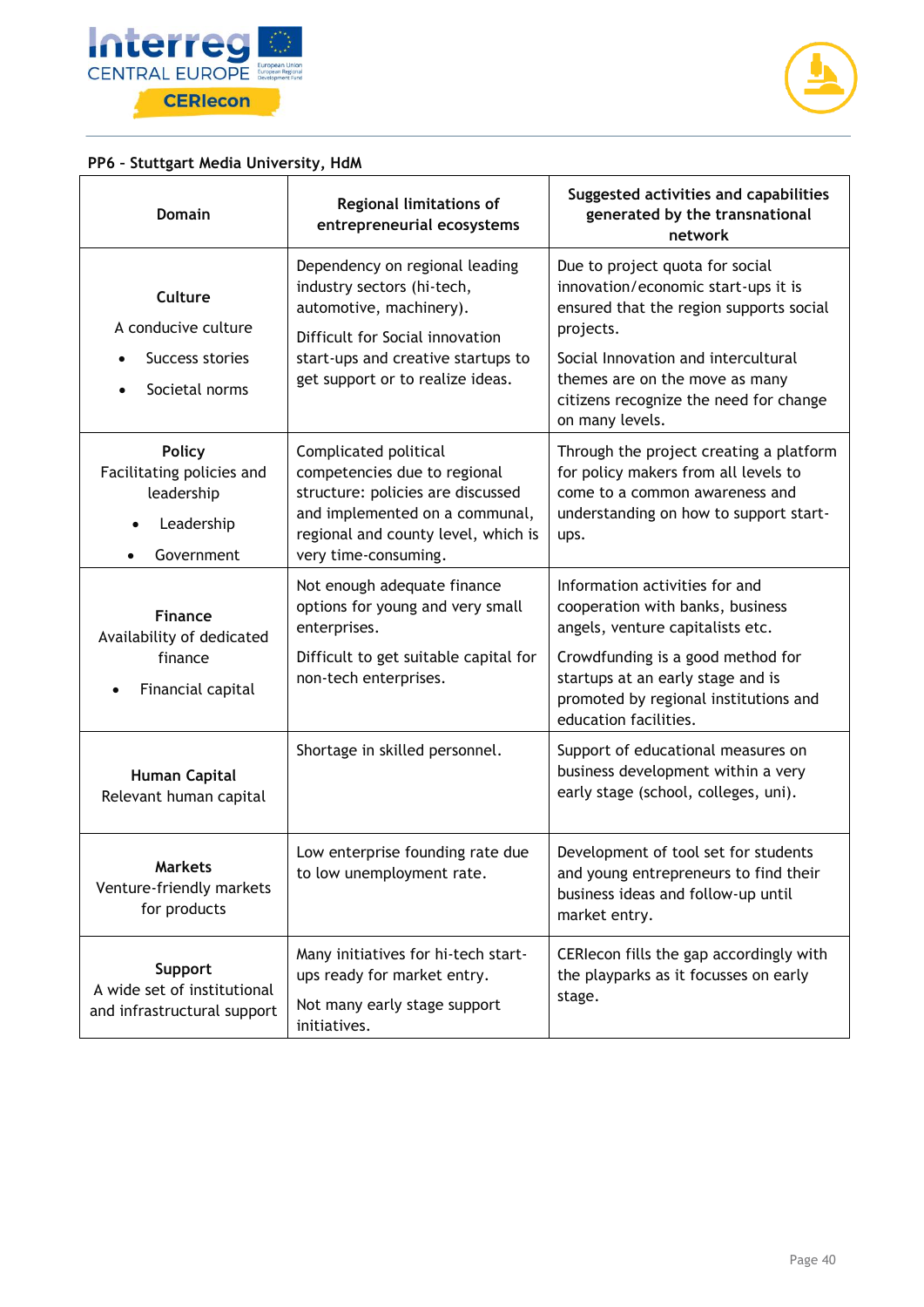



## **PP7 – Municipality of the Capital of the Slovak Republic, Bratislava**

| Domain                                                                               | <b>Regional limitations of</b><br>entrepreneurial ecosystems                                         | Suggested activities and<br>capabilities generated by the<br>transnational network                                                                                                      |
|--------------------------------------------------------------------------------------|------------------------------------------------------------------------------------------------------|-----------------------------------------------------------------------------------------------------------------------------------------------------------------------------------------|
| Culture<br>A conducive culture<br>Success stories<br>$\bullet$<br>Societal norms     | Limited international aspect.                                                                        | Dissemination of success<br>stories, etc. through network<br>on regular basis (form of<br>database, newsletter, or<br>other).                                                           |
| <b>Policy</b><br>Facilitating policies and<br>leadership<br>Leadership<br>Government | Limited knowledge about the<br>international cooperation and<br>projects.                            | Network could provide short<br>information on approach<br>towards individual RIS3<br>development and realization,<br>stories on international<br>project development and<br>engagement. |
| <b>Finance</b><br>Availability of dedicated<br>finance<br>Financial capital          | Limited knowledge about the<br>international projects and<br>financing (for example H2020,<br>etc.). | Network partners should be in<br>contact and involve each other<br>into international<br>partnerships.                                                                                  |
| Human Capital<br>Relevant human capital                                              | Foreign experts, keynote<br>speakers.                                                                | Network could develop a list<br>of key experts available for<br>presentations, events, etc<br>abroad.                                                                                   |
| <b>Markets</b><br>Venture-friendly markets<br>for products                           | $\prime$                                                                                             | $\prime$                                                                                                                                                                                |
| Support<br>A wide set of institutional<br>and infrastructural support                | Communication tool.                                                                                  | Besides email and phone,<br>network should have some<br>simple communication tool<br>and document SharePoint<br>available.                                                              |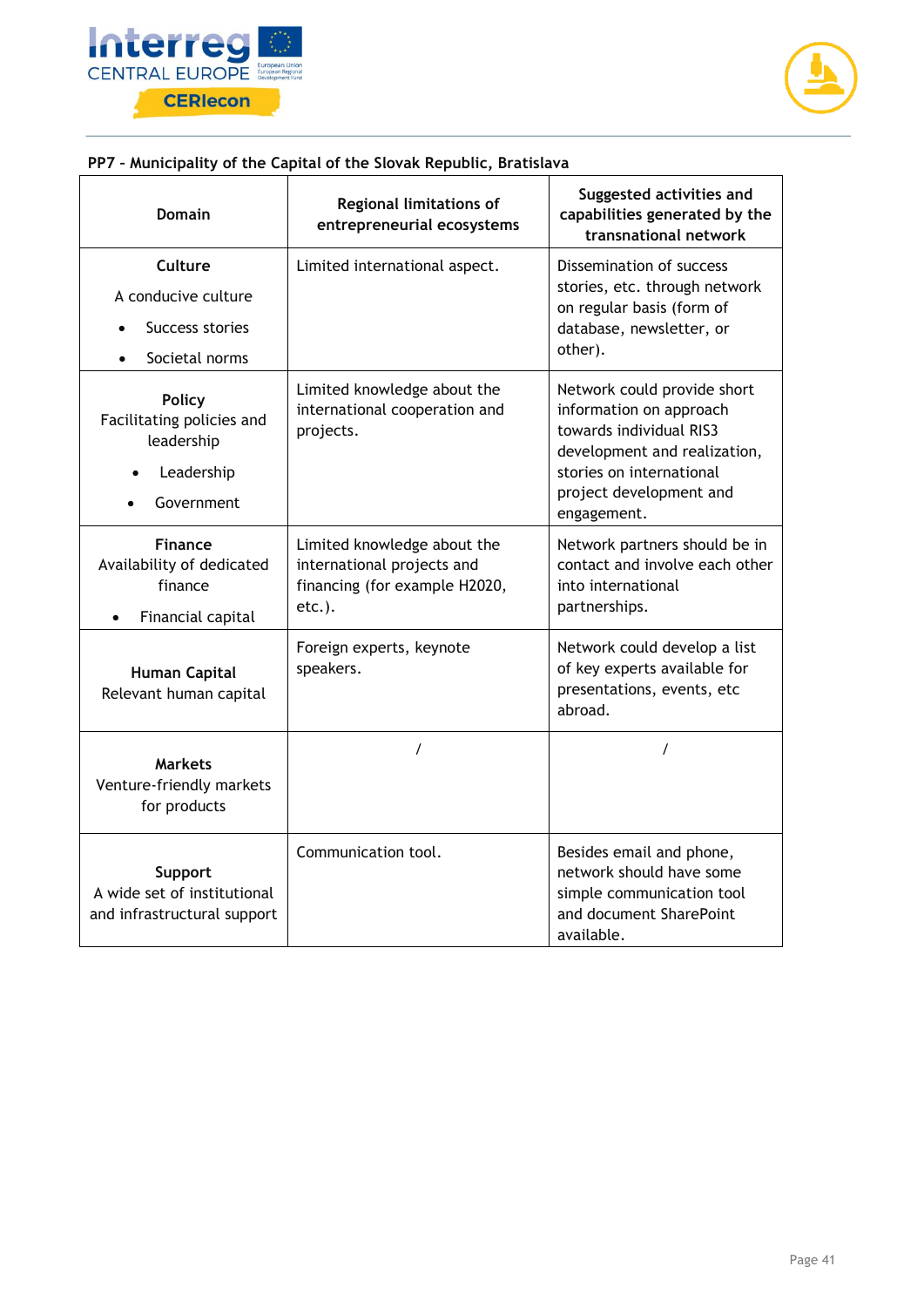



## **PP8 – Slovak Business Agency, SBA**

| <b>Domain</b>                                                                        | <b>Regional limitations of</b><br>entrepreneurial ecosystems                                                                                                                 | Suggested activities and<br>capabilities generated by the<br>transnational network                                                                                                                            |
|--------------------------------------------------------------------------------------|------------------------------------------------------------------------------------------------------------------------------------------------------------------------------|---------------------------------------------------------------------------------------------------------------------------------------------------------------------------------------------------------------|
| <b>Culture</b><br>A conducive culture<br>Success stories<br>Societal norms           | Prevailing masculinity in<br>entrepreneurship.<br>Lower perception of<br>entrepreneurship as a good career<br>choice.<br>Lack of education dedicated to<br>entrepreneurship. | Transfer of best practices and<br>inspiration drawing from<br>better performing regions<br>within the network.                                                                                                |
| <b>Policy</b><br>Facilitating policies and<br>leadership<br>Leadership<br>Government | Administrative environment<br>remains burdensome, affecting<br>start-up activity.                                                                                            | Transfer of best practices and<br>inspiration drawing from<br>better performing regions<br>within the network.                                                                                                |
| <b>Finance</b><br>Availability of dedicated<br>finance<br>Financial capital          | Low share of private financing of<br>R&D.<br>Scarce availability of equity<br>financing and early stage<br>financing.                                                        | Transfer of best practices and<br>inspiration drawing from<br>better performing regions<br>within the network.<br>Access to foreign investors<br>through international<br>(pitching) events and<br>exchanges. |
| <b>Human Capital</b><br>Relevant human capital                                       | Creation of human capital in<br>entrepreneurship and R&D is<br>hindered by no specialized<br>education, low wages and<br>resulting brain drain.                              | Transfer of best practices and<br>inspiration drawing from<br>better performing regions<br>within the network.                                                                                                |
| <b>Markets</b><br>Venture-friendly markets<br>for products                           | Low extra-EU trade performance<br>of SMEs.<br>Low state support for<br>internationalization.                                                                                 | Use of network to access new<br>contacts and possibly new<br>markets through new business<br>opportunities.                                                                                                   |
| Support<br>A wide set of institutional<br>and infrastructural support                | I                                                                                                                                                                            | $\prime$                                                                                                                                                                                                      |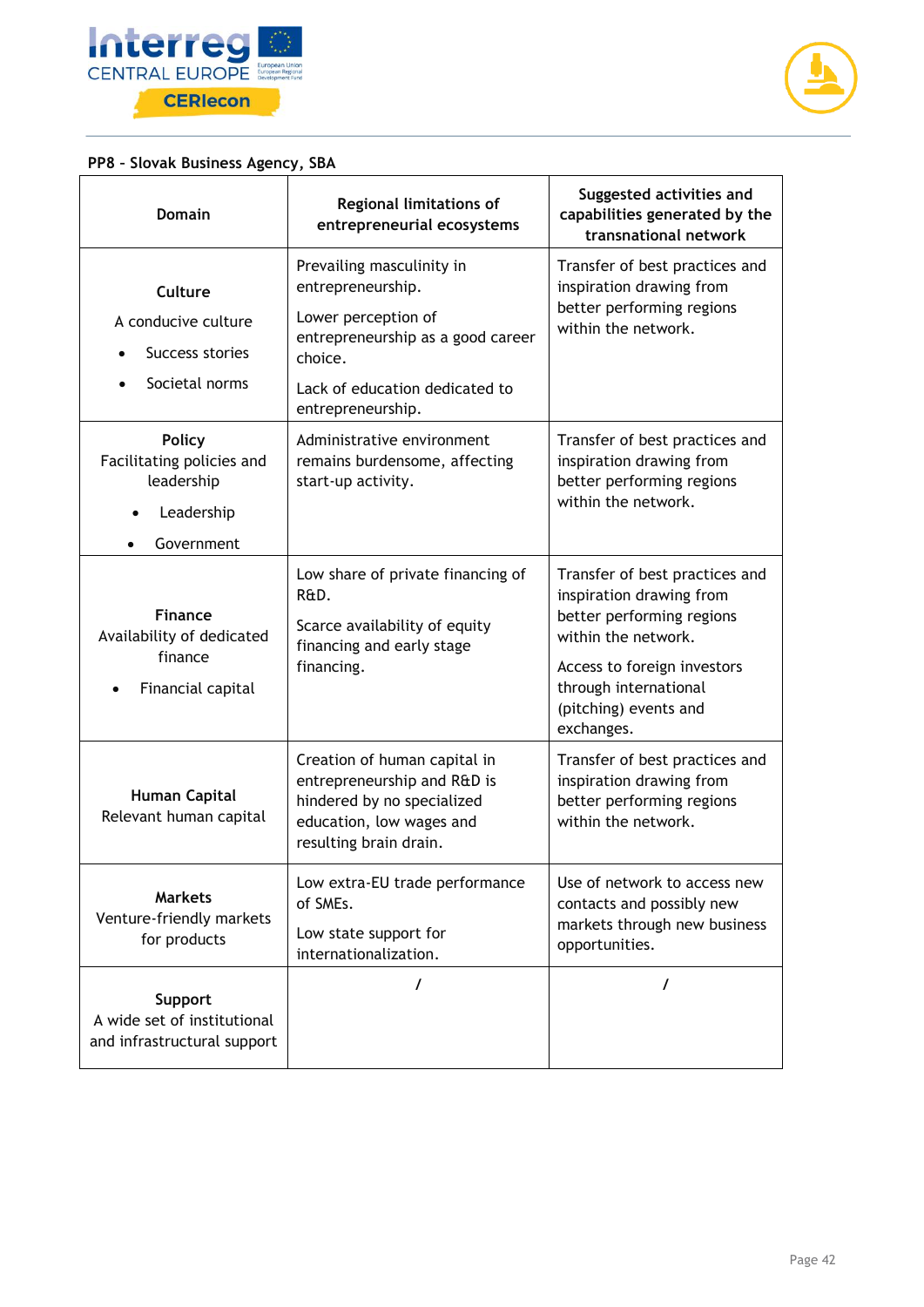



## **PP9 – City of Rijeka, Department of Entrepreneurship**

| Domain                                                                               | <b>Regional limitations of</b><br>entrepreneurial ecosystems                                                                                                                                                | Suggested activities and<br>capabilities generated by the<br>transnational network                                                                                                                                                                                         |
|--------------------------------------------------------------------------------------|-------------------------------------------------------------------------------------------------------------------------------------------------------------------------------------------------------------|----------------------------------------------------------------------------------------------------------------------------------------------------------------------------------------------------------------------------------------------------------------------------|
| Culture                                                                              | Society's perceptions of business<br>failure is still quite negative.                                                                                                                                       | Sharing best practices on<br>overcoming that kind of mindset.                                                                                                                                                                                                              |
| A conducive culture<br>Success stories<br>Societal norms                             | Entrepreneurs who exited failed<br>businesses are less likely to reenter<br>into entrepreneurial activity, and<br>people with business ideas need an<br>"extra push" because they are afraid<br>of failure. | Joint transnational start-<br>up/entrepreneurial support<br>events on the subject of failure<br>and overcoming failure.                                                                                                                                                    |
| <b>Policy</b><br>Facilitating policies and<br>leadership<br>Leadership<br>Government | I                                                                                                                                                                                                           | 7                                                                                                                                                                                                                                                                          |
| <b>Finance</b><br>Availability of dedicated<br>finance<br>Financial capital          | Startups are often facing funding<br>problems - the accessibility of<br>dedicated finance like business angels<br>and crowd funding is still quite low in<br>Croatia.                                       | Information on funding<br>opportunities can be shared<br>through the network.<br>PPs can share their "access" to                                                                                                                                                           |
|                                                                                      |                                                                                                                                                                                                             | funding resources.<br>Network could work as a platform<br>or "showroom" for best practices,<br>successful startups from different<br>Playparks could share their story -<br>with the accent on the funding<br>problems/solutions.                                          |
| <b>Human Capital</b><br>Relevant human capital                                       | In some fields we lack specialized<br>mentoring support.                                                                                                                                                    | Network could offer mentoring<br>support - mentoring from other<br>playparks.                                                                                                                                                                                              |
|                                                                                      |                                                                                                                                                                                                             | Joint trainings for playpark staff<br>and mentors - sharing knowledge<br>and best practices concept.                                                                                                                                                                       |
| <b>Markets</b><br>Venture-friendly markets for<br>products                           | Our startups are often facing problems<br>with market research, their vision on<br>market needs isn't realistic.                                                                                            | Providing transnational market<br>research support.                                                                                                                                                                                                                        |
|                                                                                      |                                                                                                                                                                                                             | Providing information on market<br>needs.                                                                                                                                                                                                                                  |
| Support<br>A wide set of institutional and<br>infrastructural support                | Our startups lack information on<br>institutional and infrastructural<br>support in countries other than<br>Croatia.                                                                                        | Providing information and<br>contacts of business support<br>institutions and private<br>professional consulting companies<br>in PPs countries/regions.<br>Organizing B2B events (maybe<br>online) on different subject<br>regarding our playpark users'<br>current needs. |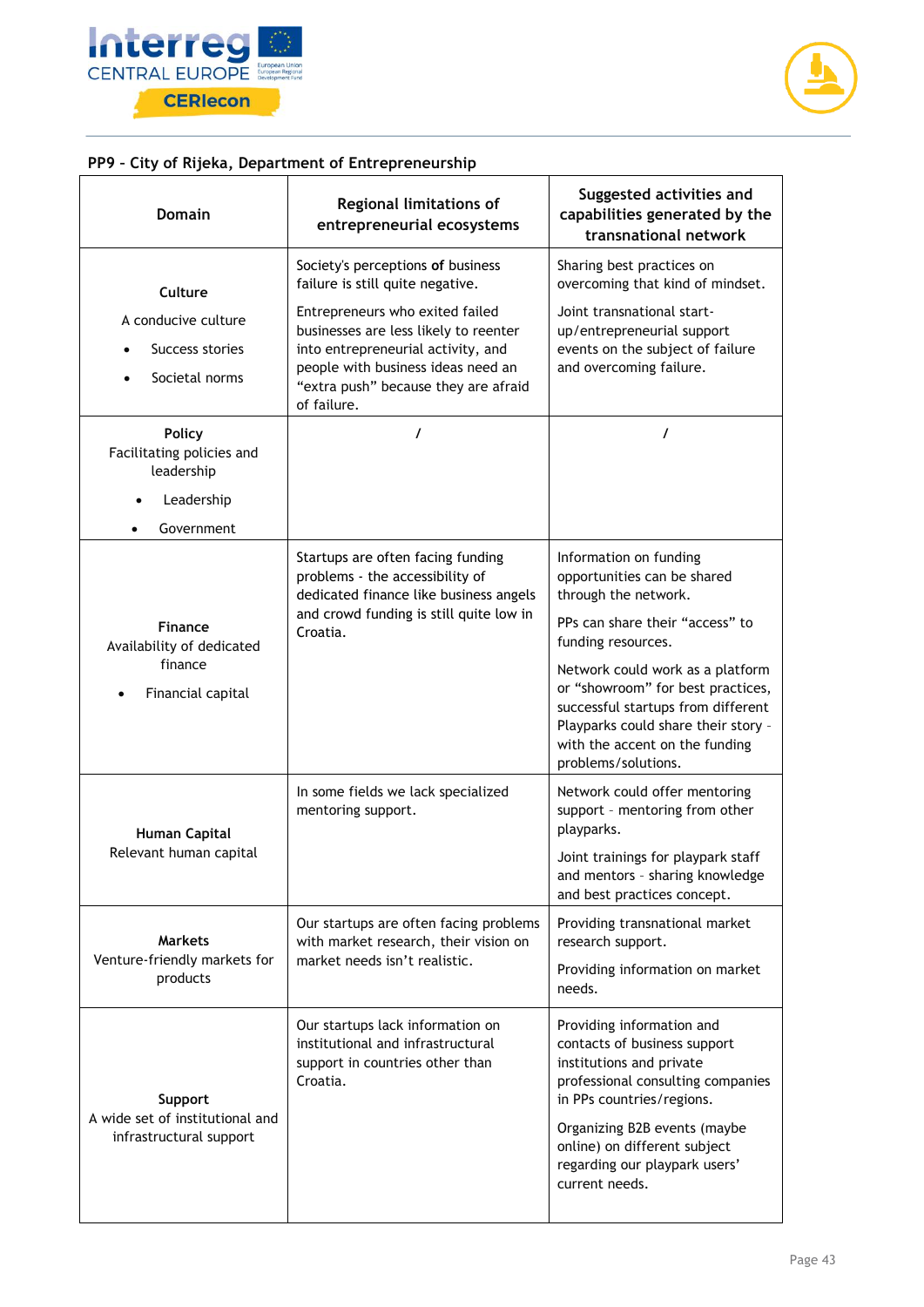



## **PP10 – STEP RI Science and Technology Park of the University of Rijeka**

| <b>Domain</b>                                                               | <b>Regional limitations of</b><br>entrepreneurial ecosystems              | Suggested activities and<br>capabilities generated by the<br>transnational network                                                   |
|-----------------------------------------------------------------------------|---------------------------------------------------------------------------|--------------------------------------------------------------------------------------------------------------------------------------|
| Culture                                                                     | Few regional success stories.                                             | Mapping regional and<br>international success stories.                                                                               |
| A conducive culture                                                         |                                                                           | Inviting success stories to hold                                                                                                     |
| Success stories<br>Societal norms                                           | Self-employment not regarded as<br>desirable.                             | inspirational talks (international<br>Playpark events).                                                                              |
| <b>Policy</b><br>Facilitating policies and<br>leadership                    | Hard to reach decision-makers or<br>implementing change.                  | Invite LAs to Playpark events or<br>exchange weeks to raise<br>awareness.                                                            |
| Leadership                                                                  | Administrative part for stat-ups                                          | The numerous CERIecon network                                                                                                        |
| Government                                                                  | requires high time and skill<br>investments.                              | could make a pressure point<br>towards leaders to implement<br>change.                                                               |
|                                                                             | Scarce financial investment.                                              | Raise awareness on available                                                                                                         |
| <b>Finance</b><br>Availability of dedicated<br>finance<br>Financial capital | Cuts of public budget funding.                                            | funding, national and<br>international.                                                                                              |
|                                                                             |                                                                           | Search for investments when a<br>project seems ready.                                                                                |
|                                                                             |                                                                           | Promote alternative financing<br>(crowdfunding).                                                                                     |
| <b>Human Capital</b><br>Relevant human capital                              | Lack of entrepreneurial<br>knowledge.<br>Sometimes specific (tech) skills | Promote entrepreneurial skills<br>and literacy, from basic to<br>advanced among all age groups,<br>if possible, especially in youth. |
|                                                                             | are needed.                                                               | Connect start-ups with<br>professionals from a certain<br>area.                                                                      |
| <b>Markets</b><br>Venture-friendly markets<br>for products                  | Difficulties spreading to local or                                        | Incentives to join relevant fairs.                                                                                                   |
|                                                                             | international markets.                                                    | <b>Transnational market</b><br>opportunities research and<br>database.                                                               |
|                                                                             |                                                                           | Make good use of networks such<br>as CERIecon or EEN.                                                                                |
|                                                                             |                                                                           | Offer soft-landing services.                                                                                                         |
| Support<br>A wide set of institutional<br>and infrastructural support       | Various regional support<br>institutions not collaborating.               | Map needs and strategically<br>address these to efficiently<br>support.                                                              |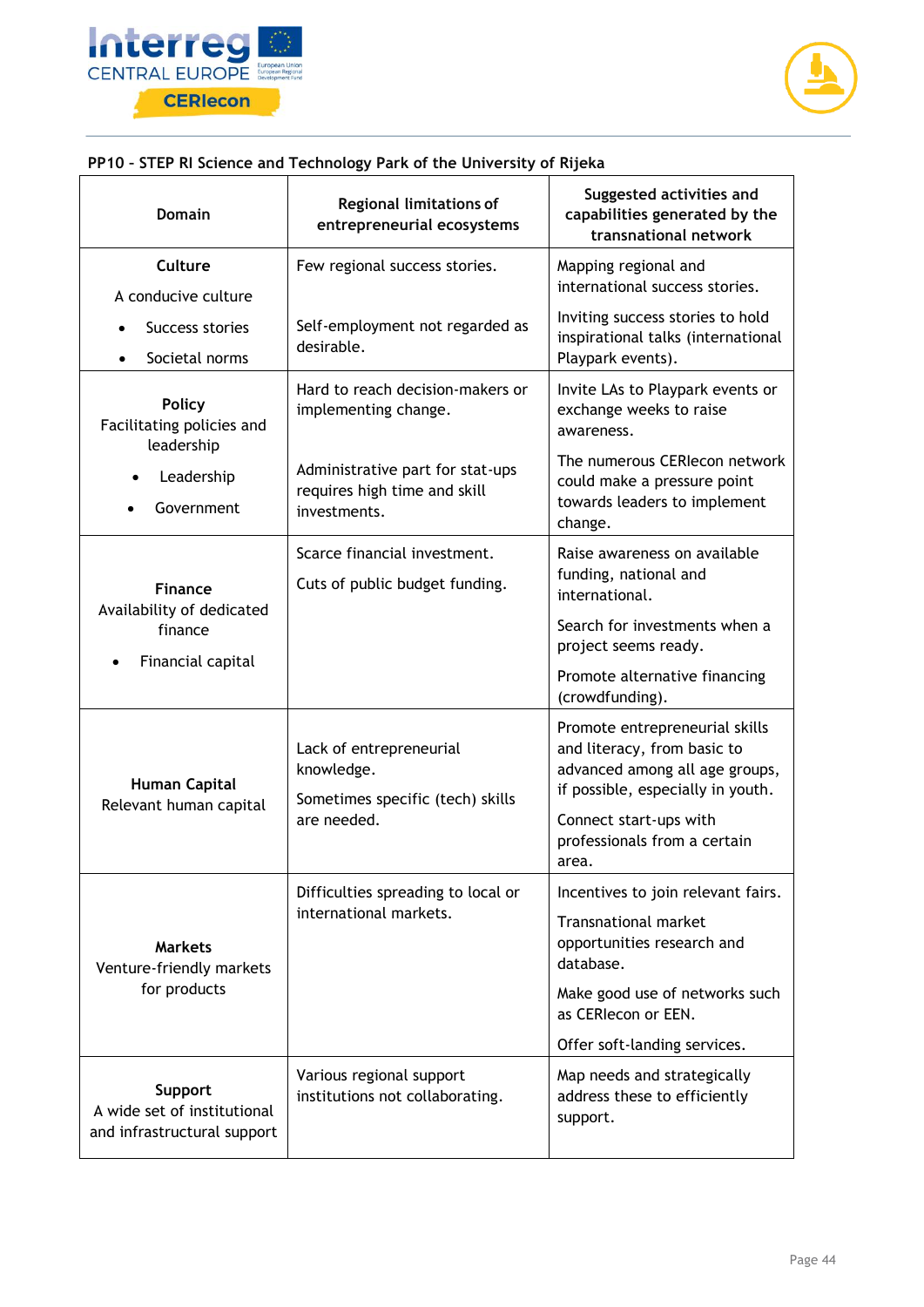



#### **PP11 – Statutory City of Brno, Municipal District Brno-střed and**

#### **PP12 – The Chamber of Commerce of the Czech Republic, HKCR**

| <b>Domain</b>                                                                        | <b>Regional limitations of</b><br>entrepreneurial ecosystems                                                                                                                                                                                        | Suggested activities and<br>capabilities generated by the<br>transnational network          |
|--------------------------------------------------------------------------------------|-----------------------------------------------------------------------------------------------------------------------------------------------------------------------------------------------------------------------------------------------------|---------------------------------------------------------------------------------------------|
| Culture<br>A conducive culture<br>Success stories<br>Societal norms                  | South Moravian Regional eco-<br>system enables grows of<br>entrepreneurs and companies and<br>promotes successful companies in<br>Czech Republic and abroad.                                                                                        | International promotion of<br>success stories.                                              |
| <b>Policy</b><br>Facilitating policies and<br>leadership<br>Leadership<br>Government | South Moravian Region is a leader<br>in area of innovative policy in<br>Czech Republic, because Regional<br>Innovation Strategy is deeply<br>implemented. So, in this area are<br>no limitations.                                                   | Larger international promotion<br>of early stage start-ups.                                 |
| <b>Finance</b><br>Availability of dedicated<br>finance<br>Financial capital          | South Moravian Region is one of<br>the most developed regions in<br>Czech Republic mainly in ICT, high<br>technology and vinery. But seed<br>and venture financing are middle-<br>developed. Region needs more<br>finance from H2020 Programme.     | More international venture<br>capital funds and more<br>projects from H2020<br>Programme.   |
| <b>Human Capital</b><br>Relevant human capital                                       | In South Moravian Region is huge<br>lack of employees because<br>unemployment is less than 4%. So,<br>in our region we really need more<br>well skilled people.<br>In our region employers cooperate<br>with schools according to market<br>demand. | Creation of international pool<br>of high skilled employees for<br>high innovative regions. |
| <b>Markets</b><br>Venture-friendly markets<br>for products                           | In South Moravian Region is<br>created lot of start-ups, because<br>demand of their products is still<br>high.                                                                                                                                      | I                                                                                           |
| Support<br>A wide set of institutional<br>and infrastructural support                | Thanks to well implemented<br>Regional Innovation Strategy in<br>South Moravian Region is wide set<br>of institutional and infrastructural<br>support.                                                                                              | New possibilities of<br>international support for high<br>potential innovation regions.     |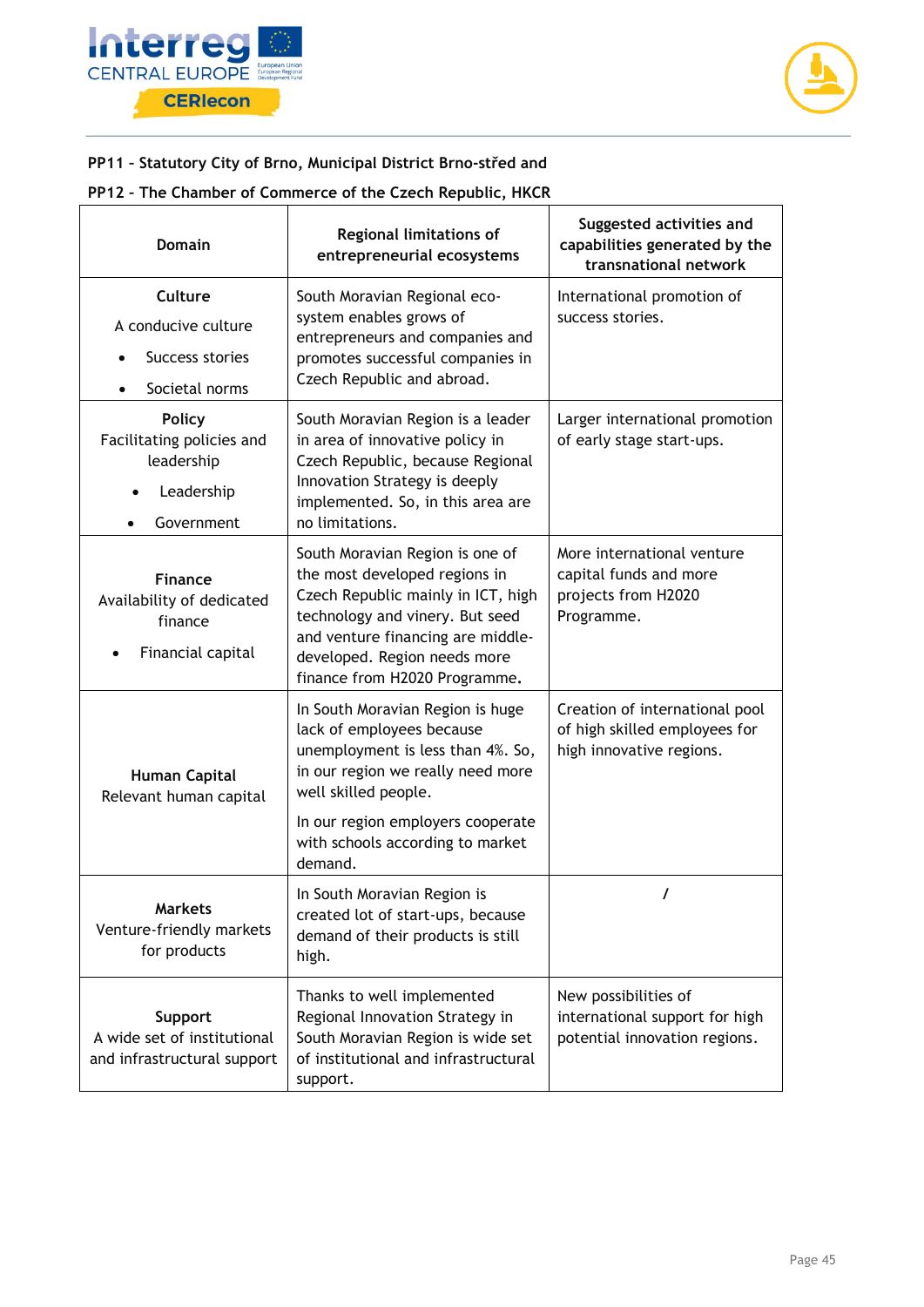



## **PP13 – Municipality of Krakow – Krakow Municipal Office, UMK**

| <b>Domain</b>                                                                        | Regional limitations of<br>entrepreneurial ecosystems                                                                                          | Suggested activities and<br>capabilities generated by the<br>transnational network                                                                                                                                                                                                  |
|--------------------------------------------------------------------------------------|------------------------------------------------------------------------------------------------------------------------------------------------|-------------------------------------------------------------------------------------------------------------------------------------------------------------------------------------------------------------------------------------------------------------------------------------|
| Culture<br>A conducive culture<br>Success stories<br>Societal norms                  | Focusing on local conditions<br>(cultural, social), perception of<br>the world through the local prism.                                        | Meetings with people from<br>other countries (other<br>startups, investors, trainers,<br>clients) allow you to change<br>your eyes, see other<br>conditions, possibilities and<br>potentials.                                                                                       |
| <b>Policy</b><br>Facilitating policies and<br>leadership<br>Leadership<br>Government | no limitations to the local policy<br>(apart from legal solutions at the<br>national and EU level)                                             | The partner (city hall) can<br>help other partners and start-<br>ups to get to know the local<br>conditions and can also make<br>efforts to convince the City<br>Council of Krakow (responsible<br>for local legislation) to<br>become interested in the<br>project and support it. |
| <b>Finance</b><br>Availability of dedicated<br>finance<br>Financial capital          | There is still not enough about<br>many companies that make seed<br>funds.                                                                     | Cooperation creates the<br>opportunity to benefit from<br>foreign support. Playpark also<br>enables better organized<br>promotion (of projects and<br>startups), which may attract<br>investors' attention.                                                                         |
| <b>Human Capital</b><br>Relevant human capital                                       | This is not a problem in Krakow<br>(there are 23 universities here).                                                                           |                                                                                                                                                                                                                                                                                     |
| <b>Markets</b><br>Venture-friendly markets<br>for products                           | The market in Poland is still<br>growing, however, for really large<br>projects, you may need (financial,<br>investment) support from outside. | The network provides the<br>opportunity to exchange<br>experiences and good<br>practices.<br>The network provides an<br>opportunity to present your<br>product (idea, project) on<br>other markets and to gain<br>partners who know these<br>markets.                               |
| Support<br>A wide set of institutional<br>and infrastructural support                | Poland is still a young market, it<br>needs support in building<br>promotion methods, competition<br>with older and more powerful<br>markets.  | Exchange of experience and<br>transfer of good practices are<br>the most important; Synergy<br>effects accompanying joint<br>activities are also important.                                                                                                                         |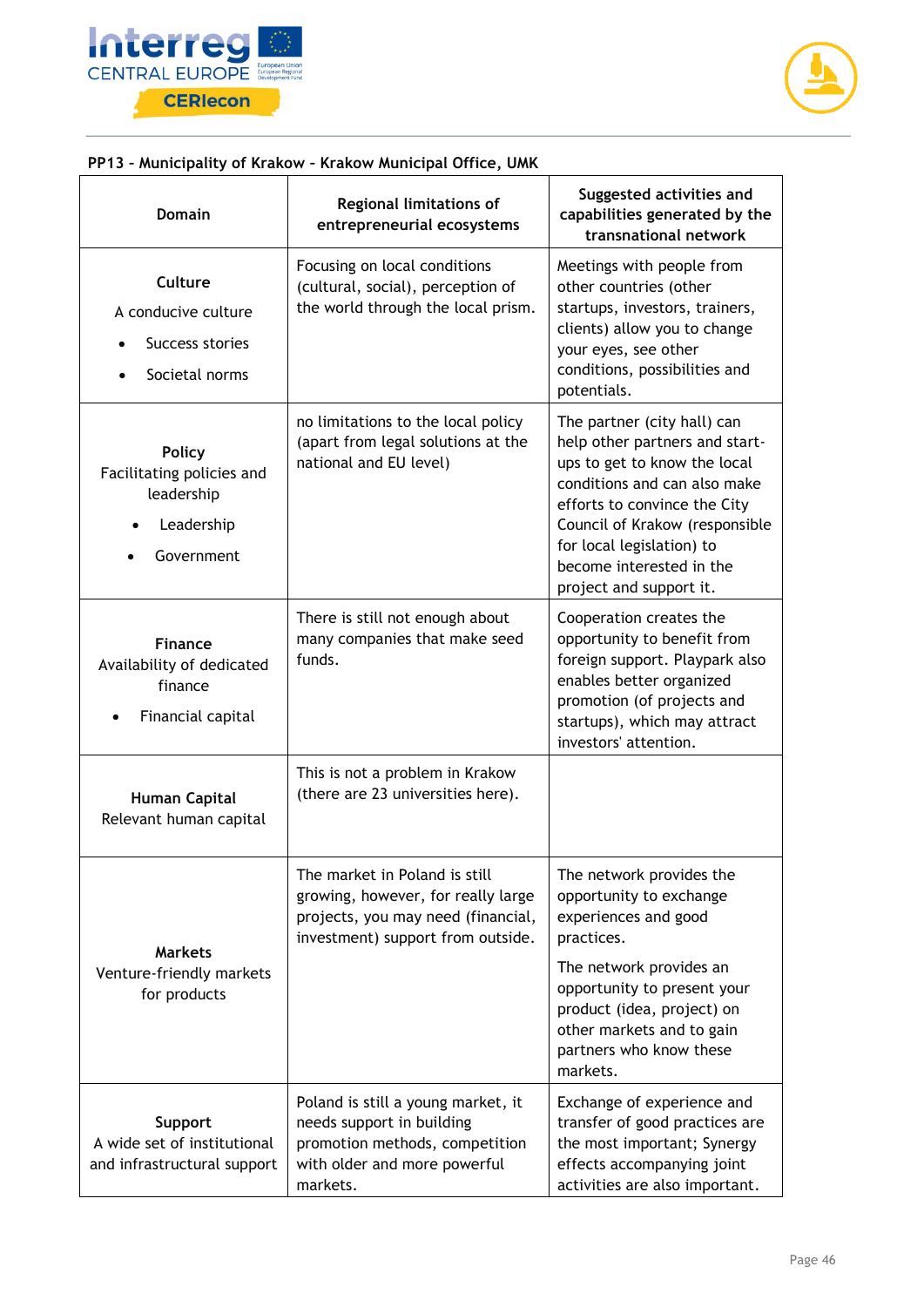



#### **PP14 – Cracow Chamber of Commerce and Industry, CCCI**

| <b>Domain</b>                                                               | Regional limitations of<br>entrepreneurial ecosystems                      | Suggested activities and<br>capabilities generated by the<br>transnational network                                                  |
|-----------------------------------------------------------------------------|----------------------------------------------------------------------------|-------------------------------------------------------------------------------------------------------------------------------------|
| Culture                                                                     | Focused on local socio-cultural<br>conditions.                             | Meetings and exchange with                                                                                                          |
| A conducive culture                                                         |                                                                            | other regions.                                                                                                                      |
| Success stories                                                             |                                                                            |                                                                                                                                     |
| Societal norms                                                              |                                                                            |                                                                                                                                     |
| <b>Policy</b><br>Facilitating policies and<br>leadership                    | Despite the efforts, setting up a<br>company still takes too much<br>time. | Exchanges of good practices<br>between policymakers from<br>different regions.                                                      |
| Leadership<br>$\bullet$                                                     |                                                                            |                                                                                                                                     |
| Government                                                                  |                                                                            |                                                                                                                                     |
| <b>Finance</b><br>Availability of dedicated<br>finance<br>Financial capital | Low level of wealthy local<br>investors                                    | Organizing pitching sessions in<br>more developed countries will<br>bring more exposure to<br>potential investors                   |
|                                                                             | $\prime$                                                                   | $\prime$                                                                                                                            |
| Human Capital<br>Relevant human capital                                     |                                                                            |                                                                                                                                     |
| <b>Markets</b><br>Venture-friendly markets<br>for products                  | $\prime$                                                                   | 7                                                                                                                                   |
| Support<br>A wide set of institutional<br>and infrastructural support       | No scaleups support.                                                       | Exchanging good practices,<br>ideas and experiences.<br>Building synergies between<br>companies from other regions<br>$(A+B=ABC)$ . |

Each partner scanned different needs of their regional Playparks participants, defined their field of activities, resources, and regional limitations of their entrepreneurial ecosystems, in order to identify potential benefits that the transnational network provided to entrepreneurs and startups.

Each regional Playpark faced different challenges, and with their own capacities and expertise, they put the focus on bringing positive entrepreneurial impact while improving existing practices to finally set up the framework that could be implemented in existing regional entrepreneurial ecosystems.